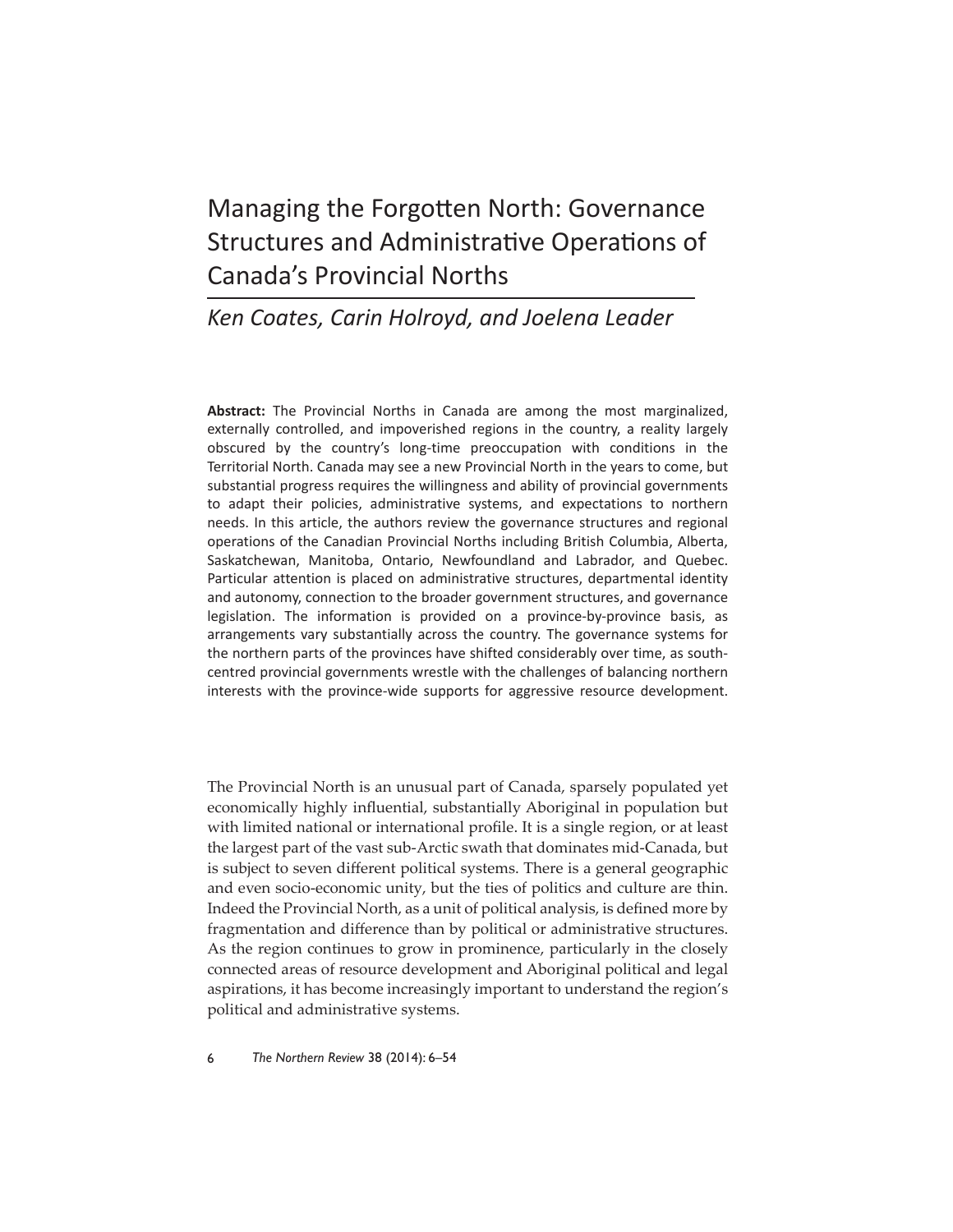This article contributes to the general understanding of the politics of the Provincial North by providing an overview of the governance structures and regional operations of the provincial northern regions of British Columbia, Alberta, Saskatchewan, Manitoba, Ontario, Newfoundland and Labrador, and Quebec. Particular attention is placed on administrative structures, departmental identity and autonomy, connection to the broader government structures, and governance legislation. The information is provided on a province-by-province basis, as arrangements vary substantially across the country. It is worth noting, as well, that the governance systems for the northern parts of the provinces shift considerably over time, as south-centred provincial governments continue to wrestle with the challenges of balancing northern interests with the province-wide supports for aggressive resource development.

The boundaries across the Provincial Norths are not clearly or consistently defined and current descriptions are often unclear about where many northern regions begin and end.<sup>1</sup> British Columbia's elections office describes the evolution of BC's northern boundaries in terms of its electoral districts, while Alberta does not seem to have defined its northern region at all.<sup>2</sup>

 The Saskatchewan *Northern Municipalities Act* states that a northern municipality refers to a "town, a northern village, a northern hamlet, the district or a restructured municipality," but does not clearly define the boundaries of the region.<sup>3</sup> The Government of Manitoba defines "Northern Manitoba" under the *Northern Affairs Act* as north of the northern boundary of Township 21 excluding provincial parks, forests, and wildlife management areas.4

Ontario's boundary distinction is complex and involves a history of boundary defining legislation and disputes<sup>5</sup> including the *Canada (Ontario* Boundary) Act, 1889,<sup>6</sup> which originally set the province's northern boundary at the Albany River. It was later defined in *The Ontario Boundaries Extension* Act, 1950 and *The Manitoba-Ontario Boundary Act*, 1953,<sup>7</sup> with the creation of the northernmost part of Ontario, from the Albany River to Hudson's Bay, which was transferred from the Northwest Territories.

Northern Quebec is more clearly described and provides a clear example of the delineation of the region. As indicated in *The Quebec Boundaries Extension Act of 1912,*<sup>8</sup> and more specifi cally defi ned in the 1898 *Act respecting the North-Western, Northern and North-Eastern Boundaries of the Province of Quebec*, the northern boundaries are defined as beginning at the head of Lake Temiscamingue along the eastern border of Ontario, to the northern region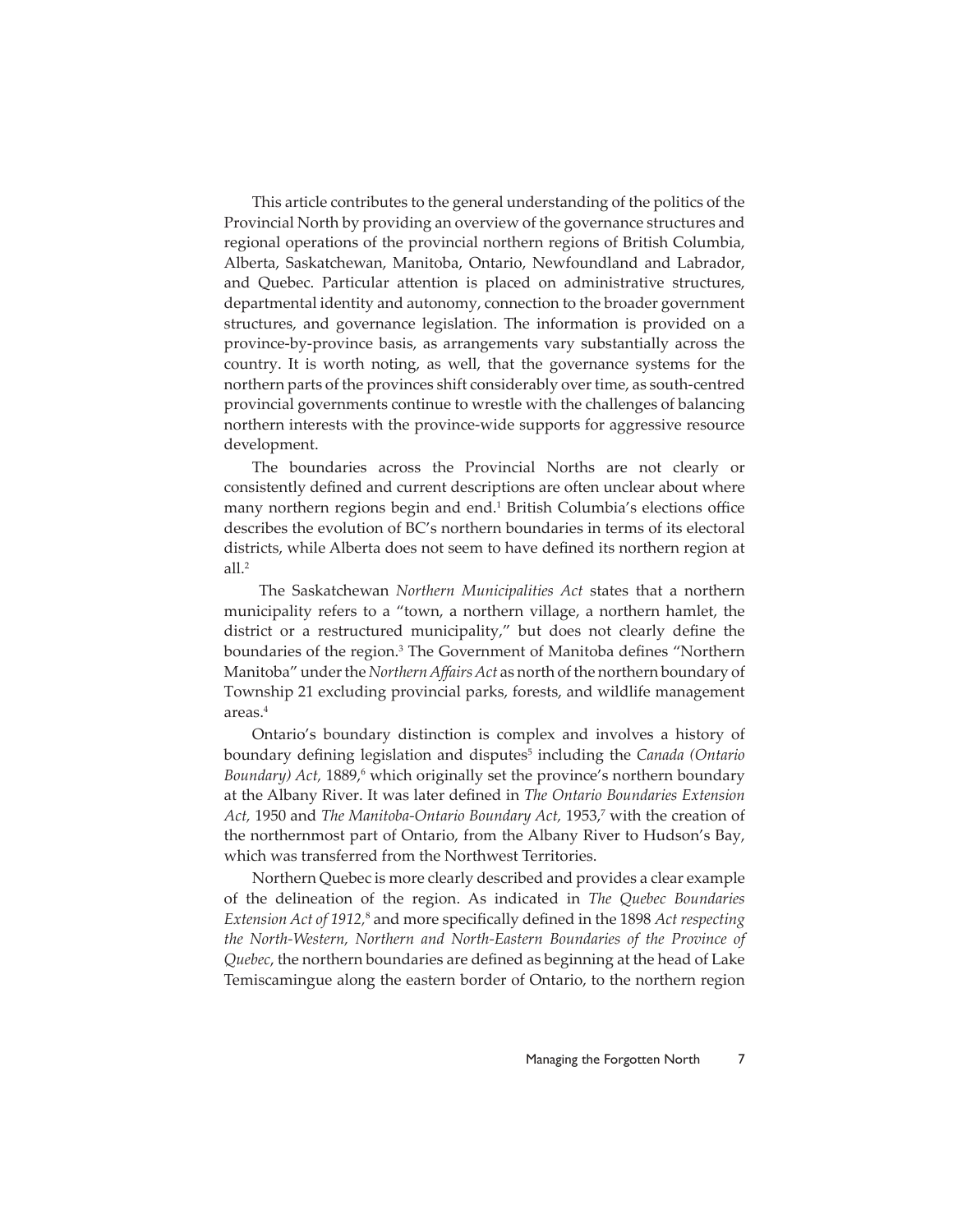known as James Bay, all the way to Patamisk Lake and south to the Hudson's Bay Company's post on Lake Nichigun, and ending near Lake Ashuanipi.<sup>9</sup>

When Newfoundland entered Confederation in 1949, the boundaries defining Labrador in relation to Newfoundland were confirmed in the Newfoundland Act.<sup>10</sup> Confirmation was deemed necessary due to Labrador's historical dispute with respect to Newfoundland and Quebec, also known as the Labrador Boundary Dispute.<sup>11</sup> The conflict over the Newfoundland– Quebec boundary remains alive to the present.<sup>12</sup>

Statistics Canada has developed a Geography Working Paper Series that seeks to offer a comprehensive approach to defining the Provincial North. Chuck McNiven and Henry Puderer describe their methodology for defining what constitutes the north-south line across Canada, including the transition zones on both sides of the line. Their paper describes the sixteen indicators selected for the north-south line, which include: the southern limit of the boreal forest; the 6,000 degree-days line; the 1,250 growing degree-days line; the southern limit of the zone of discontinuous permafrost; Agroclimatic Resource Index of  $> 1.0$ ; summer concentration of thermal efficiency value equal to 68%; population ecumene; agricultural ecumene; northern limits of the all-season road and rail transportation networks; accessibility index based on enumeration areas; Living Cost Differential; resourced areas and Native north; the OECD's rural north categories; and Revenue Canada's northern and intermediate income tax zones. The authors note that the north-south indicators "represent a complex set of environmental, political, biotic and human factors. While no single indicator or method is sufficient on its own to define the north, in aggregate the indicators can form a functional definition of Canada's north."<sup>13</sup> Figure 1 depicts the transition lines developed by McNiven and Puderer.

One of the defining characteristics of the Provincial North is the poverty and economic challenges facing Aboriginal people. Figure 2 indicates the locations of First Nations communities in Canada for which a 2006 Community Well-Being (CWB) Index score has been calculated by the Department of Aboriginal Affairs and Northern Development Canada (AANDC). The data is presented at Statistics Canada's Census Subdivision (CSD) level. Higher scores indicate a greater level of well-being.

According to AANDC, the index revealed that:<sup>47</sup>

• "In British Columbia fi fteen communities had scores of less than 50. One hundred and three communities scored between 50 and 69, and twenty-nine communities scored between 70 and 89. Most of these higher scoring communities are located in the southern part of the province."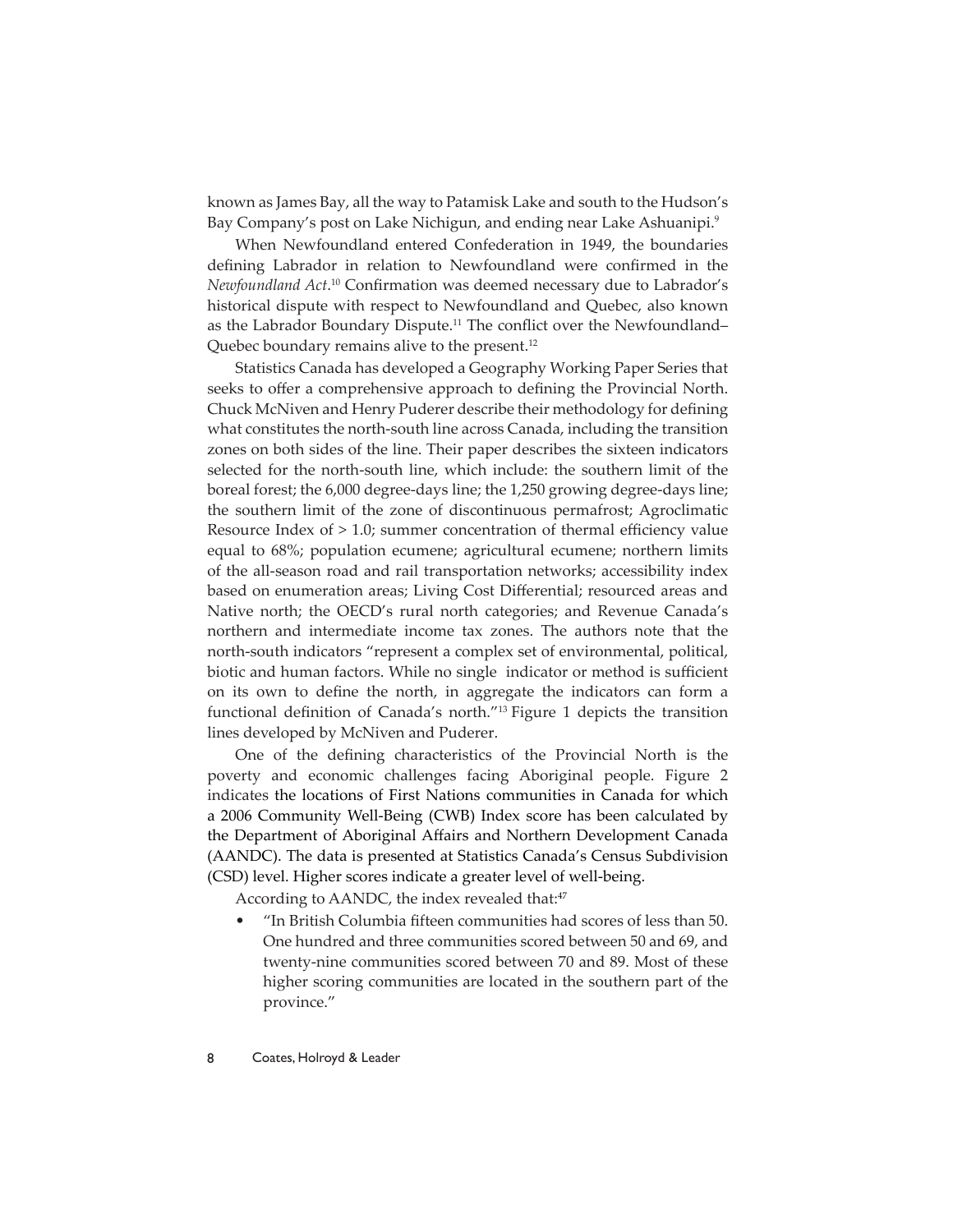- "In Alberta, twenty-two communities had scores of less than 50 and twenty-eight communities scored between 50 and 69."
- "In Saskatchewan, forty-three communities had scores of less than 50 and thirty-five communities scored between 50 and 79."
- "In Manitoba eighty-two communities had scores of less than 50 and twenty-three communities scored between 50 and 79."
- "In Ontario, twelve communities had scores of less than 50. All of these were in Northern Ontario. Seventy-two communities scored between 50 and 69, and thirteen communities scored between 70 and 79."
- "In Quebec, three communities had scores of less than 50, twentyfive communities scored between 50 and 69, and four communities scored between 70 and 79."
- "In Newfoundland and Labrador, all the communities scored between 60 and 69."

It is important to note that, based on this index, the largest concentration of low-ranked Aboriginal communities is found in the Provincial North, particularly in the prairie provinces, and not in the Territorial North—Yukon, Northwest Territories, and Nunavut—as is generally assumed. $48$ 



**Figure 1**. North-South Line and Transition Lines. (Source: McNiven and Puderer)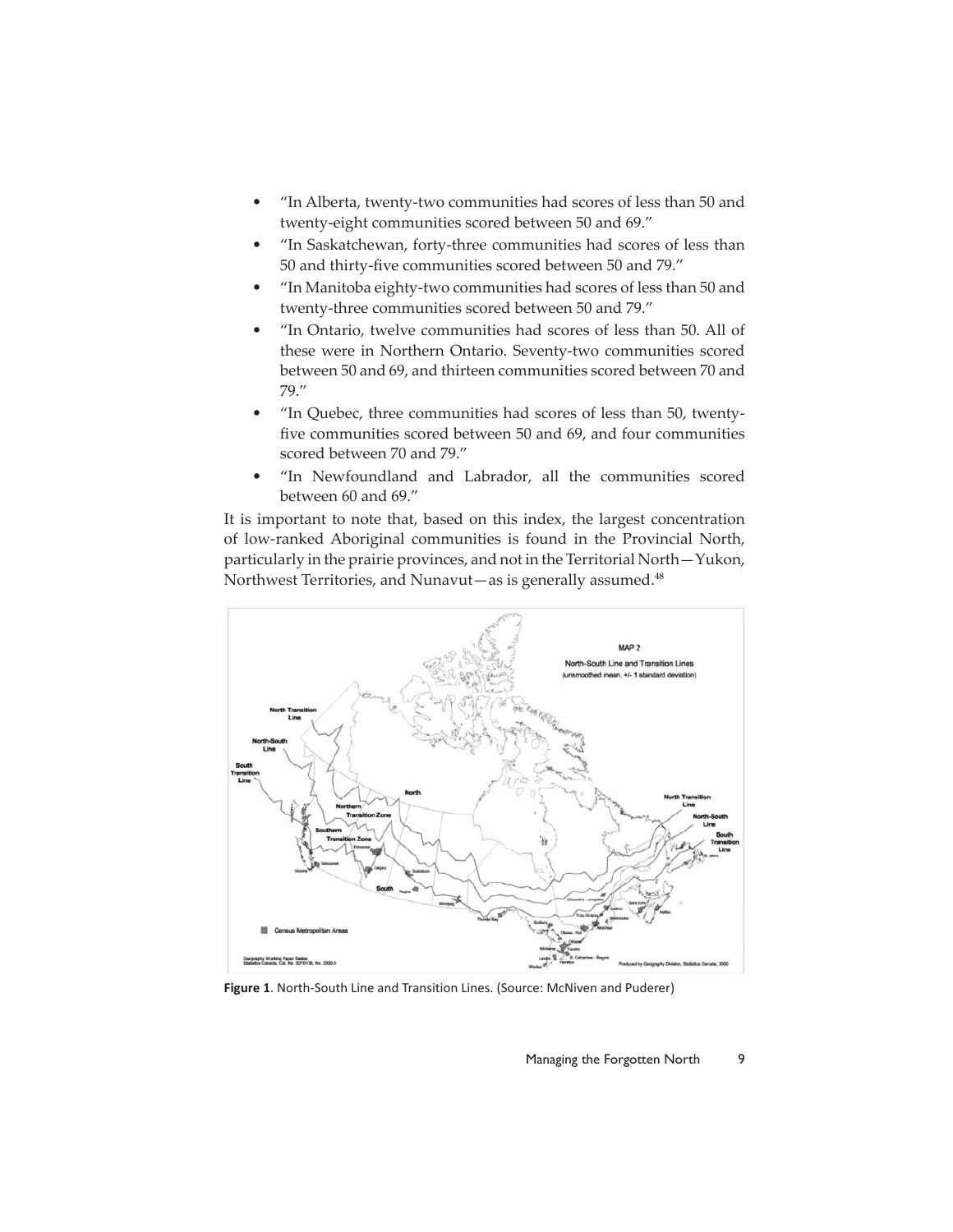Table 1 indicates the provincial government authorities with lead responsibility for their respective Provincial North.

| Province                | Government Department                                                                                                                                              | Sub-Division                                                                                                                                                                                     |
|-------------------------|--------------------------------------------------------------------------------------------------------------------------------------------------------------------|--------------------------------------------------------------------------------------------------------------------------------------------------------------------------------------------------|
| <b>British Columbia</b> | The Ministry of Community,<br>Sport and Cultural<br>Development <sup>14</sup> in consultation<br>with the Union of BC<br>Municipalities (UBCM) <sup>15</sup>       | Governance & Structure<br>Division:<br>1) the advisory services branch;<br>2) the community relations<br>branch; and 3) the local<br>government structure branch <sup>16</sup>                   |
| Alberta                 | Northern Alberta Development<br>Council (NADC) <sup>17</sup> legislated<br>through the Northern Alberta<br>Development Council Act                                 | Council consists of nine public<br>members and the Chair is a<br>member of the Legislative<br>Assembly                                                                                           |
| Saskatchewan            | Ministry of Municipal Relations <sup>18</sup><br>Saskatchewan Municipal Board <sup>19</sup><br>First Nations, Métis and<br>Northern Affairs <sup>20</sup>          | Northern Municipal Services<br>Branch <sup>21</sup>                                                                                                                                              |
| Manitoba                | Manitoba Aboriginal and<br>Northern Affairs <sup>22</sup>                                                                                                          | Local Government Development<br>Division                                                                                                                                                         |
| Ontario                 | Ministry of Municipal Affairs and<br>Housing <sup>23</sup><br>Ontario Municipal Board <sup>24</sup><br>Ministry of Northern<br>Development and Mines <sup>25</sup> | Local Government and Land Use<br>Planning                                                                                                                                                        |
| Quebec                  | Ministry of Municipal Affairs,<br>Regions and Land Occupancy <sup>26</sup>                                                                                         | The Kativik Regional<br>Government <sup>27</sup><br>Eeyou Istchee-Jamésie Regional<br>Government <sup>28</sup><br>Regional and Rural<br>Development, Nord-du-Québec<br>(Region 10) <sup>29</sup> |
| Labrador                | Department of Labrador and<br>Aboriginal Affairs <sup>30</sup><br>Department of Municipal and<br>Intergovernmental Affairs<br>(Municipal Affairs) <sup>31</sup>    | Municipal Support and Policy<br>Branch - Local Governance<br><b>Division</b>                                                                                                                     |

**Table 1**. Government department responsible for the northern provincial region, by province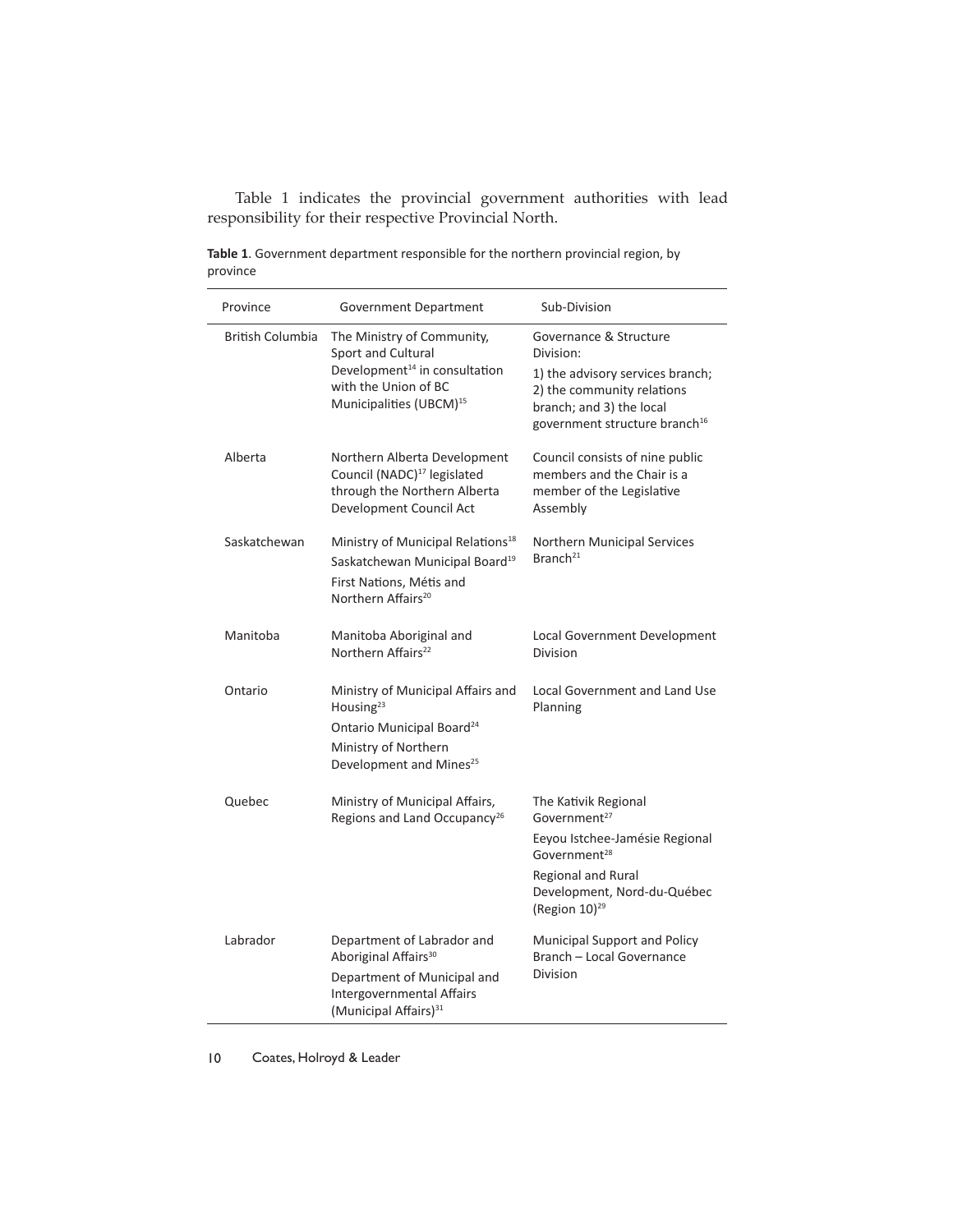Various pieces of provincial legislation define the political and administrative arrangements for the Provincial Norths. These are summarized in table 2.

| Province                | Provincial Legislation                                                                     |
|-------------------------|--------------------------------------------------------------------------------------------|
| <b>British Columbia</b> | Community Charter (2003) <sup>32</sup>                                                     |
|                         | Local Government Act (1996) <sup>33</sup>                                                  |
|                         | Northern Development Initiative Trust Act (2004) <sup>34</sup>                             |
| Alberta                 | Municpal Government Act (2000) <sup>35</sup>                                               |
|                         | Northern Alberta Development                                                               |
|                         | Council Act (2002) <sup>36</sup>                                                           |
| Saskatchewan            | The Northern Municipalities Act (1983) <sup>37</sup>                                       |
|                         | The Northern Economic Development Regulations<br>$(1995)^{38}$                             |
| Manitoba                | The Northern Affairs Act (2006) <sup>39</sup>                                              |
| Ontario                 | Municipal Act (2001) <sup>40</sup>                                                         |
|                         | Ontario Municipal Board Act (1990) <sup>41</sup>                                           |
|                         | Mining Act (1990) <sup>42</sup> and An Act to Amend the<br>Mining Act (2009) <sup>43</sup> |
|                         | Far North Act (2010) <sup>44</sup>                                                         |
| Quebec                  | Act respecting Northern Villages and the Kativik                                           |
|                         | Regional Government (1978) <sup>45</sup>                                                   |
| Labrador                | Labrador Inuit Land Claims Agreement Act (2005) <sup>46</sup>                              |

**Table 2**. Provincial legislation on northern administration, by province

In the sections that follow, the general political and administrative situation in the seven Provincial Norths is discussed. The purpose here is to provide a general overview and not a detailed description of each province's North. Administrative and policy examples have been selected to represent the range and diversity of programming and administrative arrangements developed for the northern parts of the provinces.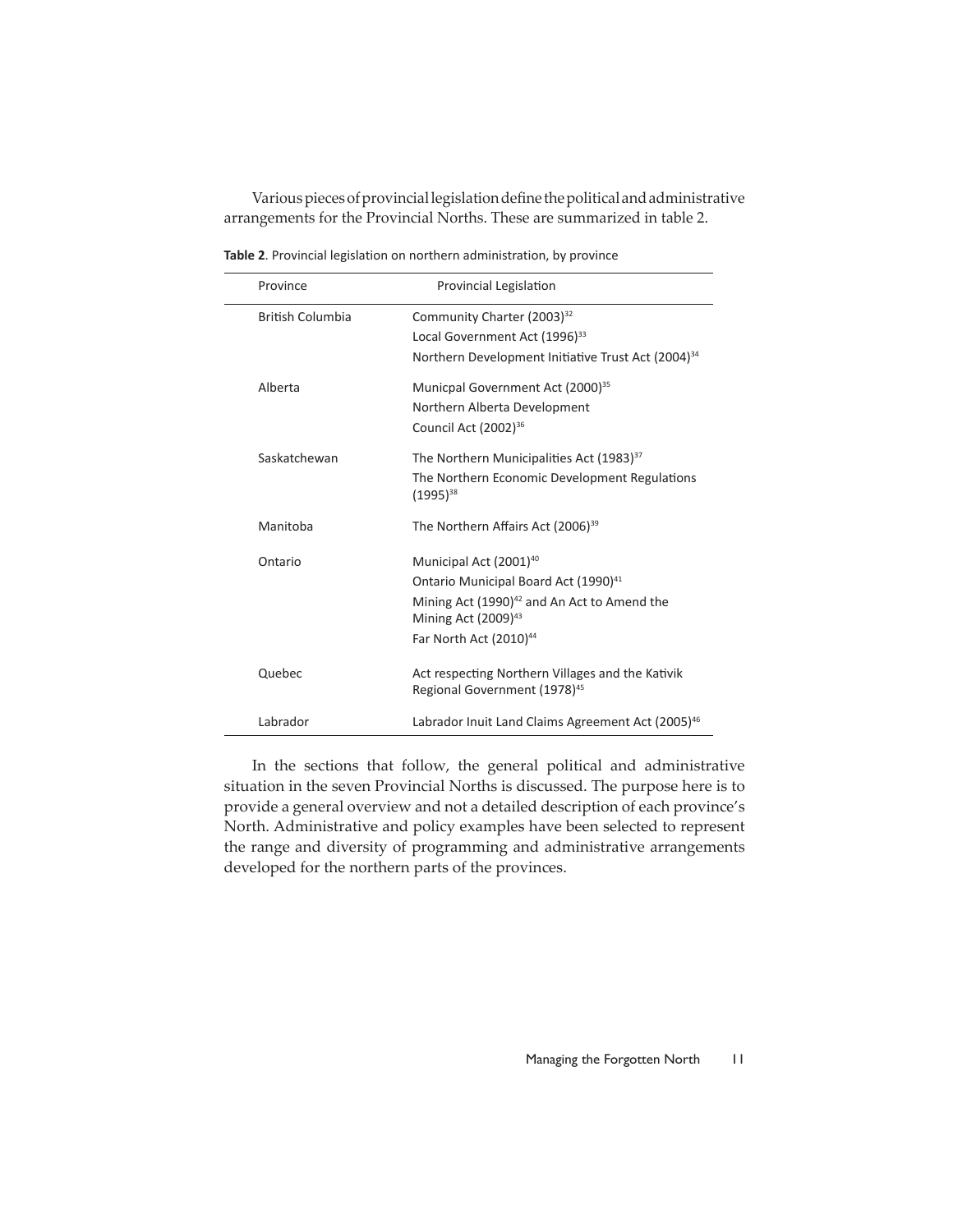

**Figure 2**. North-South Line and Transition Lines. (Source: Statistics Canada, 2000)

# **British Columbia**

British Columbia's vast northland constitutes over half of the province but has fewer than 350,000 people, or less than one-tenth of the provincial total. The area is rich in timber, hydroelectric, and mineral resources, but has burst into international prominence due to the extensive carbon-based energy resources in the northeast and the strategic location of the northern part of the province relative to proposed bitumen and natural gas pipelines that would criss-cross the region. Northern British Columbia has been aggressive in promoting its interests in recent decades, enjoying a marked success with the creation of a regional university, the University of Northern British Columbia (UNBC), that opened in 1994. There are sharp divisions within the region, particularly between the northeast corner and the Peace River Valley, which is more politically and culturally attuned to Alberta than to the southern parts of British Columbia. There have been repeated attempts to restructure northern governance, none of which have found widespread support in the region. Efforts to treat northern British Columbia as a single region, with the notable exception of the establishment of UNBC, have typically done poorly, in large measure because of the social, cultural, and economic diversity within a region that is, after all, larger than France and Germany combined. Efforts at sub-regional development and policy-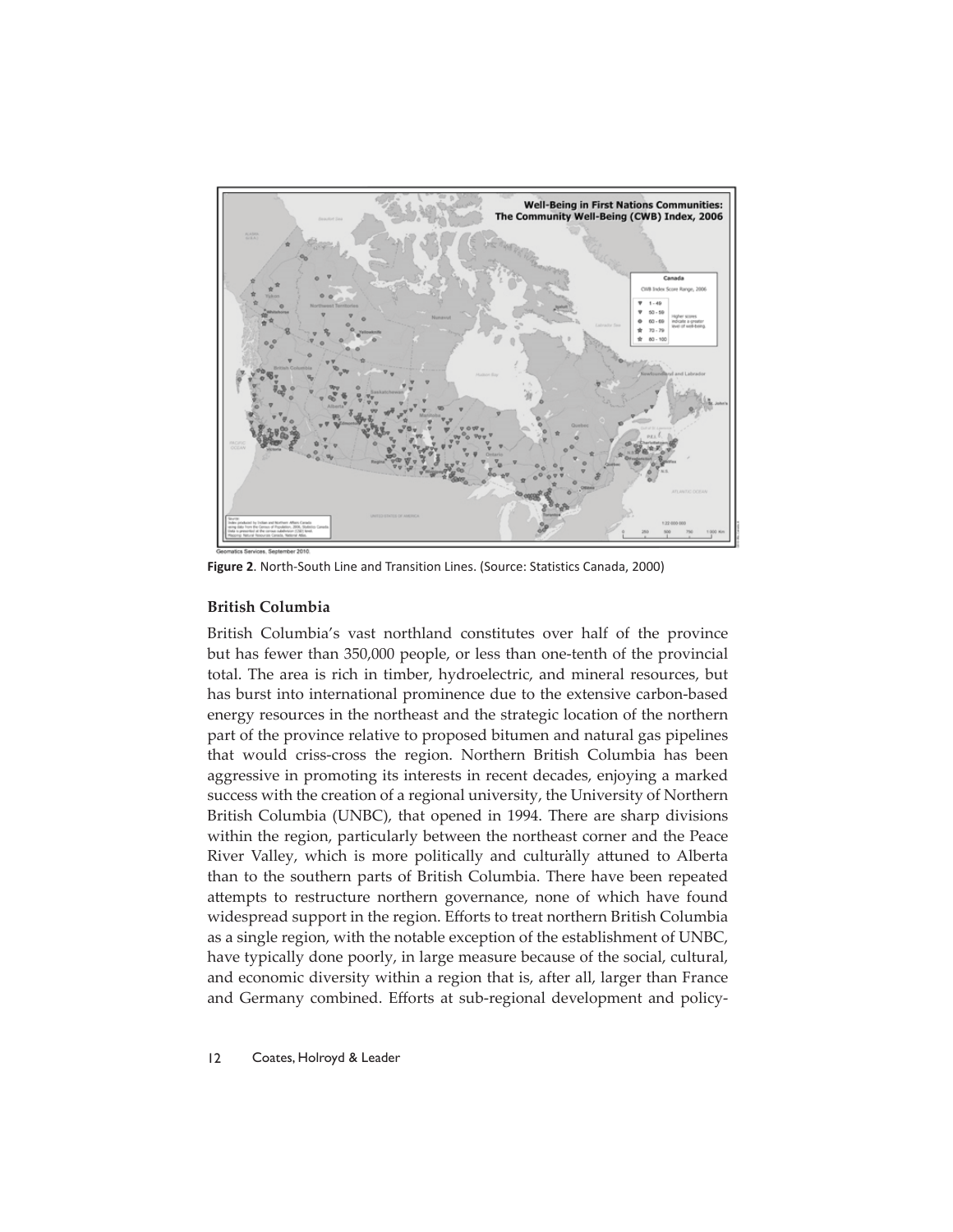making, a process aided by the empowerment of Aboriginal governments in recent years, will likely be more successful over time.

#### *Northern Regional or Municipal Districts*

Northern British Columbia is a sparsely populated region comprised of roughly 250,000 people (7.7%) of the province's total population despite constituting 70% (approximately 569,000 km2 ) of the province's land mass. It is rich in natural resource wealth.<sup>49</sup> The region includes census division numbers 2, 4, 13, 15, 20, 22, 24, and 26. Eight regional districts are considered to be in northern British Columbia including: Bulkley-Nechako (39,000), Cariboo (62,000), Fraser-Fort George (92,000), Kitimat-Stikine (37,000), Northern Rockies (6,000), Peace River (58,000), Skeena-Queen Charlotte  $(19,000)$ , and Stikine  $(600)$ , as illustrated in figure 3. Some definitions of British Columbia's Provincial North include parts of the Cariboo.<sup>50</sup> The most populated communities from each district, with populations over 2,000 people, are: Smithers (5,000), Williams Lake (11,000), Prince George (72,000), Terrace (11,000), Northern Rockies (5,000), Fort St. John (19,000), and Prince Rupert (13,000).

British Columbia has the second largest Aboriginal population of Canada's jurisdictions, with around 196,000 or roughly 5% of the total population. First Nations people constitute the vast majority of the Aboriginal population (66%), followed by Métis (30%), Inuit (0.4%), and other Aboriginal peoples  $(2.3\%)$ <sup>51</sup> There are 198 distinct First Nations in the province.<sup>52</sup>

# *Governance and Administrative Structures*

The northern regions of British Columbia are governed by the Ministry of Community, Sport, and Cultural Development in consultation with the Union of BC Municipalities (UBCM). There are three Acts that govern BC's north: the *Community Charter* (2003),<sup>53</sup> the *Local Government Act* (1996),<sup>54</sup> and the *Northern Development Initiative Trust Act* (2004).55

The British Columbia regional government system operates at three levels: municipalities (160), regional districts (27), and improvement districts  $(231).$ <sup>56</sup> The forms of local governments are not static, however, and may shift because "some communities that are represented by a regional district or improvement district may be incorporated as new municipalities, or they may become part of existing municipalities through a municipal boundary extension or restructure process."<sup>57</sup> Regional districts are governed by boards and the board directors are both directly and indirectly elected. British Columbia is sectioned into regional districts so that municipalities and rural areas may work together and allow for the regional distribution of programs and services. Municipalities have the greatest amount of autonomy to provide local services.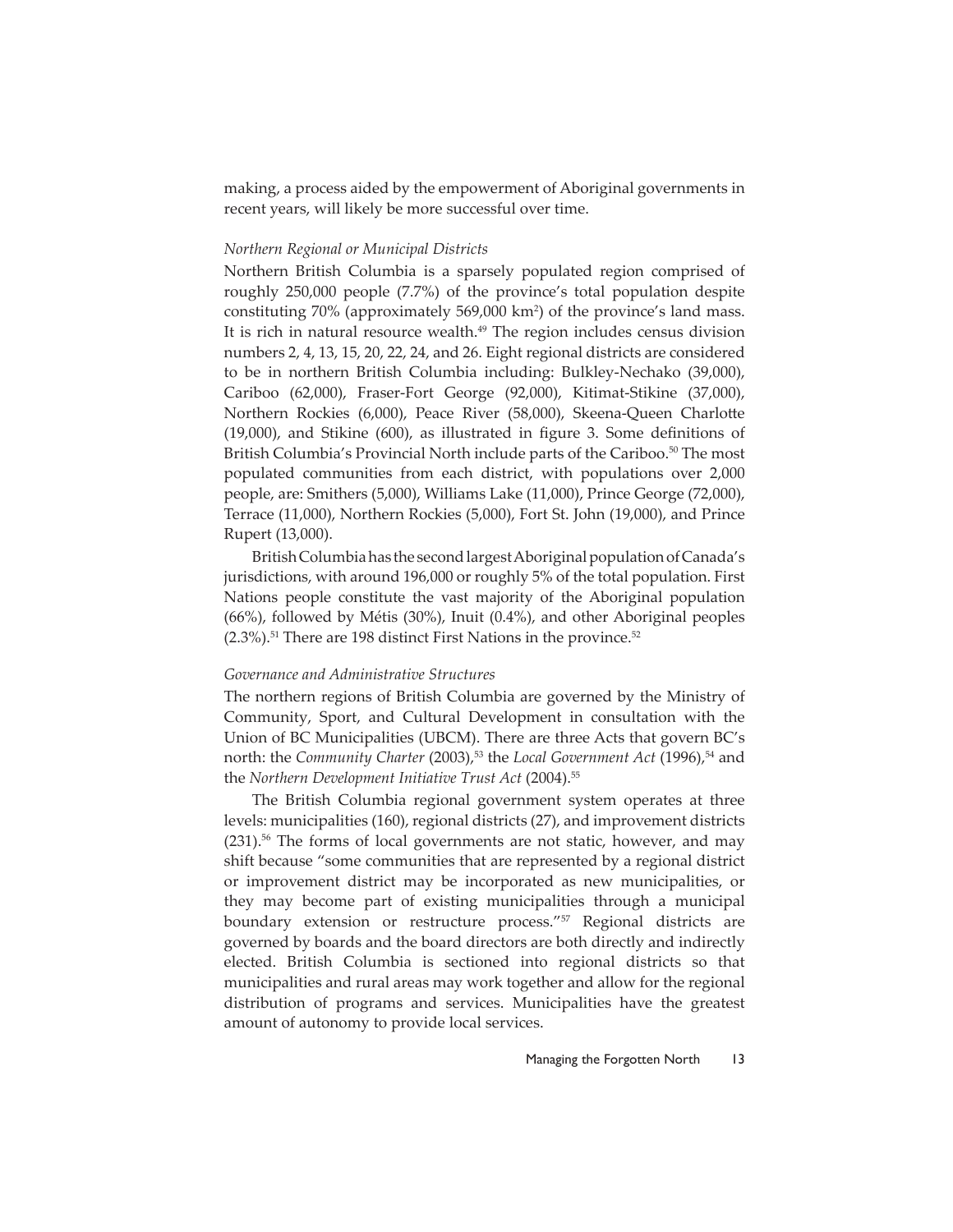

**Figure 3**. Map of British Columbia regions. (Source: "List of Regional Districts of British Columbia, http://en.wikipedia.org/wiki/List\_of\_regional\_districts\_of\_British\_Columbia)

The Ministry of Community, Sport, and Cultural Development<sup>58</sup> in consultation with the UUBCM<sup>59</sup> is responsible for local government and defines municipal borders. The Governance & Structure Division supports local government in three areas: 1) the advisory services branch that advises complex local government issues; 2) the community relations branch that supports relationships between local and First Nations governments and supports economic and social development of communities; and 3) the local government structure branch that is responsible for overseeing the restructuring of local governments including municipal boundary extensions and incorporation of new municipalities.<sup>60</sup> The Ministry of Aboriginal Relations and Reconciliation negotiates treaties to create economic certainty over Crown land and resources, and to improve the lives of First Nations people.<sup>61</sup>

#### *Legislation and Initiatives Promoting Northern Governance and Development*

Programs for enhancing economic development in northern regions of British Columbia are expected to play an important role in the region's economic growth and sustainability. RuralBC is one such economic initiative that links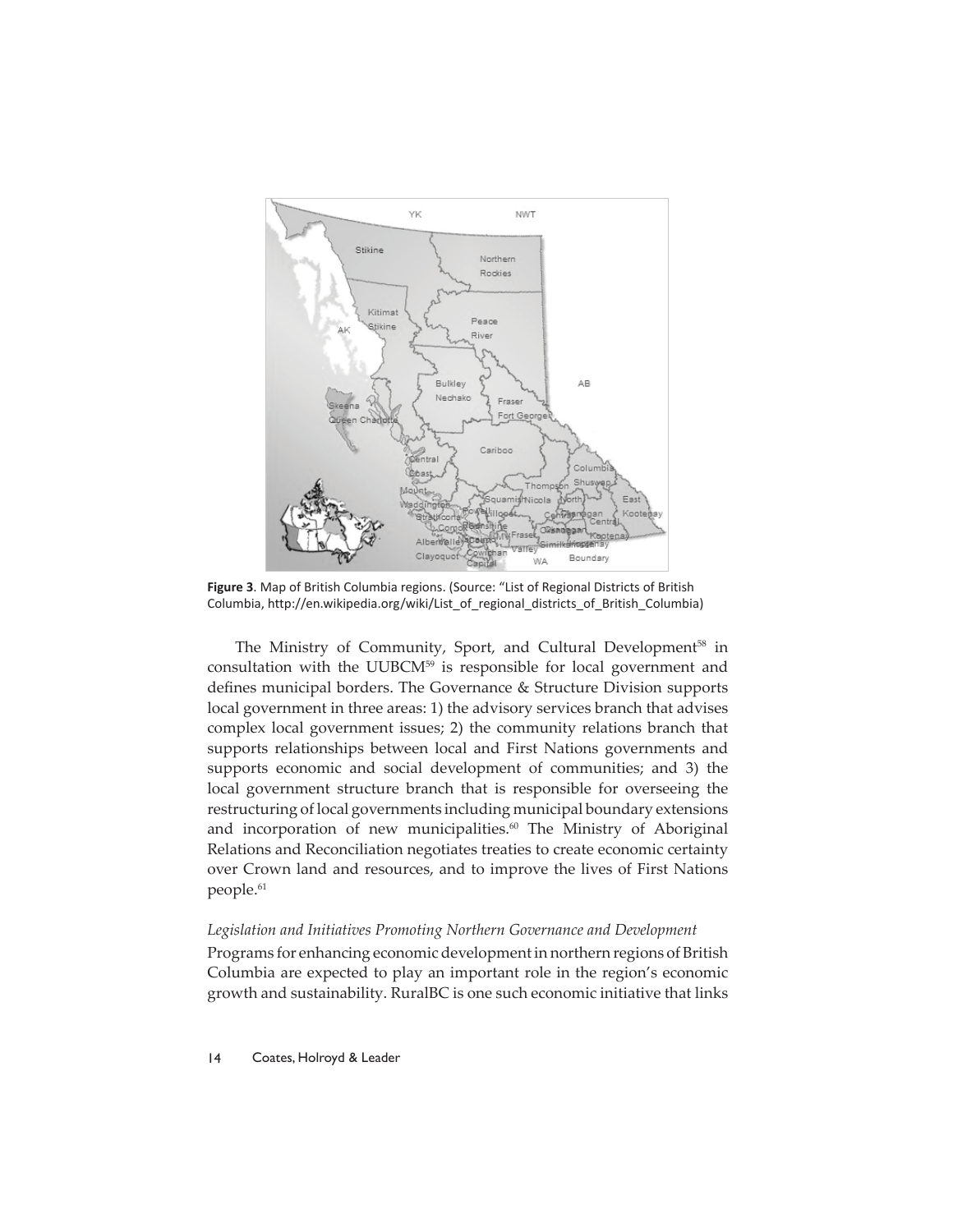government and rural communities by identifying provincial and regionallevel needs and opportunities, providing specific services to the northern regions, and supporting rural and remote areas facing negative economic climates and impacts.<sup>62</sup>

Launched in 2009, RuralBC is composed of two connected elements: the Regional Economic Policy and Projects Branch and Regional Economic Operations Branch. The Policy and Projects Branch identifies needs and opportunities within regions and works across governments, and with external stakeholders, to represent and support the needs of rural communities. Regional managers in the Economic Operations Branch assist companies, municipal governments, and community organizations to access services and funding and provide support for regional economic development initiatives."<sup>63</sup> The Regional Economic Operations Branch also provides Community Adjustment Services to rural and remote resource-based municipalities facing negative economic impacts due to industry downsizing or closure, by assisting community leaders, industry, the province, and other interested parties to develop and implement coordinated responses that seek to re-establish financial viability based on the community's needs.

Among the key initiatives of RuralBC are five regional economic trusts.<sup>64</sup> One of these is the Northern Development Initiative Trust, which was created in November 2004 with the mandate to foster economic development and job creation in the central and northern regions of British Columbia. Established with an initial allocation of \$185 million, the Trust supports agriculture, economic development, energy, forestry mining,<sup>65</sup> Olympic opportunities, pine beetle recovery, small business, tourism, and transportation.<sup>66</sup> NDIT was established through provincial legislation, including the *Northern Development Initiative Trust Act* (Bill 59) in 200467 and *Northern Development Initiative Trust Amendment Act* (Bill 6) in 2005, by which the province granted the Trust an additional capital infusion of \$50 million.<sup>68</sup> The strategic plan covers over 70% of the province including thirty-nine incorporated communities, nine regional districts, one regional municipality, and eightyeight First Nations. The main organizational objectives include capacity building, funding, investment att raction, and business development. NDIT's goal is to inject \$2 billion into the regional economy every decade.<sup>69</sup>

#### *Community Well-Being*

According to Aboriginal Affairs and Northern Development Canada (AANDC), the Community Well-Being (CWB) Index provides a method for measuring and examining the well-being of Canadian communities based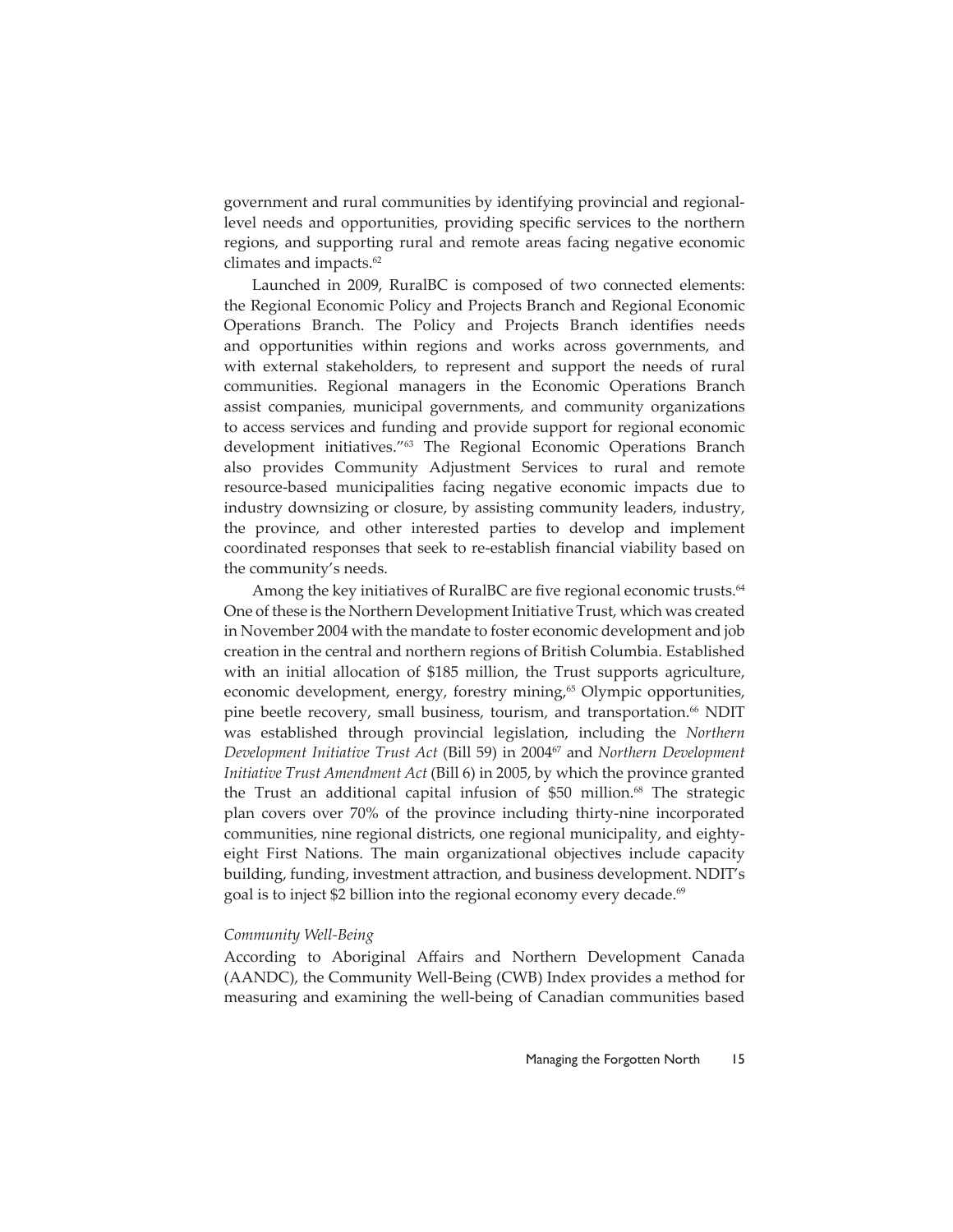on four indicators of socio-economic well-being: 1) education; 2) labour force activity; 3) income; and 4) housing. The indicators were developed from Statistics Canada's Census of Population and combined to assign a well-being "score" to each community. "These scores are used to compare well-being across First Nations and Inuit communities with well-being in other Canadian communities over time."70

Table 3 is derived from the AANDC's CWB Index<sup>71</sup> and Statistics Canada Census Subdivision (CSD)<sup>72</sup> information for the five most populated Census Subdivisions considered to be in British Columbia's rural "north." Major urban centres or cities were excluded from the list.The average Community Well-Being Index Score for Northern British Columbia CSDs was 81.2, with Peace River B taking the lowest overall CWB score at 75, and Peace River C taking the highest overall CWB score at 85.

Census subdivision (CSD) name 2006 Income Score 2006 **Education** Score 2006 Housing Score 2006 Labour Force Activity Score 2006 CWB Score 2006 2B Population Prince George 88 58 95 87 82 70375 Peace River B 82 43 85 89 75 5530 Peace River C 99 55 96 91 85 6350 Peace River D 90 52 95 89 82 5780 Bulkley-Politicy 85 60 94 88 82 5285<br>Nechako A

**Table 3**. Community well-being by census subdivision for the five most populated rural CSDs in British Columbia

# **Alberta**

Alberta is renowned for its ranching culture and widespread farming activity, supplemented by the rich oil and gas resources developed after the Second World War. In the Northwest Central region, the Peace River Valley extends the agricultural region further north than would be expected. The top third or more of the province is among the most resource rich areas in Canada, with the massive Athabasca oil sands development dominating and contributing to Alberta's sustained growth and supporting the national economy. Outside of the two largest centres, Fort McMurray and Grande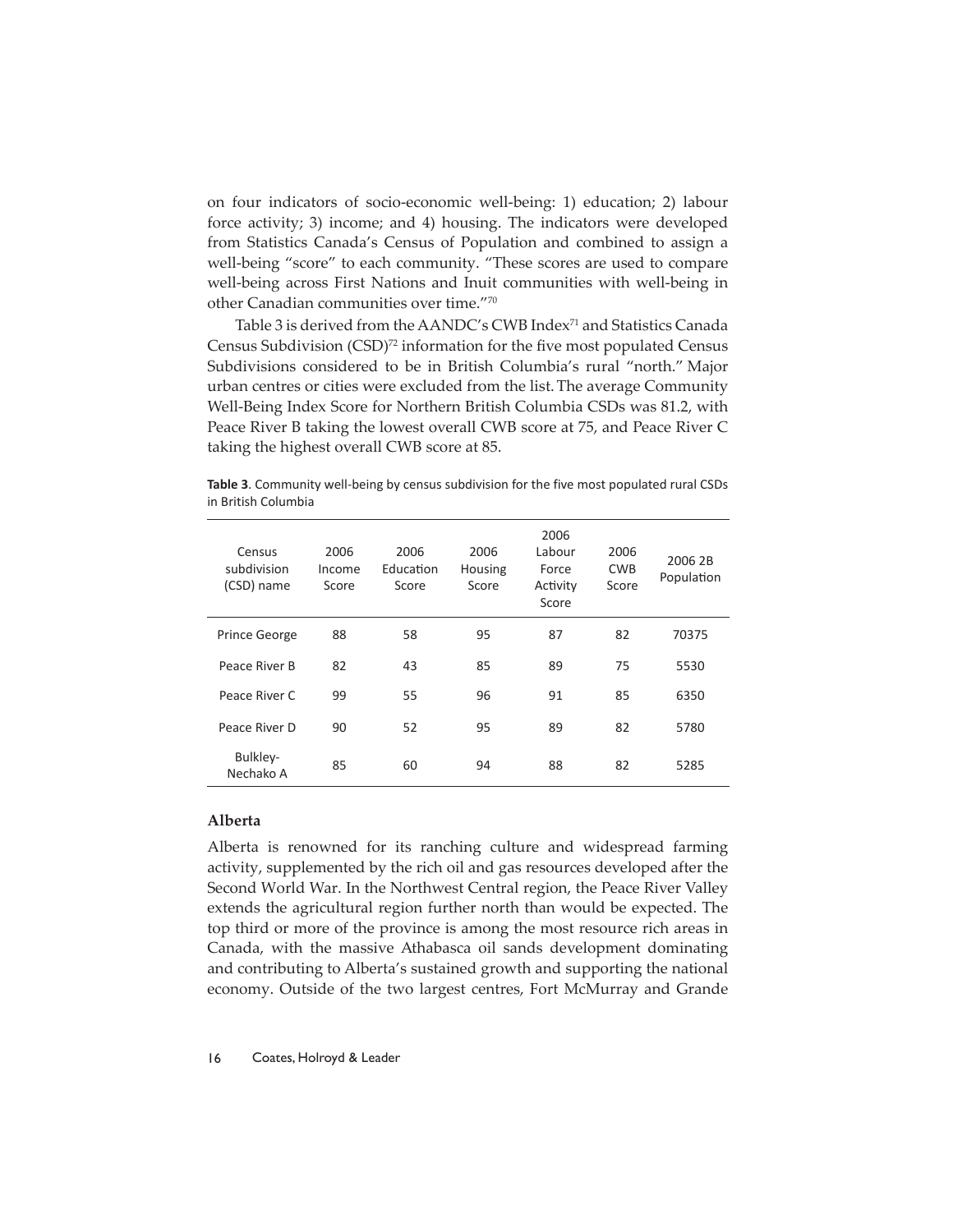Prairie, the communities of northern Alberta are a combination of oil and gas developments; First Nations settlements; farms; and forestry and resource camps. The northern part of the province is frustrated by the gap between northern resource prosperity and the services available on the ground, best exemplified by the dangerous and overcrowded two-lane highway connecting the oil sands and Fort McMurray to Edmonton.

#### *Northern Regional or Municipal Districts*

Roughly 10% of Alberta's population lives in the northern half (350,000 people),73 with 43% living in communities under 2,000 people and around 280,000 people living in the Northern Alberta Development Council (NADC) region.<sup>74</sup> Fort McMurray is one of the largest urban centres with an official population of approximately 65,000 people, but an actual size of over 110,000 with seasonal workers employed to work on the oil sands; it is followed by Grande Prairie (50,000) and Cold Lake (13,000), which includes the Canadian Forces Base.

There are six Census Subdivisions (CSDs) considered by Statistics Canada to be within the northern region of the province—division numbers 12, 13, and 16–19.<sup>75</sup> Northern Alberta has fifteen communities with over 2,000 residents including Whitecourt (9,000), Slave Lake (7,000), Bonnyville (6,500), Peace River (7,000), St. Paul (6,000), Fairview (3,000), High Level (4,000), Grande Cache (4,000), High Prairie (3,000), Lac La Biche (3,000), Athabasca (3,000), Grimshaw (3,000), Fox Creek (2,000), Beaverlodge (2,000), and Sexmith (2,000).

Alberta's north has thirty-three of the province's forty-five First Nations across three treaty areas, and there are 140 First Nations reserves in Alberta total.76 Aboriginal peoples make up around 16% of the population in the North.<sup>77</sup> Figure 4 illustrates the northern regions of Alberta.<sup>78</sup>

# *Governance and Administrative Structures*

Northern Alberta is represented by Members of the Legislative Assembly of Alberta elected in the ridings of Athabasca-Redwater, Barrhead-Morinville-Westlock, Bonnyville-Cold Lake, Dunvegan-Central Peace, Fort McMurray-Wood Buffalo, Grande Prairie Smoky, Grande Prairie Wapiti, Lac La Biche-St. Paul, Lesser Slave Lake, and Peace River.79 The Northern Alberta Development Council (NADC) $^{80}$  is responsible for the northern region of Alberta and is legislated through the Northern Alberta Development Council Act (2002).<sup>81</sup> Alberta is governed through three general types of municipalities—urban, rural, and specialized.<sup>82</sup>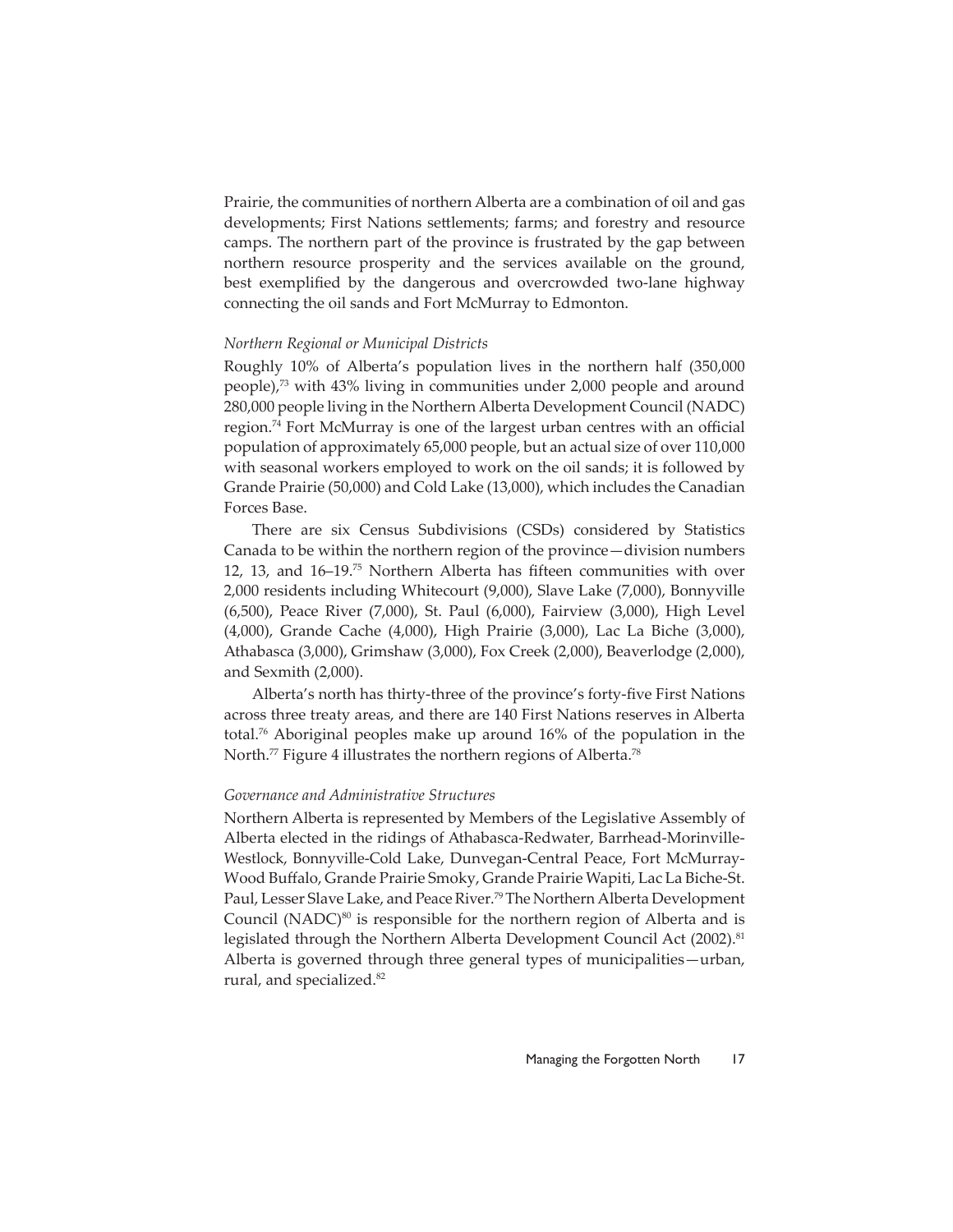

**Figure 4**. Northern regions of Alberta. (Source: Northern Alberta Development Council, https://www.benorth.ca/assets/NADC-map.jpg)

Local Government Services is a division of Municipal Affairs, which provides such services as advisory support, training, and internship programs as well as tools for enhancing municipal capacity and sustainability. In addition, the division is also responsible for promoting cooperation through land-use planning assistance, mediation programming, and financial support for regional collaboration, as well as administering grant programs such as the Municipal Sustainability Initiative (MSI). Advice is provided to municipalities related to tax issues and assessment.<sup>83</sup>

There is a range of governance options for municipalities with respect to services offered regionally, allowing for considerable variation in operational autonomy, borrowing, and legal powers. Figure 5 outlines these differences.<sup>84</sup>

#### *Legislation and Initiatives Promoting Northern Governance and Development*

The *Municipal Government Act*85 provides the legislative framework in which all municipalities and municipal entities across the Province of Alberta operate. It is a substantial piece of legislation, with eighteen parts and over 650 sections. The Act outlines the "governance model for cities,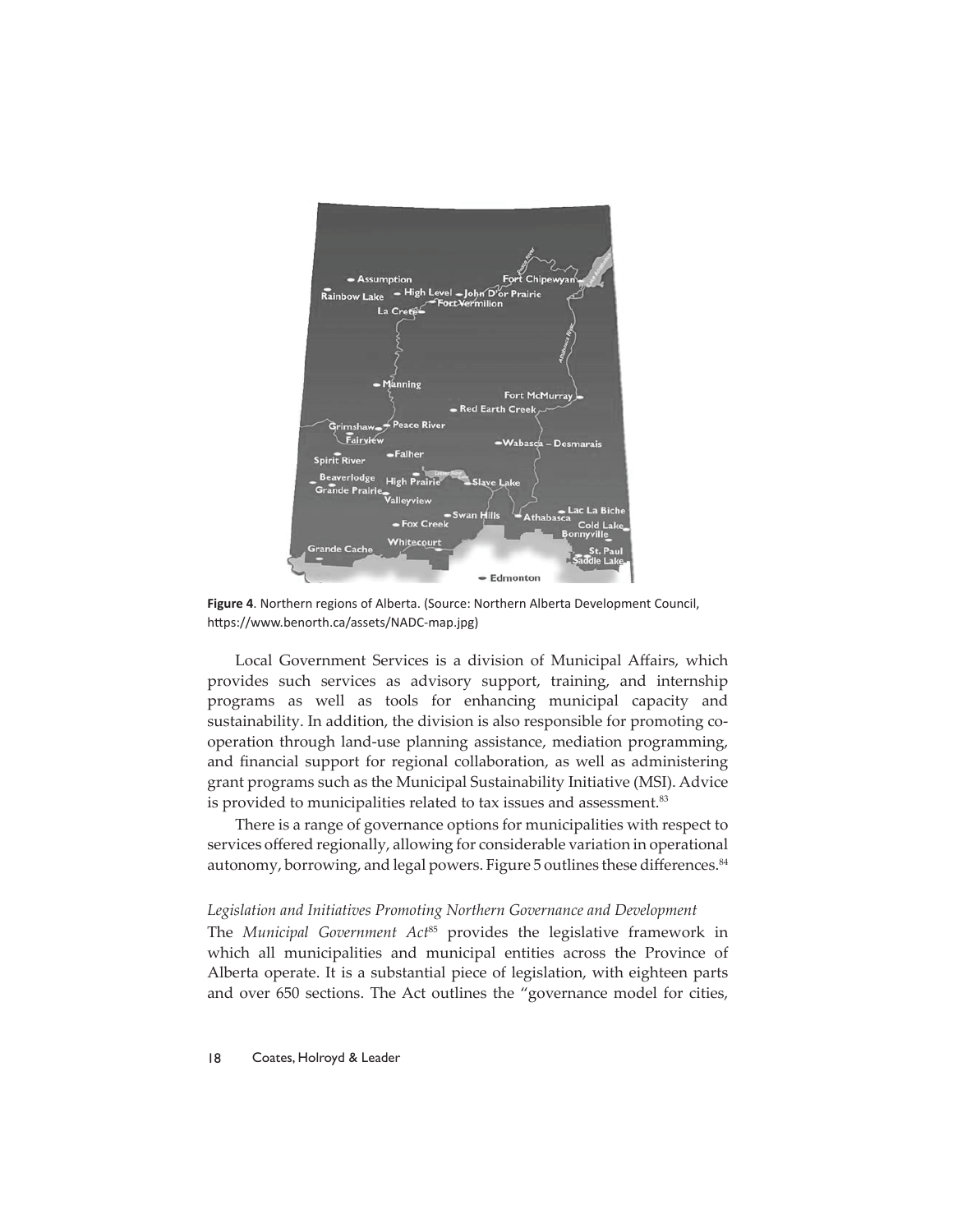towns, villages, municipal districts, specialized municipalities, and other forms of local government" and contains the three areas of focus including governance, planning and development, and assessment and taxation.<sup>86</sup>

| <b>Governance Options</b><br>The governance options available to municipalities considering regional services delivery<br>Intermunicipal agreement<br>Societies<br>п<br>Regional services commissions<br>Part 9 (not for profit) companies<br>Municipal controlled corporations<br>Public-private partnerships<br>п<br>Cooperatives |                                  |                                    |                                               |                     |                      |                                |                                  |  |
|-------------------------------------------------------------------------------------------------------------------------------------------------------------------------------------------------------------------------------------------------------------------------------------------------------------------------------------|----------------------------------|------------------------------------|-----------------------------------------------|---------------------|----------------------|--------------------------------|----------------------------------|--|
| <b>Comparison of Governance Structures</b><br>for Municipal Services in Alberta                                                                                                                                                                                                                                                     |                                  |                                    |                                               |                     |                      |                                |                                  |  |
|                                                                                                                                                                                                                                                                                                                                     | Inter-<br>municipal<br>Agreement | Regional<br>Services<br>Commission | Municipal<br>Controlled<br><b>Corporation</b> | Cooperative         | Society <sup>3</sup> | Part 9<br>Company              | Public<br>Private<br>Partnership |  |
| Separate legal entity                                                                                                                                                                                                                                                                                                               |                                  |                                    |                                               |                     |                      |                                | $\mathcal{S}$                    |  |
| Can borrow and incur<br>debt servicing costs                                                                                                                                                                                                                                                                                        |                                  |                                    |                                               |                     |                      |                                |                                  |  |
| Can directly<br>expropriate land <sup>®</sup>                                                                                                                                                                                                                                                                                       |                                  |                                    |                                               |                     |                      |                                |                                  |  |
| Can make a profit and<br>distribute to members                                                                                                                                                                                                                                                                                      |                                  |                                    |                                               |                     |                      |                                |                                  |  |
| Requires provincial<br>government approval<br>for establishment                                                                                                                                                                                                                                                                     |                                  |                                    |                                               |                     |                      |                                |                                  |  |
| Ministry/parties<br>responsible for<br>establishment                                                                                                                                                                                                                                                                                | Municipalities                   | <b>Municipal Affairs</b>           |                                               | Service Alberta     |                      | Municipalities<br>and Partners |                                  |  |
| Legislation restricting<br>types of services<br>provided                                                                                                                                                                                                                                                                            |                                  | Municipal Government Act           |                                               | Cooperatives<br>Act | Socioties<br>Art     | Companies<br>Act               | Municipal<br>Government<br>Act.  |  |

**Figure 5.** Governance options for Alberta municipalities

The Government of Alberta established+ the Municipal Sustainability Initiative (MSI), the province's key initiative to strengthen the municipal sector, to assist municipalities with financial support/funding for infrastructural needs and to help them meet the challenges of growth by enhancing long-term sustainability. The 2014 budget committed \$3.7 billion over three years under MSI to address growth pressures.<sup>87</sup> Other major municipal grants include the Alberta Community Partnership, the Federal Gas Tax Fund, and the Southern Alberta Flood Response Program.

The Northern Alberta Development Council (NADC)<sup>88</sup> is a legislated government program (*Northern Alberta Development Council Act*89), which has a mandate to promote economic development in the North. NADC assists economic development and growth in the 150 communities and for the 350,000 people living in the northern region of Alberta. Development and planning involves collaborations with educational institutions and northern corporations to properly address the economic needs of Alberta's northern communities. Specifically, NADC's mandate states that it is to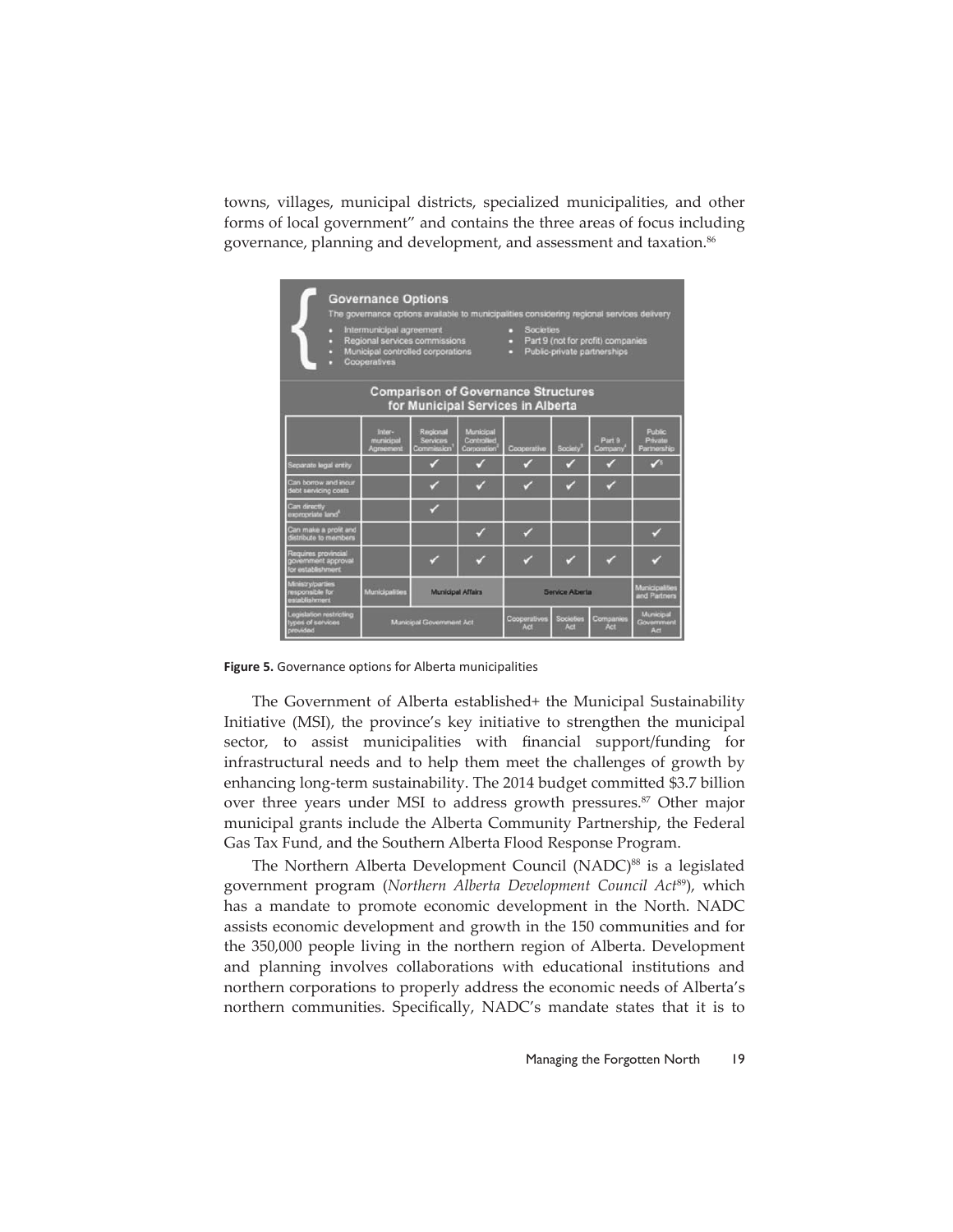"investigate, monitor, evaluate, plan and promote practical measures to foster and advance general development in northern Alberta and to advise the Government accordingly."90

NADC is made up of provincial and local leaders and staff that provide development information, support education and skills enhancement programs, and build strategic partnerships. As indicated on NADC's website: "The Council is made up of nine public members and the Chair is a Member of the Legislative Assembly (MLA) of Alberta. Council membership reflects the geographic, cultural and vocational diversity of northern communities. All are appointed by the Lieutenant Governor in Council. A small staff support the directions set by Council. The NADC head office is in Peace River and there are small offices in St. Paul, Fort McMurray, and Edmonton."91

NADC's strategic framework for 2013–2016 indicates four priority areas: 1) transportation and infrastructure; 2) workforce development; 3) human and health services; amd 4) resource management. $92$ 

#### *Community Well-Being*

Table 4 is derived from AANDC's CWB Index<sup>93</sup> and Statistics Canada Census Subdivision (CSD)<sup>94</sup> information for the five most populated Census Subdivisions considered to be in the rural "north" of Alberta. Major urban centres or cities were excluded from the list. The average Community Well-Being Index Score for Northern Alberta CSDs was 81.6, with Slave Lake and St. Paul taking the lowest overall CWB scores at 80, and Peace River taking the highest overall CWB score at 84.

**Table 4**. Community well-being by census subdivision for the five most populated rural CSDs in Alberta

| Census<br>subdivision<br>(CSD) name | 2006<br>Income<br>Score | 2006<br>Education<br>Score | 2006<br><b>Housing</b><br>Score | 2006<br>Labour<br>Force<br>Activity<br>Score | 2006<br><b>CWB</b><br>Score | 2006 2B<br>Population |
|-------------------------------------|-------------------------|----------------------------|---------------------------------|----------------------------------------------|-----------------------------|-----------------------|
| Whitecourt                          | 92                      | 52                         | 96                              | 91                                           | 83                          | 8955                  |
| Slave Lake                          | 89                      | 52                         | 90                              | 90                                           | 80                          | 6645                  |
| Bonnyville                          | 89                      | 50                         | 96                              | 90                                           | 81                          | 5720                  |
| Peace River                         | 91                      | 59                         | 95                              | 92                                           | 84                          | 6175                  |
| St. Paul                            | 84                      | 51                         | 95                              | 90                                           | 80                          | 4840                  |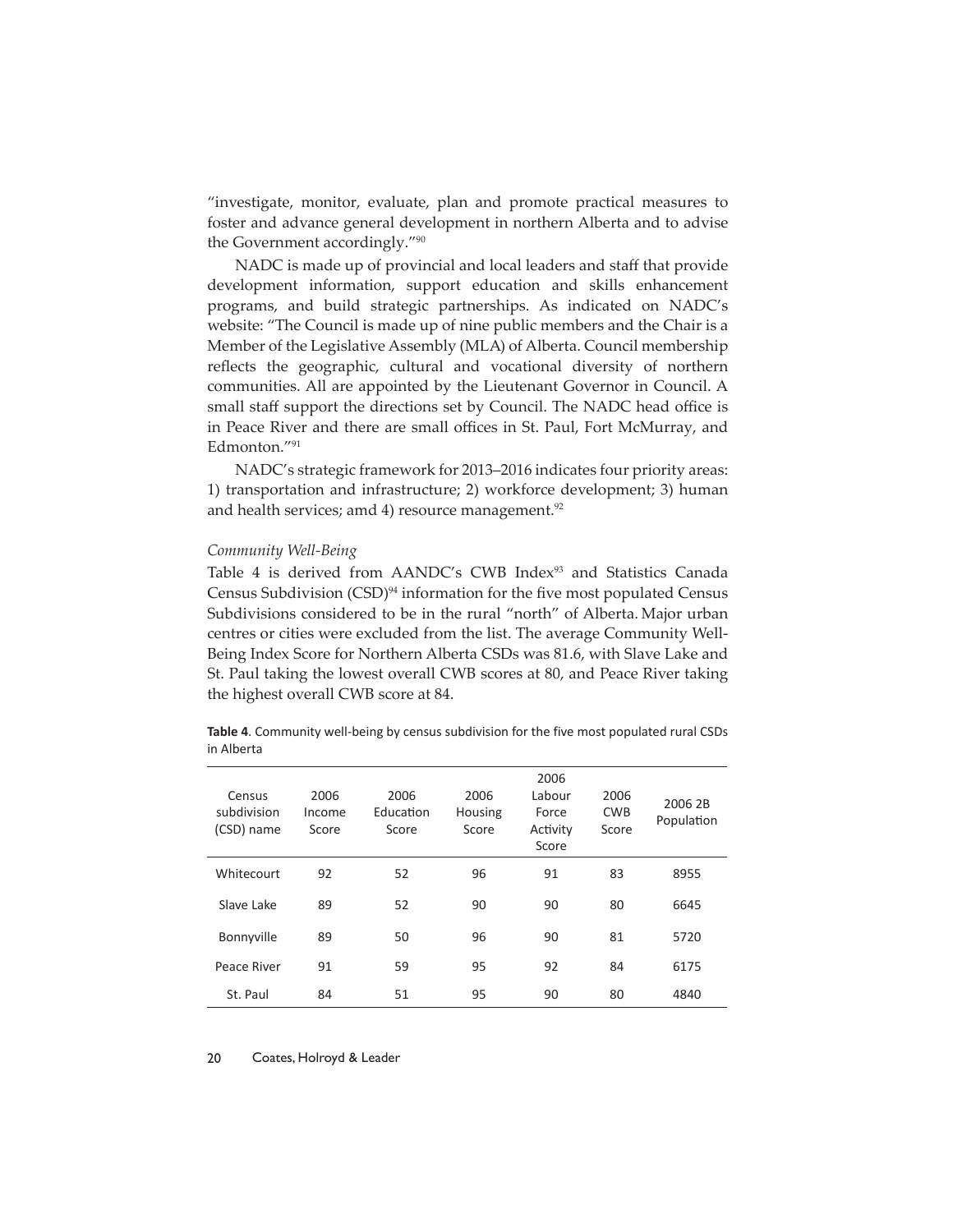# **Saskatchewan**

Northern Saskatchewan is a contradiction: resource rich and yet quite poor, sparsely populated but with a growing transient population, filled with promise but lacking basic services. The North covers almost half of the province and is known provincially as much for its thousands of lakes, impressive rivers, and great sporting opportunities as for its social and economic challenges and opportunities. Successive governments have struggled with the persistent gaps in quality of life and economic opportunities between the North and the rest of the province—supporting resource development that sustains all of Saskatchewan and working with First Nations, Métis, and mixed communities to create improved life chances throughout the region. The rise of Aboriginal self-government and the growing confidence of Indigenous communities and leaders speaks to the important impacts of capacity building across the North while underscoring the need for continued improvements.

#### *Northern Regional or Municipal Districts*

Saskatchewan's northern region is defined as Division No. 18 by Statistics Canada, and is known as the Northern Saskatchewan Administration District (NSAD). Northern Saskatchewan includes fifty-eight census subdivisions, with twenty-four municipalities, two northern towns, eleven northern villages, ten northern hamlets, one unincorporated settlement, and thirtytwo of the province's seventy First Nations communities.<sup>95</sup>

The northern region has a population of roughly 37,000 people, which is less than 4% of the province's population—two-thirds are under the age of 35, and 80% are of Aboriginal heritage (predominately Cree, Dene, or Métis).<sup>96</sup> The most populated northern Saskatchewan communities, with populations over 2,000, are LaRonge (2,000), with the neighbouring settlements of Air Ronge and the La Ronge Indian Band, and La Loche  $(3,000)^{97}$  Figure 6 illustrates the district boundaries.<sup>98</sup>

#### *Governance and Administrative Structures*

The Northern Saskatchewan Administration District (NSAD) is administered by the Northern Municipal Services branch. Northern municipalities are governed by an elected council that can hire staff to manage daily administration and maintain municipal services (e.g., roads, utilities, recreation facilities). Northern settlements are created under the same legislation. However, each settlement is governed by an elected local advisory committee that reports to the Minister of Government Relations on how it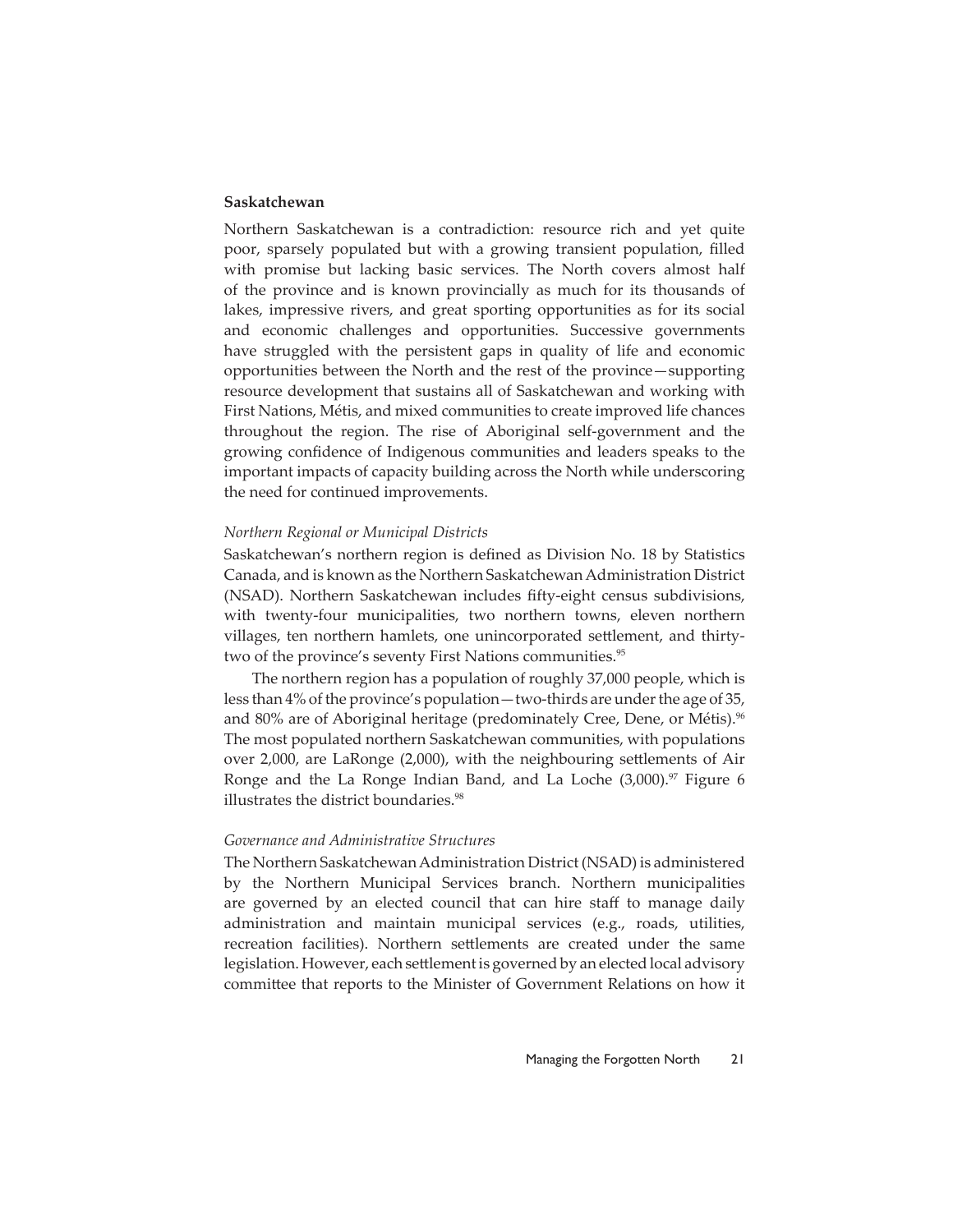provides for the health and safety of the municipality's residents.<sup>99</sup> Local governments are responsible for an array of services within their boundaries including police and fire services, water and sewage treatment services, transportation services, land use planning and development services, library services, recreation, and cultural services.<sup>100</sup>

New North, now incorporated into the Saskatchewan Association of Northern Communities Services Inc. (SANC Services Inc.), provides services to northern municipalities, which focus on three key areas: advocacy, capacity building, and strategic relationships. New North's goal is to identify and advocate issues and concerns on behalf of northern communities; organize and coordinate capacity building to improve knowledge and skills of northerners through training and developing activities for municipal governments and organizations; and, finally, building and maintaining strategic relationships with other organizations and governments to improve conditions for northerners.

The *Northern Municipalities Act*101 outlines the local governance structure for districts, settlements, hamlets, villages, and towns including procedures for establishing municipalities, such as the orders for establishing and altering boundaries and northern municipal names. The Municipal Relations branch is responsible for municipal administration.<sup>102</sup>

All municipalities in Saskatchewan have elected council members with the exception of northern settlements, which are quasi-municipalities for which "the provincial Minister responsible for municipal government is the de-facto mayor and the local advisory committees serve as advisors to the Minister regarding local services, revenues and expenditures."<sup>103</sup> Fully incorporated municipalities have a council headed either by a mayor (cities, urban municipalities, and northern municipalities), or by a reeve (rural municipalities). Officials of rural municipalities are elected for two-year terms with half of the representatives in each municipality elected each year. Officials in other types of municipalities are elected for three-year terms, and all are elected at the same time.<sup>104</sup>

The Federation of Saskatchewan Indian Nations (FSIN), one of the oldest First Nation political organizations in Canada, represents seventy-four First Nations in Saskatchewan. The goals and objectives of the FSIN are: the protection of treaties and treaty rights; the fostering of progress in economic, educational, and social endeavours of First Nation people; co-operation with civil and religious authorities; the provision of constructive criticism and thorough discussion on all matters; the adherence to democratic procedure; and the promotion of respect and tolerance for all people.105 Within Northern Saskatchewan, there are two large tribal councils. The Prince Albert Tribal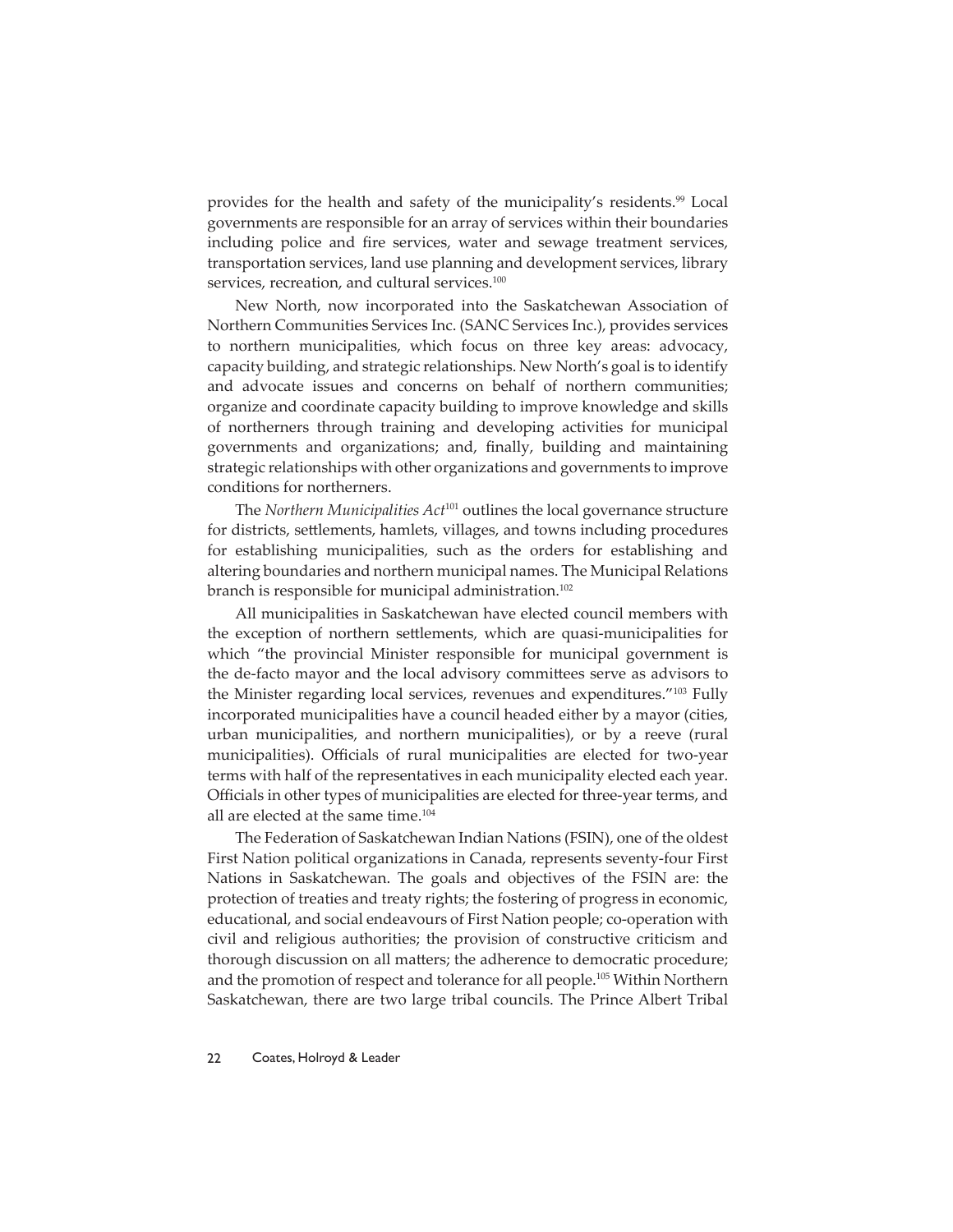Council includes the First Nations communities in the northeast and northcentral parts of the province. The Meadow Lake Tribal Council represents the communities in the west-central part of Saskatchewan. As with the FSIN, the tribal councils are evolving their role, with activities ranging from political advocacy to program delivery. They have emerged in recent years as a key element in the governance of the North, working with and for Aboriginal communities to provide improved services and programs.



**Figure 6**. Saskatchewan's census divisions, highlighting Division No. 18 (Source: *Wikipedia*)

#### *Legislation and Initiatives Promoting Northern Governance and Development*

The division of First Nations, Métis, and Northern Affairs (FNMNA), under the Ministry of Government Relations, supports the social, economic, and business development of First Nations and Métis people in Saskatchewan.106 The Government of Saskatchewan's Northern Affairs branch, Northern Engagement, supports economic growth in the North and seeks to close the serious economic gap between the North and the rest of the province. Northern Engagement strives to assist northerners in participating more fully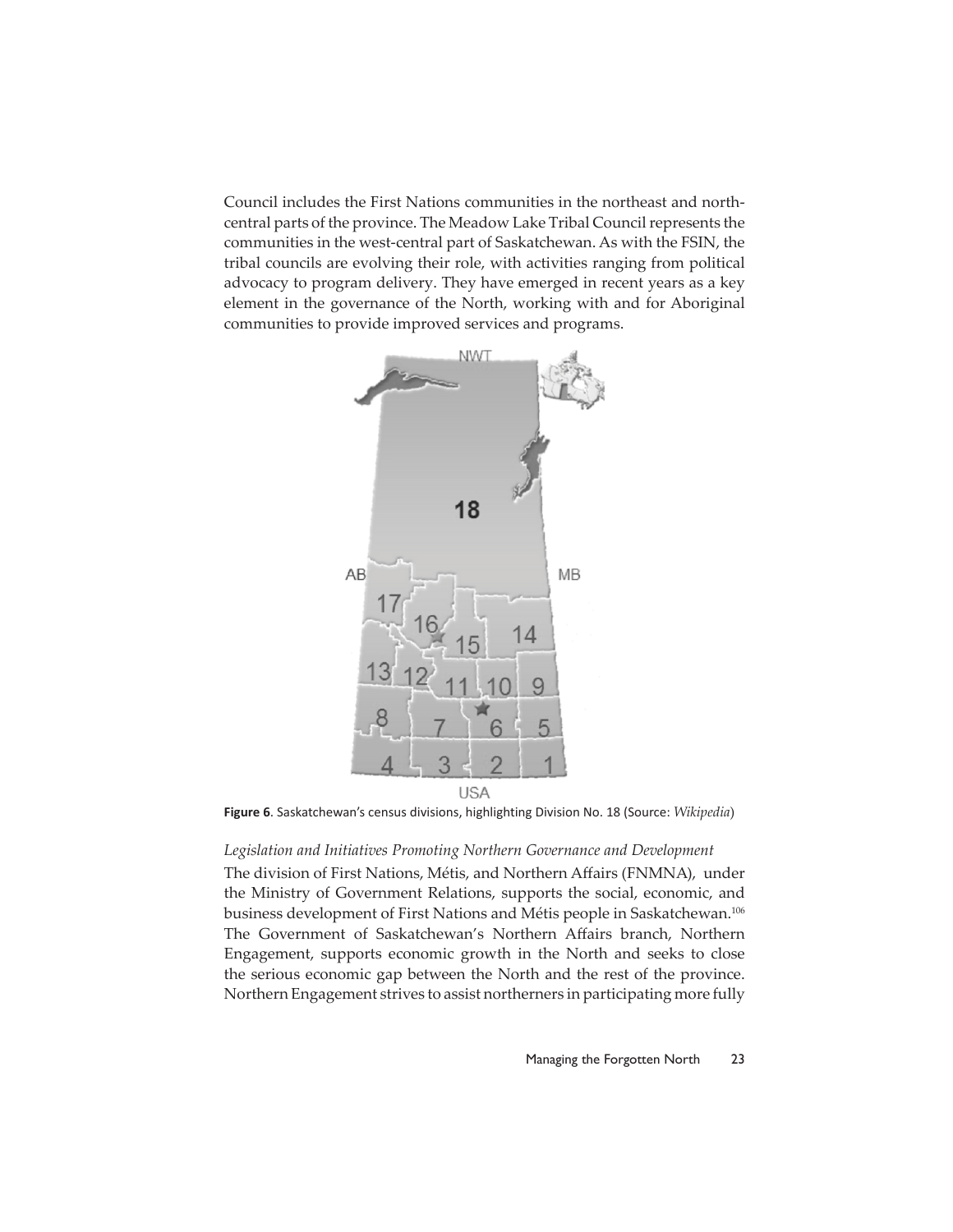in the regional economy. Dating back to the 1948 *Northern Administration Act*, Saskatchewan's Northern Administration District (NAD) is defined in the Province's *Northern Municipalities Act* and provides for the administration and development of the northern part of Saskatchewan.<sup>107</sup> The Northern Capital Grants Program provides financial and technical assistance to northern communities for the construction or upgrading of municipal facilities and for the acquisition of municipal equipment.<sup>108</sup>

Saskatchewan has been an active member in the Northern Development Ministers Forum (NDMF), established to bridge the work of federal, provincial, and territorial governments with respect to managing the province's north.109 NDMF's mandate is focused on reinforcing co-operation among the various authorities in northern regions, identifying appropriate governmental actions, and providing leadership to advance socio-economic developments.

First Nations and Métis Community Engagement Projects are supported through the Office of the Provincial Interlocutor,<sup>110</sup> which focuses on practical arrangements and partnerships with First Nations and/or Métis communities. Projects considered fall under the following categories: Safe Communities, Strong Families, Student Achievement, and Economic Growth.<sup>111</sup>

The Aboriginal and Northern Justice Initiatives (ANJI), under the Community Justice Division at the Ministry of Justice and Attorney General, is tasked with initiating justice reform measures by reacting to Aboriginal and northern community issues, building community trust and confidence in the justice system, and establishing positive working relationships. Their mandate is to provide Aboriginal and northern program and policy advice, with the goals of ensuring their needs are addressed in both existing and proposed activities. ANJI is also tasked with identifying areas in need of improvement and to facilitate the self-empowerment of communities to address crime, victimization, and preventative issues. The ministry also initiates and participates in activities that aim to build positive relationships between Aboriginal and non-Aboriginal communities. It supports the Traditional Elders Ministerial Committee, ensuring that senior officials and representative Elders have the opportunity to discuss and influence policy development for programs and services within the ministry.

#### *Community Well-Being*

Table 5 is derived from the AANDC's CWB Index<sup>112</sup> and Statistics Canada Census Subdivision (CSD)<sup>113</sup> information for the five most populated Census Subdivisions considered to be in the rural "north." Major urban centres or cities were excluded from the list. The average Community Well-Being Index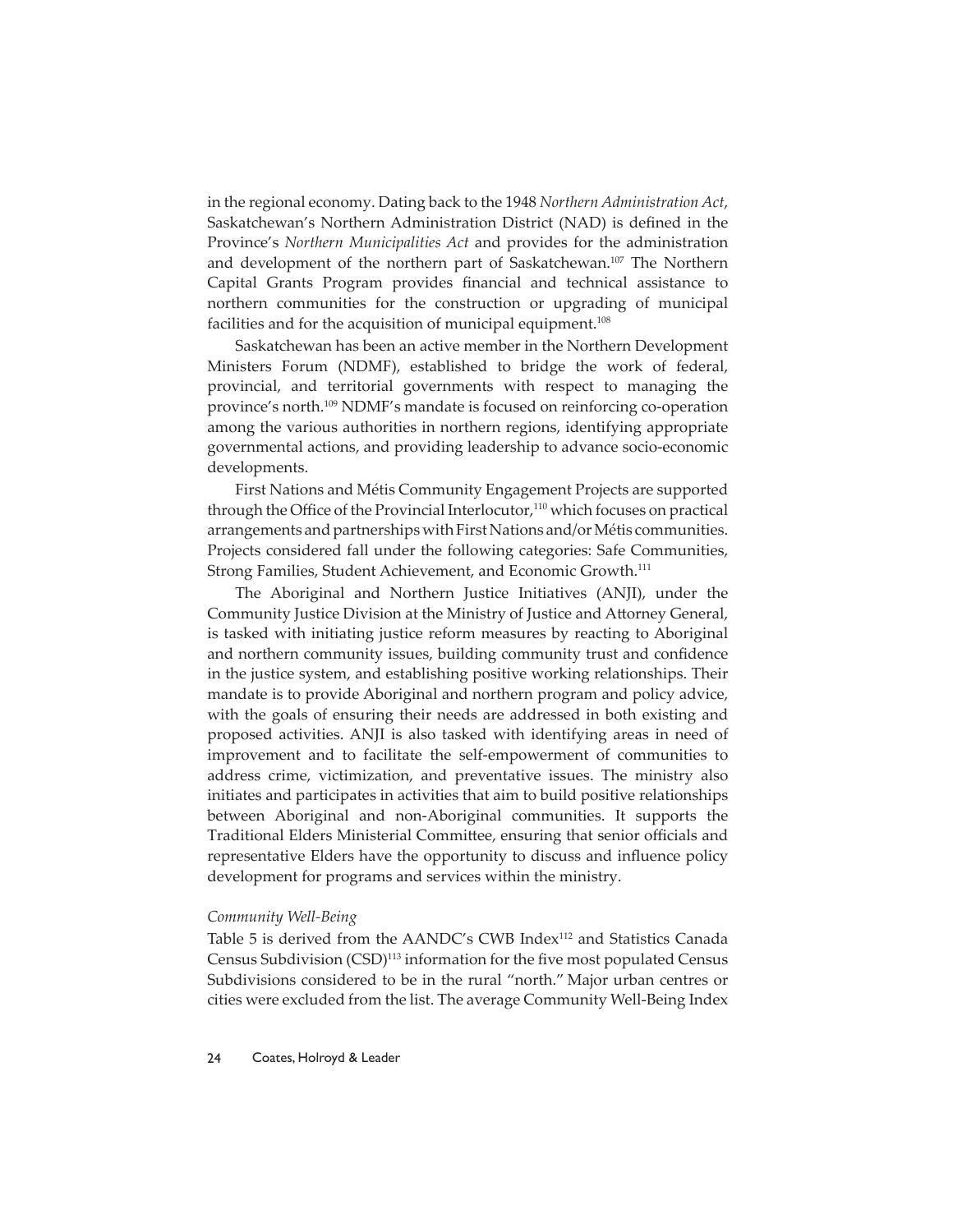Score for Northern Saskatchewan CSDs was 63.6, with Pelican Narrows 184B taking the lowest overall CWB score at 42, and Creighton taking the highest overall CWB score at 79.

| Census<br>subdivision (CSD)<br>name | 2006<br>Income<br>Score | 2006<br>Education<br>Score | 2006<br>Housing<br>Score | 2006<br>Labour<br>Force<br>Activity<br>Score | 2006<br><b>CWB</b><br>Score | 2006 2B<br>Population |
|-------------------------------------|-------------------------|----------------------------|--------------------------|----------------------------------------------|-----------------------------|-----------------------|
| La Loche                            | 57                      | 23                         | 70                       | 61                                           | 53                          | 2340                  |
| La Ronge                            | 81                      | 59                         | 83                       | 88                                           | 78                          | 2725                  |
| Creighton                           | 86                      | 49                         | 93                       | 88                                           | 79                          | 1500                  |
| Île-à-la-Crosse                     | 68                      | 41                         | 81                       | 76                                           | 66                          | 1340                  |
| Pelican Narrows 184B                | 37                      | 30                         | 39                       | 61                                           | 42                          | 1345                  |

**Table 5**. Community well-being by census subdivision for the five most populated rural CSDs in Saskatchewan

# **Manitoba**

Of the northern provincial districts in Canada, Northern Manitoba is perhaps the least understood and least recognized by the majority of Canadians. It is a vast area, covering over two-thirds of the province, but with a small population; intense poverty; massive hydroelectric power generating capacity (which has caused substantial dislocations to the Aboriginal communities); and substantial mining activity, with several mines in operation for generations. Indeed, in the 1950s and 1960s, the combination of Inco's massive mine and smelter at Thompson, and the construction of major hydro dams across the North, gave the region a profile somewhat close to that of northern Alberta in the twenty-first century. The excitement and attention have declined dramatically in recent decades. The North struggles for recognition within the province, let alone across the country, and has often attracted negative attention due to socio-economic difficulties within the Aboriginal communities. There are few parts of the country requiring greater local and regional transformation than Northern Manitoba.

#### *Northern Regional or Municipal Districts*

The northern region of Manitoba is composed of four census divisions (19 and 21–23) encompasses over half (67%) of the province. It is largely undeveloped wilderness. Northern Manitoba is sparsely populated with 7.3% (88,000) of Manitoba's total population. There are ten municipalities, seven of which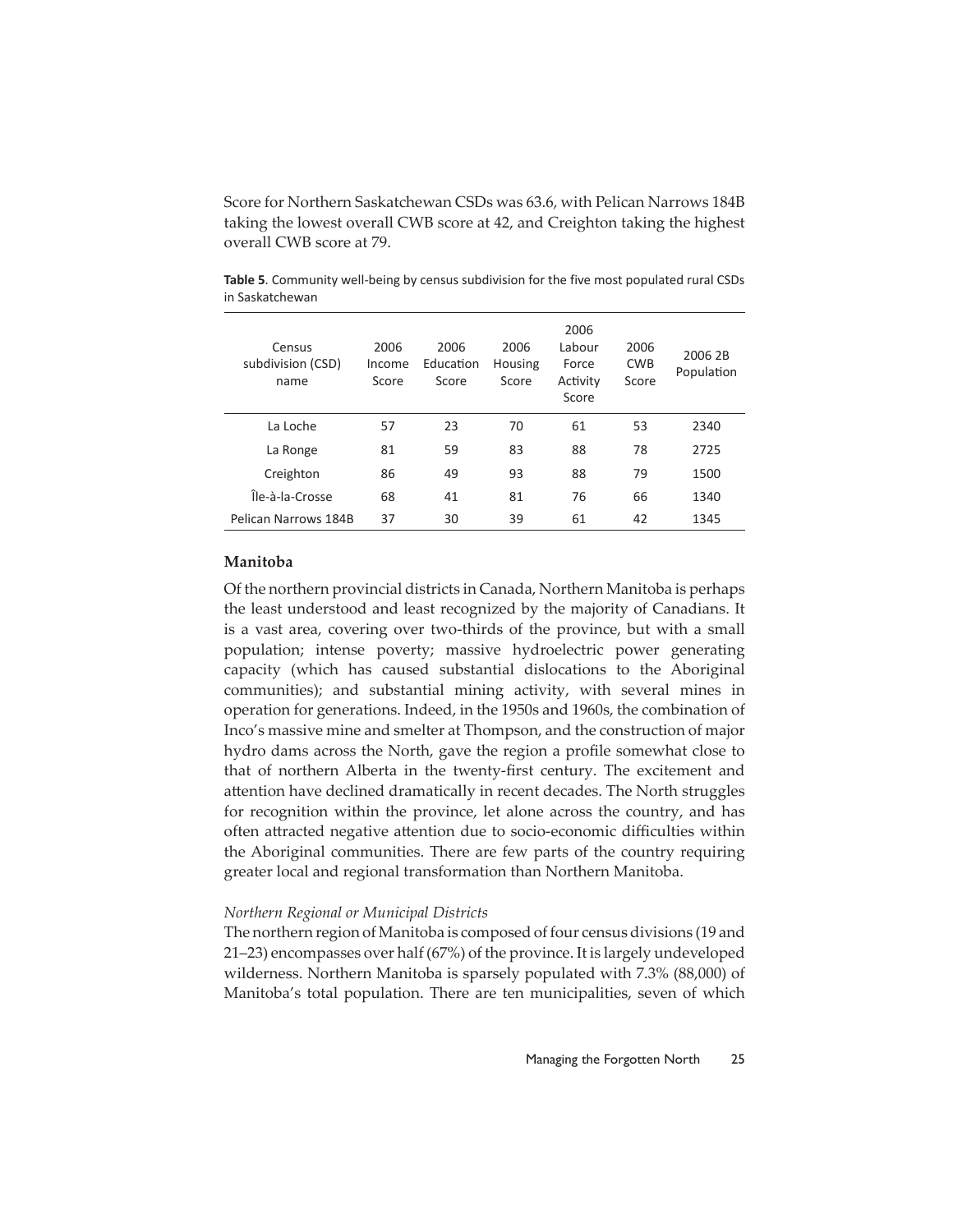are towns, two cities, and one local government district. The most populated communities, with over 2,000 people, are: The Pas (6,000), Norway House 17 (5,000), Flin Flon (6,000), and Thompson (13,000).114 The northern region has fifty-four of the province's sixty-three First Nations reserves, with a population of around 41,000.115 Twenty-three of the province's First Nations situated in the north are not accessible by an all-weather road. Figure 7 shows the geographical distribution of the municipalities.<sup>116</sup>



Figure 7. Municipalities in Northern Manitoba. (Source: Association of Manitoba Municipalities, http://www.amm.mb.ca/northern.html)

# *Governance and Administrative Structures*

Administrative responsibilities fall under the Manitoba Aboriginal and Northern Affairs (MANA)<sup>117</sup> department. MANA was developed when the first *Northern Affairs Act*<sup>118</sup> was proclaimed in 1966, giving the Northern Affairs Commission powers to provide municipal services (physical infrastructure development) to northern communities. Subsequent amendments and new legislation have reshaped the focus of Northern Affairs toward self-government and provision of municipal services. This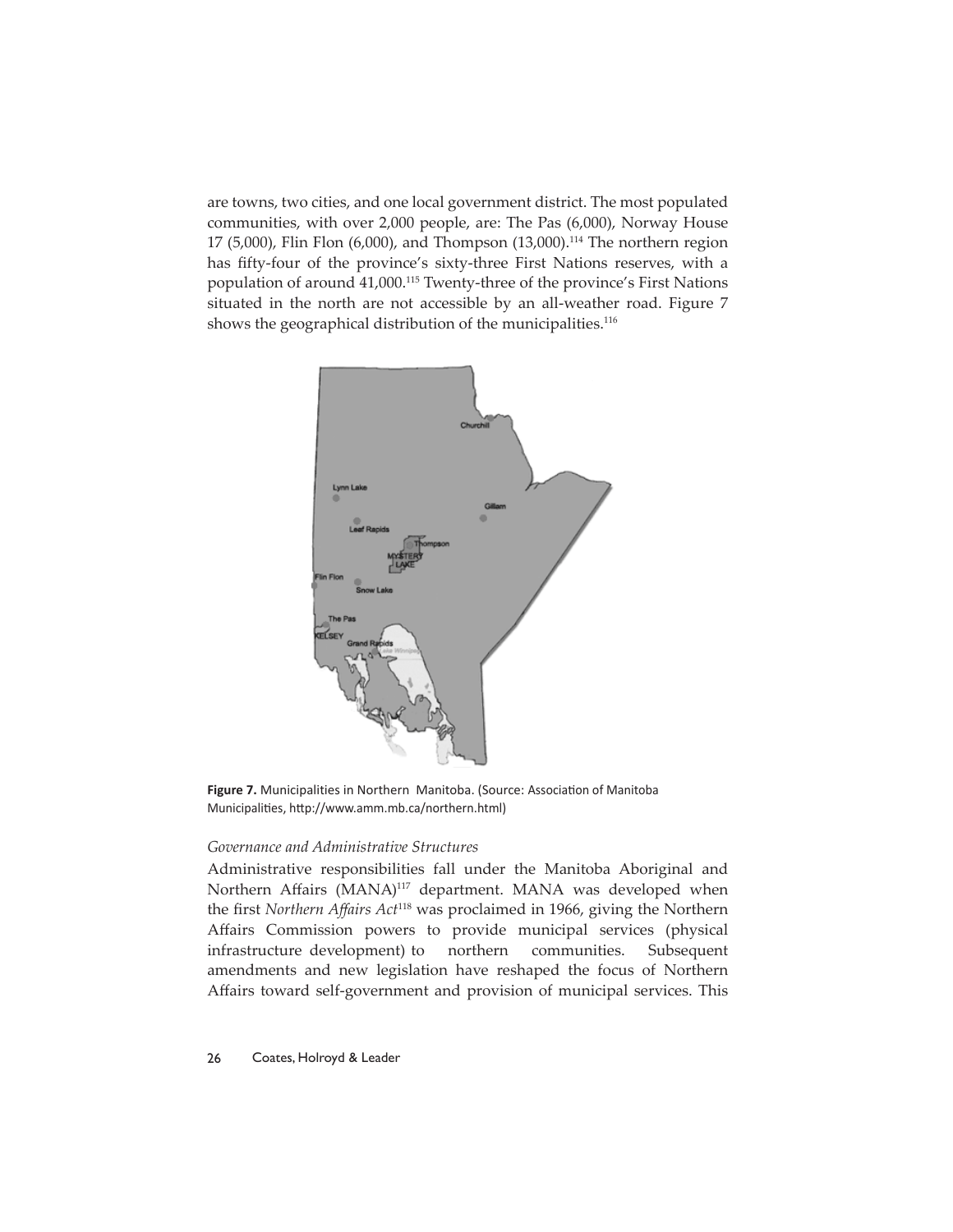has led, in stages, to the creation of the Local Government Development Division in 1970 and the Native Affairs Secretariat in 1982. The two units were merged in 1999 to create Aboriginal and Northern Affairs.

The Manitoba Aboriginal and Northern Affairs department has three divisions: the Aboriginal Affairs Secretariat, Local Government Development, and Financial and Administrative Services.<sup>119</sup> The goal of Manitoba Aboriginal and Northern Affairs is to improve the quality of life and opportunities for northern Manitoba residents by providing better services and by closing the gap between Aboriginal and northern residents and other Manitobans particularly in the areas of education, health, housing, economic opportunities, and employment. Other key goals include meeting constitutional obligations and provincial responsibilities, and community development and self-determination through enhancing autonomy, accountability, and sustainability of Aboriginal and northern communities.

The Northern District of Manitoba has ten municipalities.120 The Association of Manitoba Municipalities identifies and addresses the needs and concerns of its members in order to achieve strong and effective municipal government.<sup>121</sup> The AMM was created in January 1999 as a result of a merger between the Union of Manitoba Municipalities (UMM) and the Manitoba Association of Urban Municipalities (MAUM). All 197 incorporated municipalities in Manitoba are members of the AMM.

There are three active provincial political organizations that represent First Nations in Manitoba and these are divided on a north-south basis.<sup>122</sup> According to AANDC, the Assembly of Manitoba Chiefs (AMC) is the main political organization representing chiefs from across Manitoba providing information on issues facing First Nation politics, history, or events. The Manitoba Keewatinowi Okimakanak (MKO) is a non-profit, political advocacy organization that provides a collective voice on issues of inherent, treaty, Aboriginal, and human rights for the citizens of the province's northern First Nations and is affiliated with the Assembly of First Nations (AFN) and the Assembly of Manitoba Chiefs.

#### *Legislation and Initiatives Promoting Northern Governance and Development*

The Northern Development Strategy (NDS), an initiative introduced by Manitoba's five northern MLAs, seeks to improve social, educational, and economic opportunities in Northern Manitoba and to address challenges to the realization of the North's human and economic potential. The strategy is designed to achieve improved quality of life, expand educational and employment opportunities, increase economic opportunities, and coordinate approaches to services and investment in Northern Manitoba.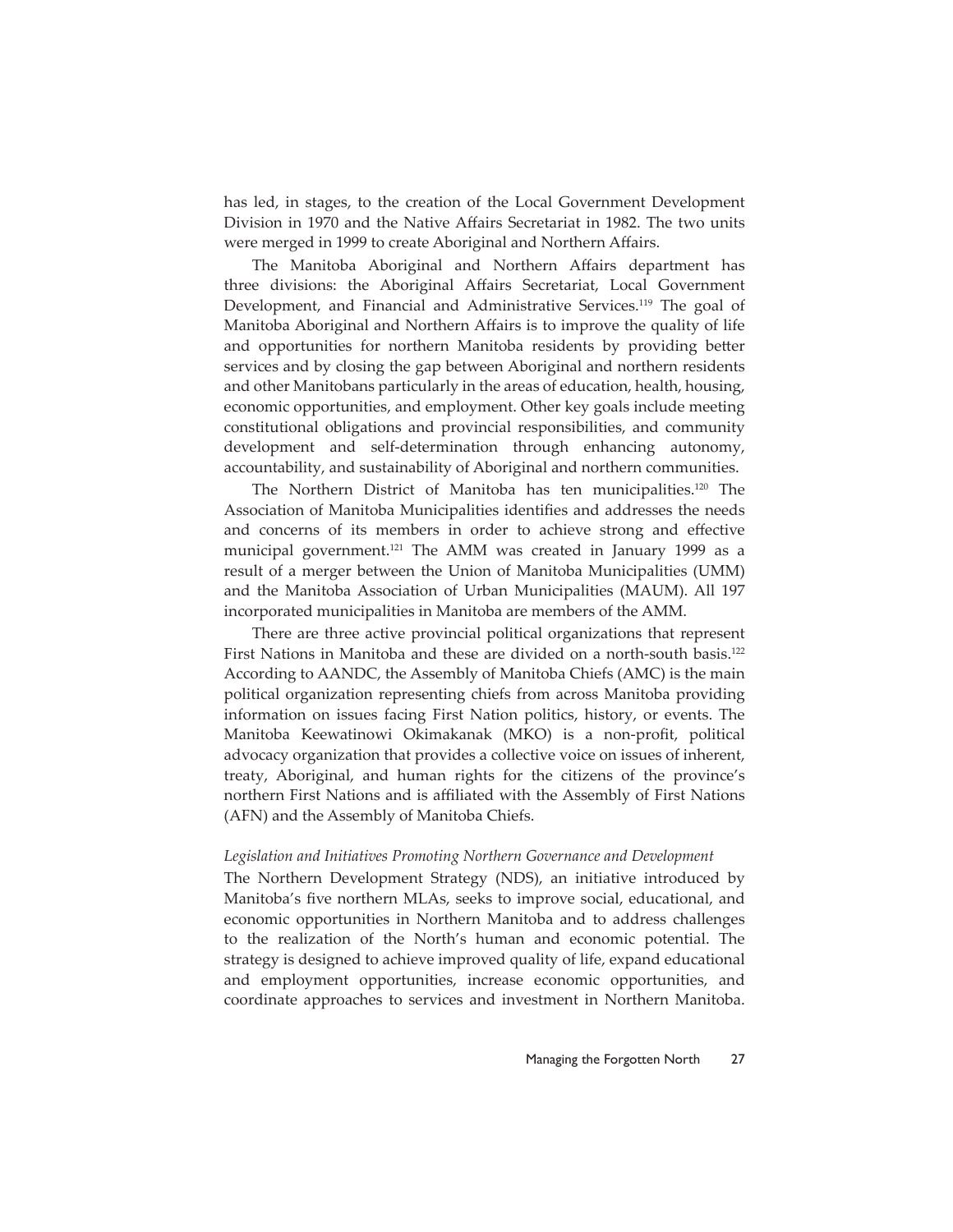The Government of Manitoba works with residents, governments, NGOs, and the private sector to address fairly familiar regional priorities including improved education, training, housing, health, and infrastructure.<sup>123</sup>

The Northern Healthy Food Initiative (NHFI) is a community-based intervention funded by the provincial government of Manitoba and designed to increase access to affordable and nutritious food in Northern Manitoba communities. The initiative was mandated by the Healthy Child Committee of Cabinet and focuses primarily on fostering food selfsufficiency. Food security projects in northern and remote areas are delivered by local community organizations such as Bayline Regional Roundtable, Northern Association of Community Councils, Four Arrows Regional Health Authority, and Food Matters Manitoba. NHFI is administered and managed by Manitoba Aboriginal and Northern Affairs with the assistance and guidance of the NHFI Management Committee (with representatives from Manitoba Aboriginal and Northern Affairs, Manitoba Agriculture Food and Rural Initiatives, Manitoba Conservation and Water Stewardship, Manitoba Health, Manitoba Healthy Living, Seniors and Consumer Affairs, and Healthy Child Manitoba).

In the 1970s and 1980s, assistance with provincial efforts in the North were aided by financial accords with the federal government including the Canada/Manitoba Special Rural Development Agreement, the Northlands Agreement, and the Northern Development Agreement. In addition, the Northern Flood Agreement provided compensation for the socio-economic costs associated with the community dislocations caused by the hydroelectric development in the region.<sup>124</sup> The Northern Flood Agreement has been controversial, as communities struggled to convert the cash awards into long-term economic opportunities.

#### *Community Well-Being*

Table 6 is derived from the AANDC's CWB Index<sup>125</sup> and Statistics Canada Census Subdivision (CSD)<sup>126</sup> information for the five most populated Census Subdivisions considered to be in the rural "north." Major urban centres or cities were excluded from the list. The average Community Well-Being Index Score for Northern Manitoba CSDs was 60.6, with St. Theresa Point taking the lowest overall CWB score at 43 and The Pas taking the highest overall CWB score at 79.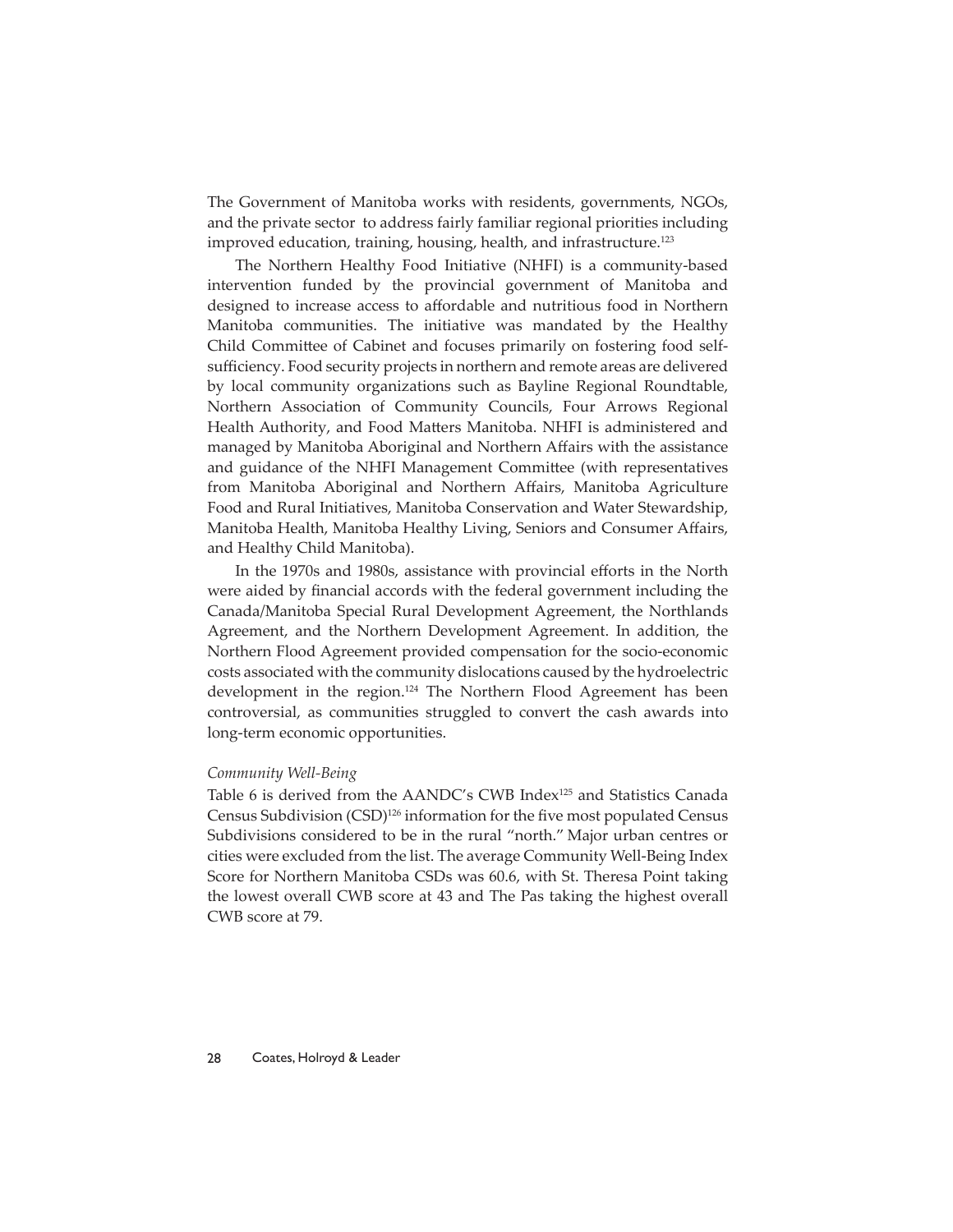| Census<br>subdivision (CSD)<br>name | 2006<br>Income<br>Score | 2006<br>Education<br>Score | 2006<br>Housing<br>Score | 2006<br>Labour<br>Force<br>Activity<br>Score | 2006<br><b>CWB</b><br>Score | 2006 2B<br>Population |
|-------------------------------------|-------------------------|----------------------------|--------------------------|----------------------------------------------|-----------------------------|-----------------------|
| Kelsey                              | 84                      | 54                         | 85                       | 85                                           | 77                          | 2480                  |
| Norway House 17                     | 48                      | 24                         | 67                       | 66                                           | 51                          | 4045                  |
| St. Theresa Point                   | 45                      | 25                         | 39                       | 61                                           | 43                          | 2635                  |
| Peguis 1B                           | 41                      | 37                         | 67                       | 66                                           | 53                          | 2520                  |
| The Pas                             | 84                      | 54                         | 92                       | 86                                           | 79                          | 5520                  |

**Table 6**. Community well-being by census subdivision for the five most populated rural CSDs in Manitoba

# **Ontario**

Northern Ontario has assumed a high profile in recent years, due to a series of community-level crises (most notably Kashachewan and Attawapiskat), the revitalization of the northern hardrock mining economy, and the controversy surrounding the "Ring of Fire" chromite mining opportunity. The juxtaposition of resource potential and Aboriginal distress is compounded by long-standing northern grievances about the lack of attention given to the region by the provincial capital and the striking gaps in quality of life and government services between the province's north and south. With the Ontario manufacturing economy in considerable difficulty, government attention has shifted to promoting mineral development in Northern Ontario, a continuation of a pattern of episodic engagement with the region.

# *Northern Regional or Municipal Districts*

Northern Ontario is a large administrative region that constitutes 87% of the land area but that has only  $6\%$  (790,000)<sup>127</sup> of the provincial population. The northern region has a large number of Aboriginal communities and a significant Aboriginal population who are primarily Ojibwe, Cree, and Oji-Cree nations; the region has a total Aboriginal population of 96,000.128 Northern Ontario has 121 of the province's 145 reserves, along with all six Indian Settlements.<sup>129</sup> Northern Ontario is split into two main administrative regions, the Northeast and Northwest parts of Ontario, and is further divided into eleven territorial districts: Algoma (116,000), Cochrane (81,000), Kenora (58,000), Manitoulin (13,000), Muskoka (58,000), Nipissing (85,000), Parry Sound (42,000), Rainy River (20,000), Sudbury (21,000), Timiskaming (33,000), and Thunder Bay (146,000).<sup>130</sup>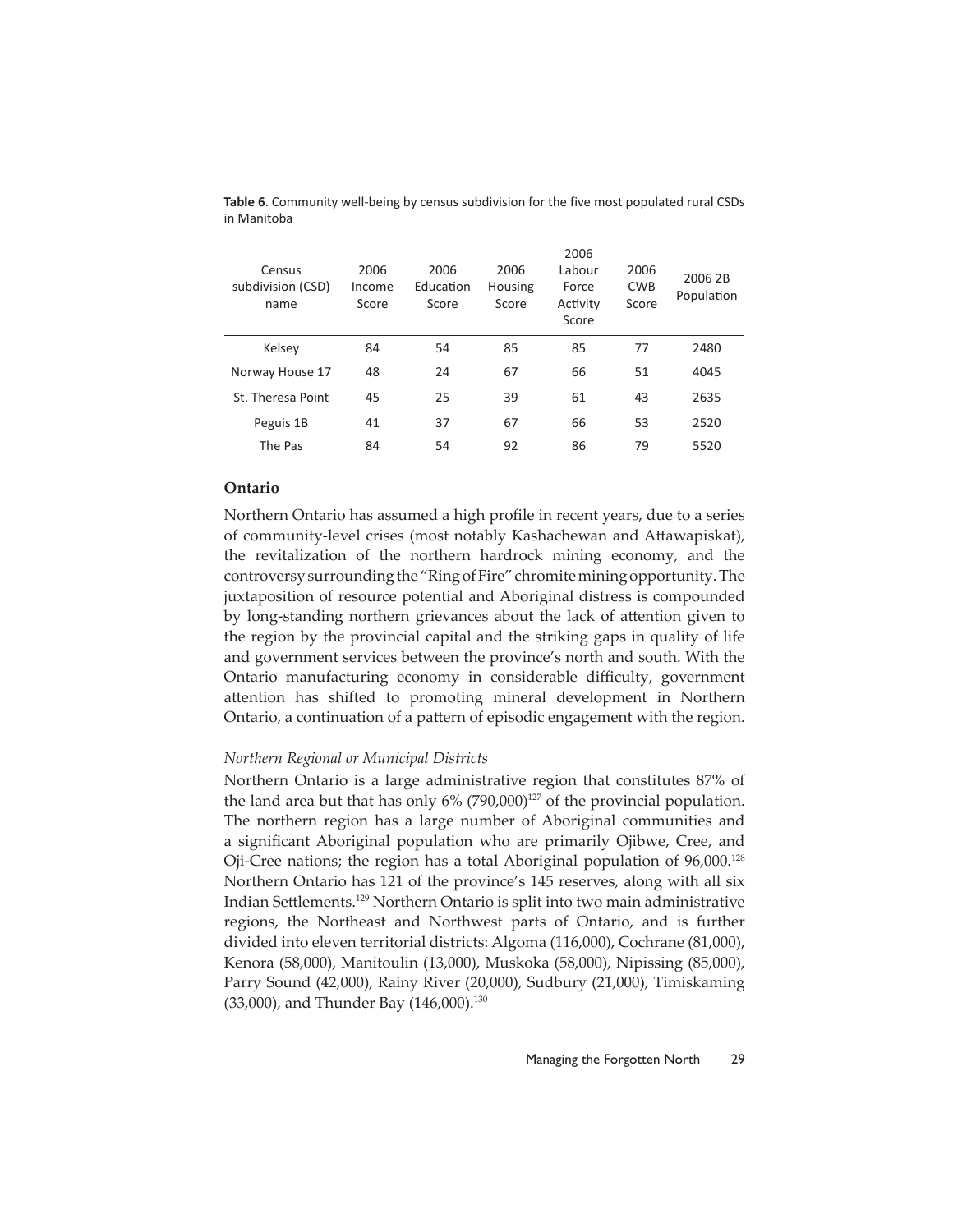Territorial districts were originally created in 1858 for the delivery of services to the region and are not municipalities. Northern districts contain incorporated improvement districts, villages, towns, cities, and townships but have no councils, unlike the southern parts of Ontario. The most populated communities across the districts, with over 2,000 people, are: Sault Ste. Marie (75,000), Elliot Lake 11,000), Timmins (43,000), Kenora (15,000), Northeastern Manitoulin and the Islands (3,000), Huntsville (19,000), North Bay (54,000), Parry Sound (6,000), Fort Frances (8,000), Greater Sudbury (160,000), Temiskaming Shores (10,000), and Thunder Bay (108,000). Figure 8 illustrates Northern Ontario's census divisions.<sup>131</sup>



**Figure 8**. Census divisions of Northern Ontario (Source: "Northern Ontario EI Economic Region, 2000, Government of Canada, 2004, http://srv129.services.gc.ca/rbin/eng/pdf/ nortont\_C.PDF.)

# *Governance and Administrative Structures*

Northern Ontario's governance/administrative structures are designed to respond to the needs of communities across the North that have unique development  and social programming requirements. They also permit local input when needed and provide effective management.<sup>132</sup> Vast distances and small populations make it difficult to adapt the government structures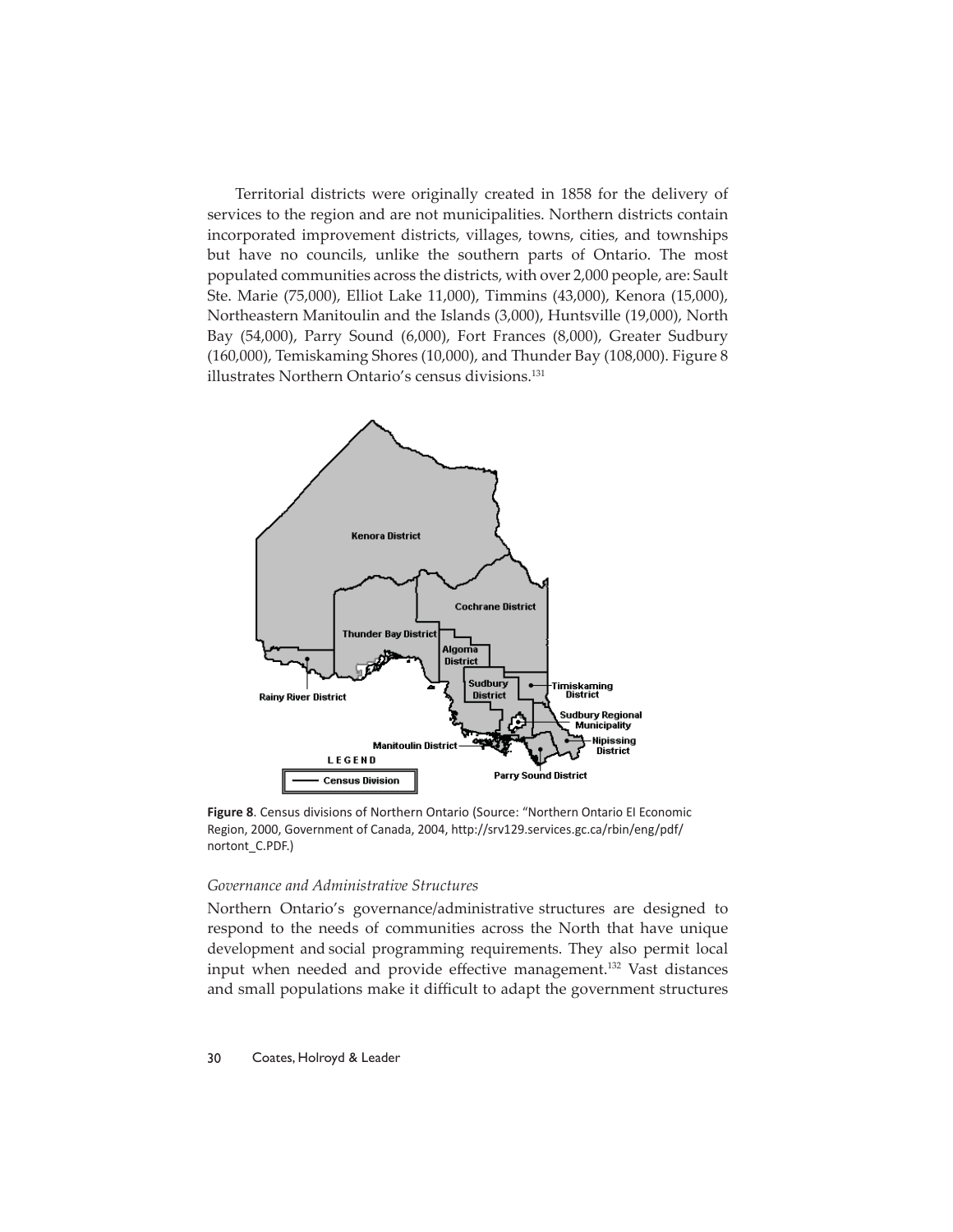to northern regions; instead, northern Ontario is divided into districts administered by the province. The smaller and broadly dispersed population has meant little administrative control resides in the region. For many communities this has translated into socio-economic problems and tensions with the provincial government.

The Ministry of Municipal Affairs and Housing is responsible for municipal relations including northern regions—from establishing planning areas and boards and coordinating provincial interests through input, review, and approval of planning applications and decisions, to acting in place of municipal councils and approving official plans, amendments, and development applications.<sup>133</sup>

There are a number of unique structures to bring government action to the North including Improvement Districts (which operate like municipalities), Local Roads Area Boards, Local Services Boards, and Planning Boards.134 The Ontario Municipal Board established Improvement Districts to respond to the needs of areas facing rapid development pressures and is designated at the request of local citizens or the Ministry of Municipal Affairs. They are administered by boards of three or five trustees, appointed by the provincial government. When population size warrants, they may become a village, town, or township. The board is an independent administrative board, operated as an adjudicative tribunal that is governed by the *Ontario Municipal Board Act* reporting to the Ministry of the Attorney General; it hears applications and appeals on municipal planning disputes under the *Planning Act, Expropriations Act, Ontario Heritage Act*, and the *Municipal Act*.

Roads Area Boards and Local Services Boards are specialized organizations and not municipalities. The Roads Area Board develops roads in unorganized territories while Local Services Boards are established upon citizens' requests and are responsible for up to six areas of service including fire protection, recreation, street lighting, water and sewer systems, and garbage collection. Local requests for the provision of services are approved though the Ministry of Northern Development and Mines. The Development Area Board is similar to an Improvement District and is designed for rural areas.135

#### *Legislation and Initiatives Promoting Northern Governance and Development*

A number of government ministries are involved with the promotion of economic and social development in Northern Ontario. The Ministry of Northern Development and Mines provides many government programs. The Ministry of Infrastructure's "Places to Grow" focuses on planning for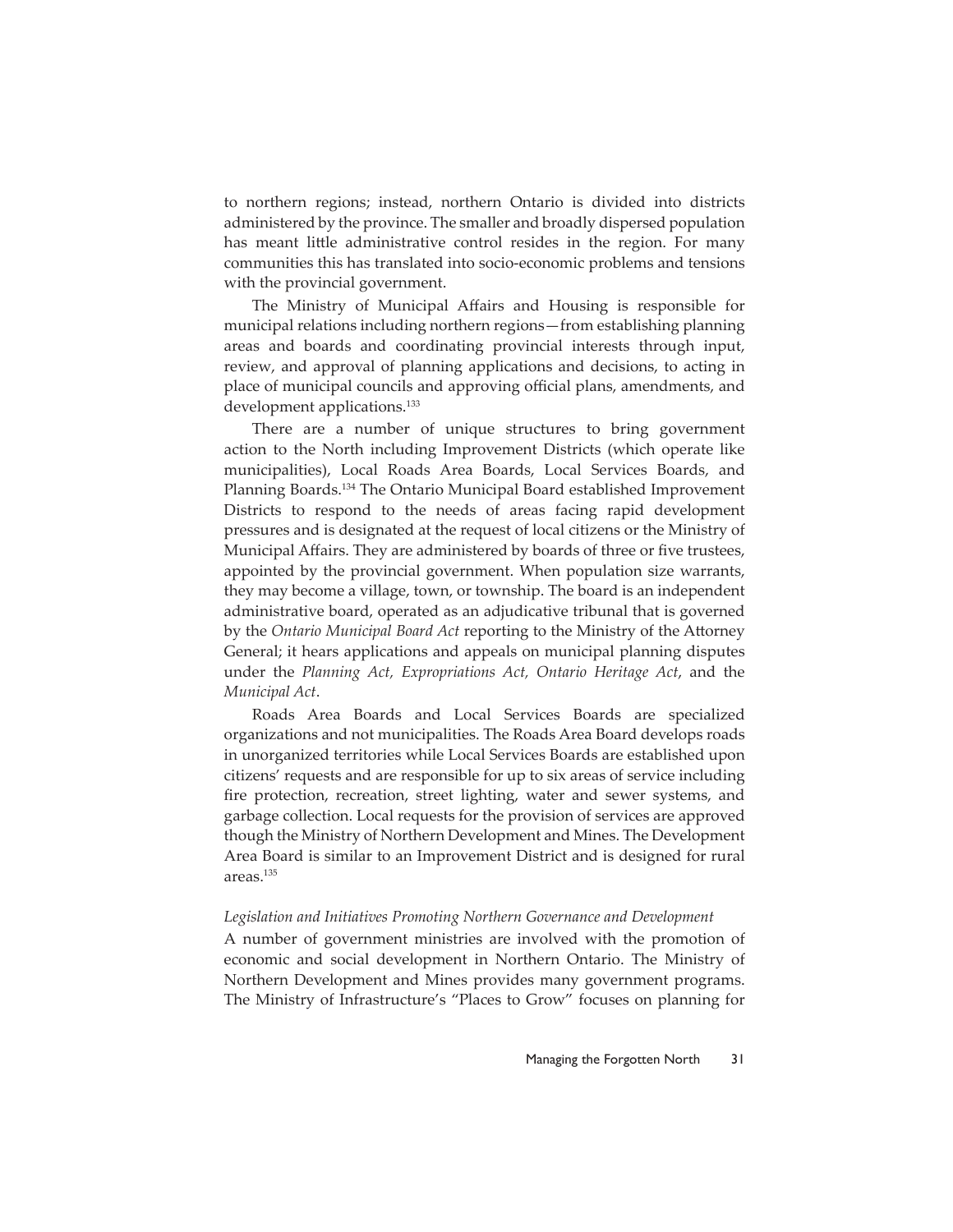growth and development that supports economic prosperity, protection of the environment, and helping communities to improve the quality of life. The initiative was legislated in 2005 under the *Places to Grow Act,*136 which seeks to connect growth plans to the needs, strengths, and opportunities of communities involved and tries to find a balance between the needs of the economy and environmental protection.<sup>137</sup> Ontario's Ministry of Finance implemented a Northern Ontario Energy Credit for northerners that offsets their higher energy costs (single persons receive up to \$141 and families up to \$216).138

#### *Community Well-Being*

Table 7 is derived from the AANDC's CWB Index<sup>139</sup> and Statistics Canada Census Subdivision (CSD)<sup>140</sup> information for the five most populated Census Subdivisions considered to be in the rural "north." Major urban centres or cities were excluded from the list. The average Community Well-Being Index Score for Northern Ontario CSDs was 79.2, with Kirkland Lake taking the lowest overall CWB score at 77 and Kenora, Unorganized taking the highest overall CWB score at 81.

| <b>Table 7.</b> Community well-being by census subdivision for the five most populated rural CSDs |
|---------------------------------------------------------------------------------------------------|
| in Ontario                                                                                        |

| Census<br>subdivision<br>(CSD) name | 2006<br>Income<br>Score | 2006<br>Education<br>Score | 2006<br>Housing<br>Score | 2006<br>Labour<br>Force<br>Activity<br>Score | 2006<br><b>CWB</b><br>Score | 2006 2B<br>Population |
|-------------------------------------|-------------------------|----------------------------|--------------------------|----------------------------------------------|-----------------------------|-----------------------|
| Parry Sound                         | 84                      | 52                         | 93                       | 87                                           | 79                          | 5595                  |
| Kirkland Lake                       | 83                      | 50                         | 92                       | 82                                           | 77                          | 8030                  |
| Kenora,<br>Unorganized              | 89                      | 57                         | 93                       | 85                                           | 81                          | 7045                  |
| Thunder Bay,<br>Unorganized         | 87                      | 57                         | 93                       | 83                                           | 80                          | 6585                  |
| Kapuskasing                         | 87                      | 51                         | 95                       | 82                                           | 79                          | 8355                  |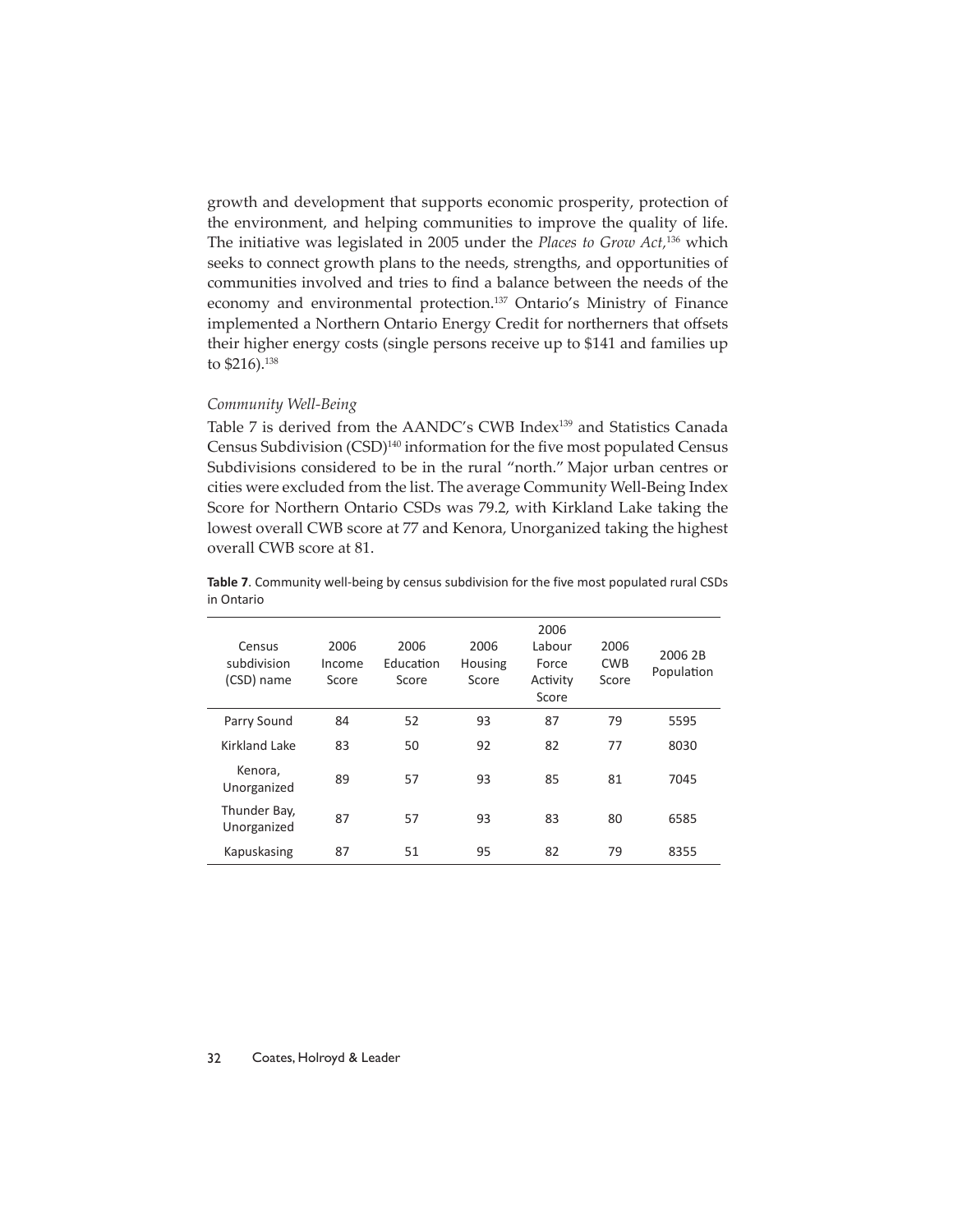# **Quebec**

For more than four decades, northern Quebec (Nord-du-Quebec) has held the key to Quebec's economic and nationalistic aspirations. The northern region's immense hydroelectric potential has provided core cash flow for the Government of Quebec, a strategy for provincial development that continued through to the Plan-Nord approach of the Jean Charest government in May 2011. The Nord is a vast area, with a very small population. It is also the centre of the first modern land claim settlement in Canadian history and, although it took a while to unfold, one of the more impressive examples of Aboriginal self-government and regional administration in the world. The region remains a major focal point for debate about Quebec's future, particularly because of the growing authority of the Cree and Inuit and the development of impressive new models of local governance.

#### *Northern Regional or Municipal Districts*

The Nord-du-Québec region is the province's largest administrative region encompassing 750,000 km<sup>2</sup>, and covering roughly 55% of Quebec. The total northern population is 43,000, over half of which are of Cree (16,000) or Inuit (12,000) heritage.<sup>141</sup> The most populous communities in each of the districts are the city of Chibougamau (8000) in Jamésie, Chisasibi (4000) in Eeyou Istchee, and Kuujjuaq (2000) in Kativik. Figure 9 illustrates the three regional divisions of Kativik, Eeyou Istchee, and Jamésie.<sup>142</sup>



**Figure 9**. Regional districts in Northern Quebec (Source: "Nord-du-Québec and its Regional Municipalities," Institu de al statistique Québec)

Managing the Forgotten North 33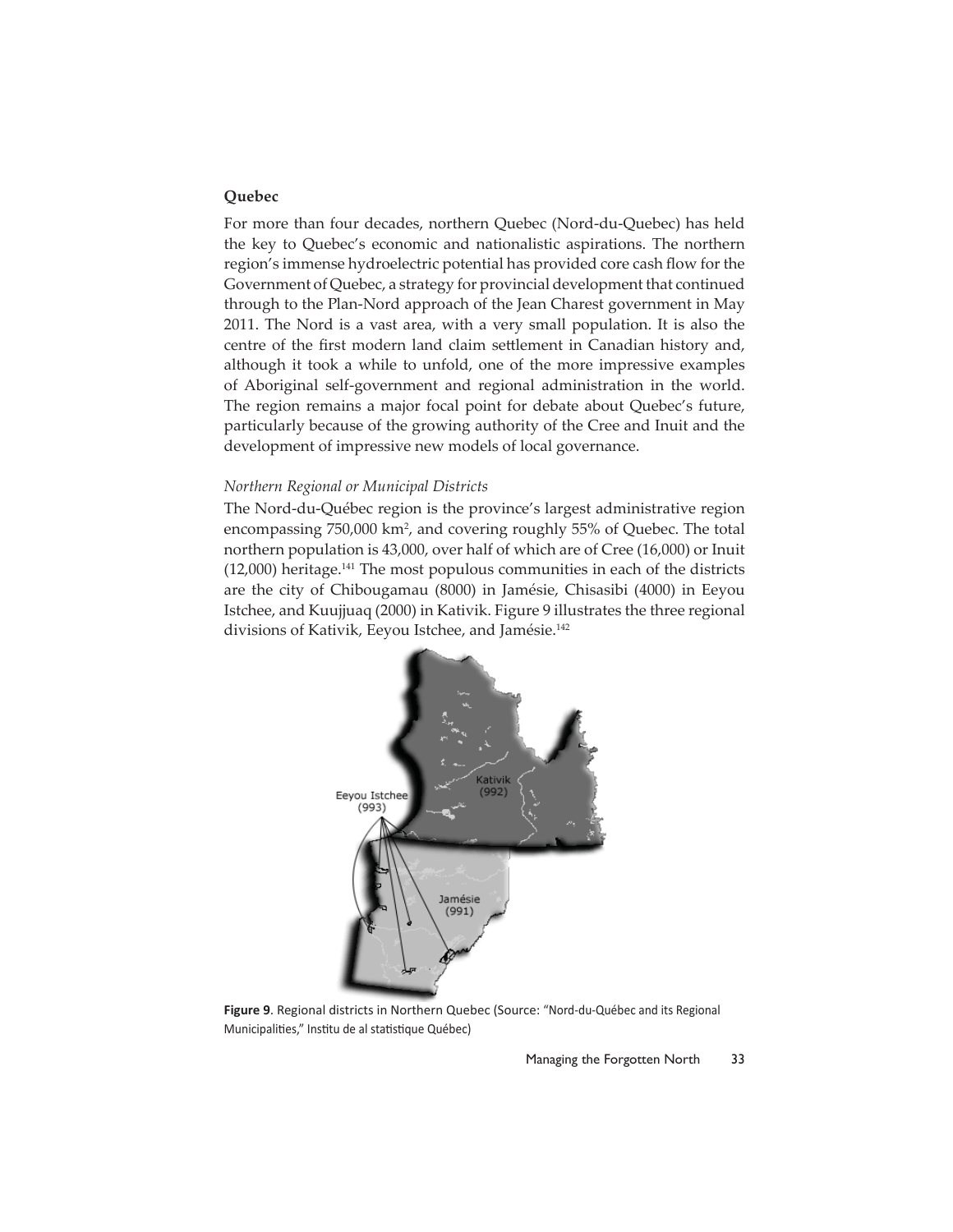There are thirty-nine First Nations and sixteen Inuit communities in Quebec. Northern Quebec is subdivided into three territories (TE, territory equivalent to a regional county municipality) including Kativik (also referred to as Nunavik), Eeyou Istchee, and Jamésie.

# *Governance and Administrative Structures*

The Ministry of Municipal Affairs, Regions, and Land Occupancy oversees municipal relations in Quebec.<sup>143</sup> Northern Quebec is administratively split between two native semi-autonomous governments—the Cree Regional Administration and the Kativik Regional Government-and five municipalities. The Cree Regional Authority, formed in 1978, represents the Cree Nation (nine Cree villages of northern Quebec), which has been called Eeyou Istchee since 2007 (also known as "The People's Land"). This area has been incorporated into the political body of the Grand Council of the Crees, which represents around 18,000 Crees or "Eeyou." The Kativik Regional Government serves the fourteen villages of the Nunavik region, except the Cree village of Whapmagoostui, which is under the Cree Regional Authority. The Act respecting Northern Villages and the Kativik Regional Government<sup>144</sup> of 1978 establishes the Kativik municipal government in this territory.145

There are three distinct public administrations of Kativik (Nunavik): the Kativik Regional Government, the Nunavik Regional Board of Health and Social Service, and the Kativik School Board. Northern Quebec is managed by the region-wide units as seen through the public administration arrangements in Kativik/Nunavik or through the public/ethnic hybrid form of governance found in Eeyou Istchee-Jamésie region. Baie-James is the largest of the five municipalities found in northern Quebec and almost entirely covers the Jamésie Territory.<sup>146</sup> A 2012 governance agreement signed between the Cree and Quebec led to the creation of the Eeyou Istchee-Jamésie Regional Government.147

The Kativik Regional Government (KRG) provides local services to the Nunavik region while the Cree Regional Administration provides municipal services for the nine Cree nations of Eeyou Istchee. The Cree Board of Health and Social Services of James Bay and the Cree School Board provide Health and Education services to the Cree population.<sup>148</sup> Northern villages provide municipal services that are similar to those in the south except for the method of delivery (e.g., water is delivered and waste water is collected by truck).

The KRG delivers services across a large array of sectors: airport management and marine infrastructure maintenance; regional and local economic development, as well as business development; policing and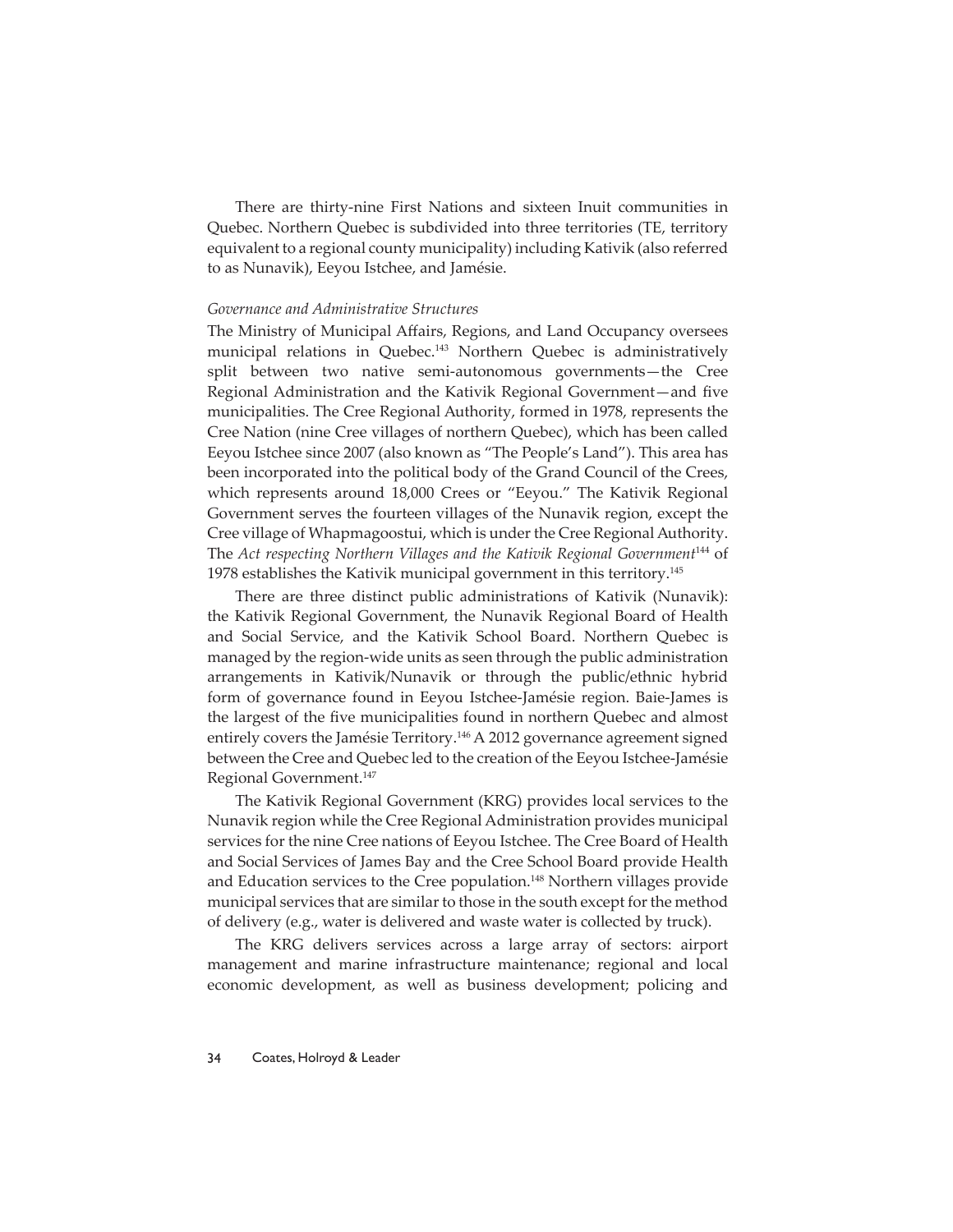civil security; crime victims assistance; Inuit hunting, fishing, and trapping support; wildlife conservation, environment, and climate change research; park development and management; employment, training, and income support; childcare services; municipal infrastructure development and drinking water monitoring; Internet access; and sports and recreation. The KRG also provides technical assistance to the fourteen northern villages on management and municipal accounting, land use planning and development, legal affairs, engineering, and public transit.

The Grand Council of the Crees Community Services Department supports a diverse set of initiatives including home care programs in the Cree Communities, the operations of the Cree Tourism Association, and the Cree Crafts Association. Additionally, the department supports the Cree communities in capital planning and economic development. Community Services units include Technical Services, Economic Development, and Fire Protection.<sup>149</sup> The Northern Quebec Module (NQM) meets regional needs for Nunavik/Kativik communities by linking health institutions and the University Integrated Health Network (RUIS) McGill in Montreal, and providing accommodation, transport, and services of nurses and interpreters for Inuit receiving health care in Montreal.<sup>150</sup>

#### *Legislation and Initiatives Promoting Northern Governance and Development*

Northern Quebec is covered under the James Bay and Northern Quebec Agreement (1975) and, largely due to the modern treaty and government commitments, is one of the few provincial northern regions that is doing well financially (supported through federal government transfers); it operates with considerable regional autonomy. The Northern Villages and Kativik Regional Government Act (1978) paved a path for the development of regional governance.

The Government of Quebec has a number of programs that support northern regions, municipalities, and territories including the Economic Development Fund (CDF), Assistance Fund Regional Initiatives (FAIR), Support Fund Territories in Difficulty (FSTD), Financial Assistance Program to Municipal Amalgamation, and Funding Regional County Municipalities Program (MRC). For example, the CDF supports initiatives contributing to economic, social, cultural, tourist, environmental, and technological enhancement. The initiative promotes the revitalization of Quebec's regions with particular focus on those that face difficult situations. Financial aid is granted to projects in regions with substantial and long-term socio-economic need.151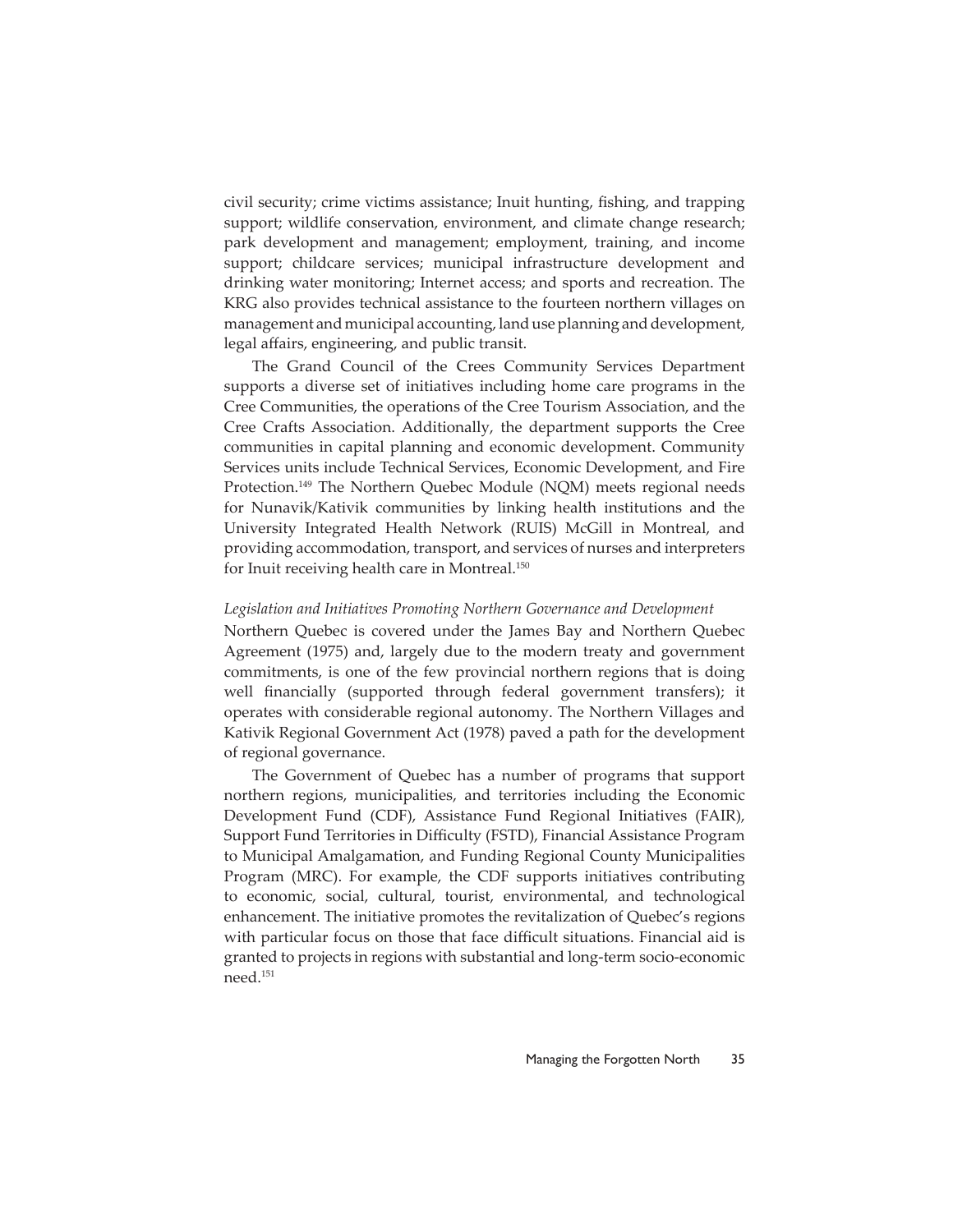There are a number of programs supported by the Kativik Regional Government (KRG) related to community enhancement and economic development, environmental and wildlife preservation, and a number of assistance and youth programs. In 2007, the KRG signed the Economic and Community Development Agreement with the Quebec government, which contributes to businesses and socio-economic enterprises. One component of the agreement was the provision of a second phase of the Makigiarutiit Fund, which helped stimulate the creation and development of private enterprise by providing loans, loan guarantees, and investments related to infrastructure and equipment start-up and development projects.152 The Uumajuit Program is a wildlife conservation initiative started by the KRG in 2004 under the Agreement Concerning Block Funding for the Kativik Regional Government (Sivunirmut Agreement) and the Department of Fisheries and Oceans' Aboriginal Aquatic Resource and Oceans Management Program. The program combines marine mammal conservation (federal jurisdiction) and terrestrial and freshwater wildlife protection (provincial jurisdiction) by maintaining daily contact with harvesters and other community members for keeping reports on harvesting and wildlife activities.153

Plan Nord was created in 2011 to stimulate resource development in northern Quebec, focusing on the natural resource extraction sector in the part of Quebec north of the forty-ninth parallel. The plan hopes to foster over \$80 billion in energy, mining, and forestry investments and create or consolidate 20,000 jobs a year over twenty-five years. Plan Nord received the full support of the mining industry and from some Crees and Inuit representatives. However, there has been skepticism and opposition by the Innu and the majority of environmentalists.154 In addition, there were significant reductions in investment shortly after the reform of the Quebec Mining Act. Plan Nord was put on hold during the short-term Parti Quebecois government. In June 2014, however, Plan Nord was re-launched by the Quebec Liberal government through the Northern Plan Fund, which allocated \$63 million for 2014-2015 and with the potential of \$2 billion by 2035. The project would be partly funded by reinvestment of direct and indirect tax benefits from economic activity north of the forty-ninth parallel.<sup>155</sup> The new Plan Nord will be managed by a ministerial committee (fourteen ministers and chaired by the Minister of Energy and Natural Resources) who will establish the government's strategy and policies with respect to the development of Northern Québec and will create and organize the Société du Plan Nord, whose prime role will be to "open up the territory" for economic development in the North.156 The new Plan Nord also includes a variety of additional initiatives including a tourism strategy, a research centre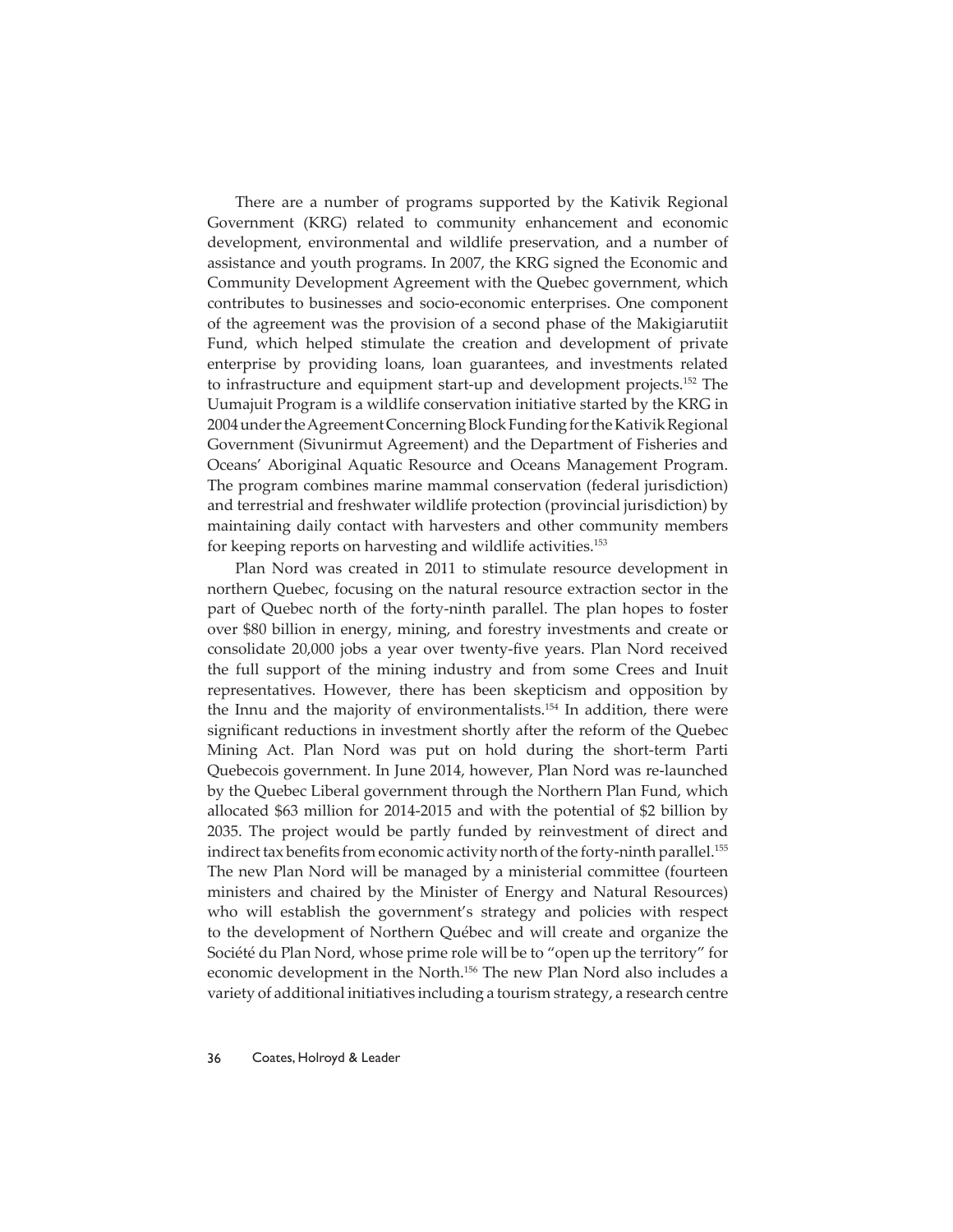focused on northern development, rail and road infrastructure construction, a natural-gas sea transportation plan, and \$100 million in educational and professional training for First Nations and Inuit youth.

*Community Well-Being*

Table 8 is derived from the AANDC's CWB Index<sup>157</sup> and Statistics Canada Census Subdivision (CSD)<sup>158</sup> information for the five most populated Census Subdivisions considered to be in the rural "north." Major urban centres or cities were excluded from the list. The average Community Well-Being Index Score for Northern Quebec CSDs was 73, with Chisasibi taking the lowest overall CWB score at 63 and Lebel-sur-Quévillon taking the highest overall CWB score at 81.

CSDs in Quebec 2006

**Table 8.** Community well-being by census subdivision for the five most populated rural

| Census<br>subdivision<br>(CSD) name | 2006<br>Income<br>Score | 2006<br>Education<br>Score | 2006<br>Housing<br>Score | 2006<br>Labour<br>Force<br>Activity<br>Score | 2006<br><b>CWB</b><br>Score | 2006 2B<br>Population |
|-------------------------------------|-------------------------|----------------------------|--------------------------|----------------------------------------------|-----------------------------|-----------------------|
| Chibougamau                         | 86                      | 52                         | 95                       | 86                                           | 80                          | 7530                  |
| Chisasibi                           | 72                      | 32                         | 67                       | 80                                           | 63                          | 3960                  |
| Kuujjuaq                            | 88                      | 48                         | 74                       | 89                                           | 75                          | 2115                  |
| Mistissini                          | 76                      | 32                         | 72                       | 83                                           | 66                          | 2895                  |
| Lebel-sur-<br>Quévillon             | 91                      | 54                         | 94                       | 86                                           | 81                          | 2725                  |

# **Labrador**

Long viewed nationally as a small adjunct of Newfoundland, Labrador has come into its own politically in recent years. For a time, the region was best known to Canadians for its diverse Indigenous peoples, rugged landscape and, on several sad occasions, Aboriginal community breakdowns that attracted international attention. The development of the Voisey's Bay mine, the partial settlement of Aboriginal land claims in the region, and renewed interest in the Churchill River's hydroelectric potential has raised Labrador's profile nationally and internationally. The rapid transition of Newfoundland from a "have not" to a "have" province has given Newfoundland the resources required to accelerate its investments and to support both economic and community development. As a result, Labrador has emerged quickly as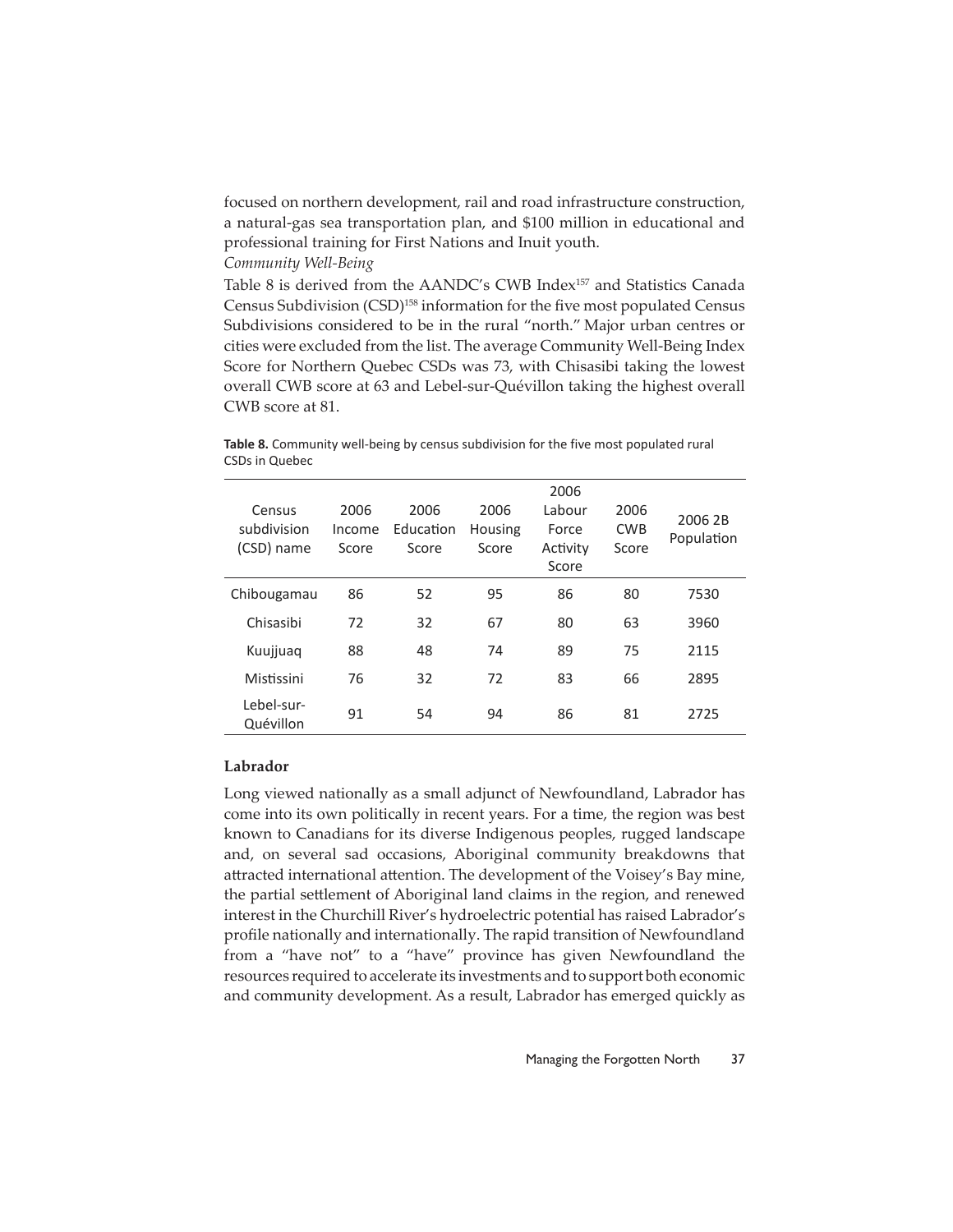one of the most innovative administrative districts in the Provincial Norths, catching up with Quebec in terms of the development of region-sensitive programs. The provincial government's Labrador office provides Labrador with input on all Newfoundland government programs, services, and initiatives, offering an effective regional check on province-wide actions and ensuring appropriate attention to the unique needs of Labrador.

#### *Northern Regional or Municipal Districts*

Labrador is located in the northern region of the province of Newfoundland and Labrador, in the eastern part of the Labrador Peninsula (figure  $10$ ).<sup>159</sup> Census Divisions Numbers 9–11 are generally considered to be "northern." The Labrador region covers twice the geographic area (269,073 km<sup>2</sup>) as the main island of Newfoundland but only has roughly 9% (27,000 people) of the province's population.<sup>160</sup> There are thirty-two recognized communities and twenty municipalities in Labrador; the most populated communities with over 2,000 people are: Happy Valley–Goose Bay (8,000), Labrador City  $(7,000)$ , and St. Anthony  $(3,000)$ .<sup>161</sup>

Labrador has a diverse Aboriginal population including the Central and Northern Inuit of Nunatsiavut (3,200 Inuit in five communities), the Southern Inuit-Métis (Labrador Métis Nation with over 6,000 people) of the NunatuKavut Community Council (NunatuKavut), and the Innu of the western and northern expanse of Labrador to the Quebec border.<sup>162</sup> There are two Innu First Nations in Labrador with approximately 2,500 Innu the Mushuau Innu First Nation located in Natuashish and the Sheshatshiu Innu First Nation located in Sheshatshiu.<sup>163</sup> Only recently did the Canadian government recognize the Mushuau Innu and Sheshatshiu Innu as bands.164 Although there are five Inuit communities in Labrador, close to 60% of Aboriginal people in the province are not of registered Indian status under the federal Indian Act.

# *Governance and Administrative Structures*

The Newfoundland Department of Labrador and Aboriginal Affairs is responsible for Labrador by coordinating departmental activities, handling Aboriginal government and local government relations, working closely with the federal government, and supporting the economic and social development of Labrador.<sup>165</sup> The department plays an important role in evaluating provincial legislation to ensure that the government's plans fit with Labrador's needs. Aboriginal groups and governments have also shaped Labrador's socio-political and economic development through greater control and the transformative impact of modern treaties. The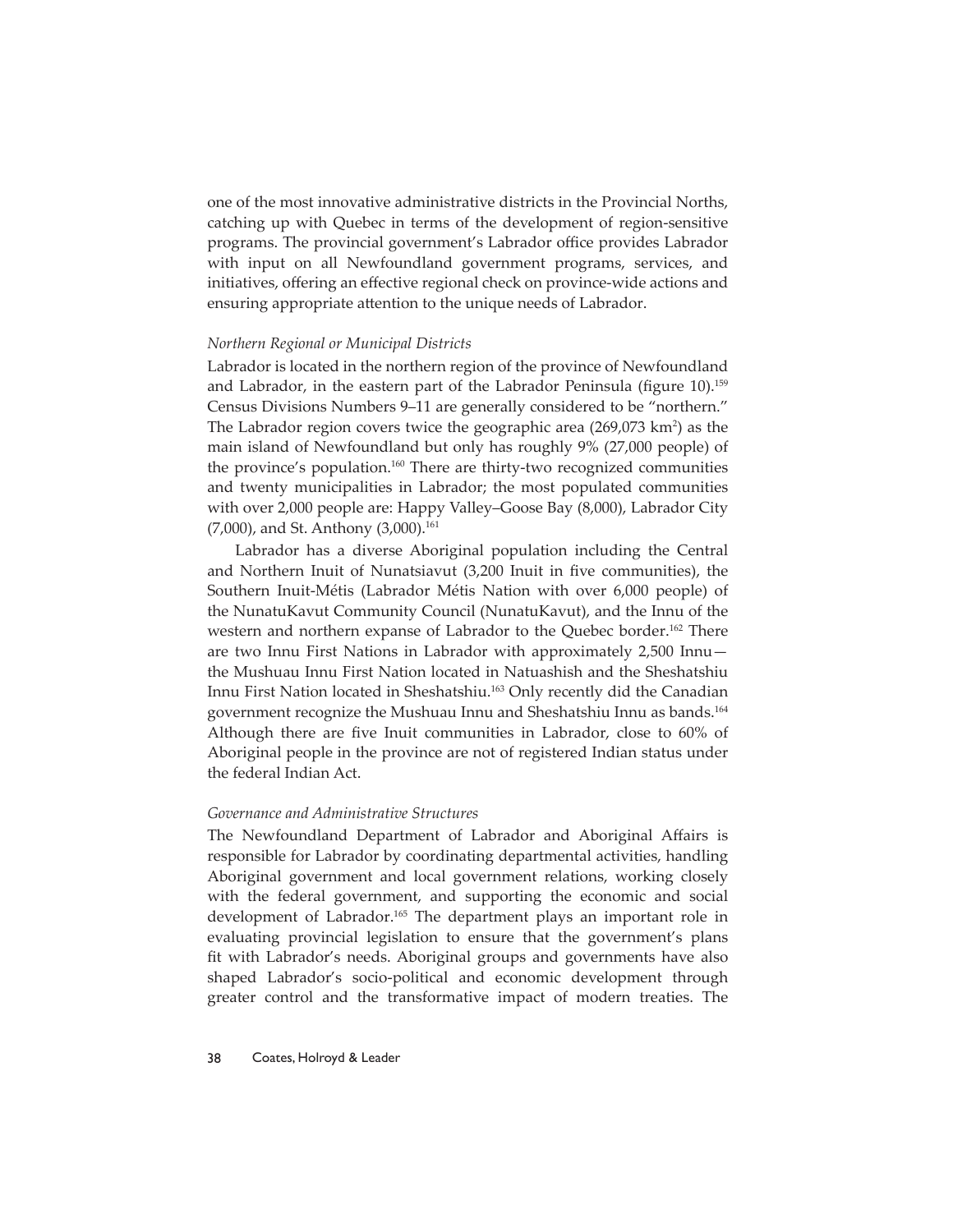

Newfoundland legislation governing the region is the Labrador Inuit Land Claims Agreement Act (2005).<sup>166</sup>

Figure 10. Labrador (Source: "Labrador Map Regional Political Province," *Blogspot*, http:// maps-canada.blogspot.ca/2011/09/labrador-map-regional-political.html)

There are thirty-two recognized communities and twenty municipalities in Labrador. The Department of Municipal and Intergovernmental Affairs<sup>167</sup> (Municipal Affairs) branch focuses on strengthening local governance through land use policies and regional approaches to service delivery; providing municipal training to elected administrative officials; offering legislative interpretation to assist in the development of municipal bylaws; advising local government officials; conducting reviews of municipal administrative matters; administering grants and subsidies for community infrastructure; examining local governments' financial operations; monitoring levels of debt; providing operational support; participating in inter-provincial policy development and knowledge sharing; and supporting regional co-operation initiatives. The department also guides infrastructure investments and oversees employment support initiatives. The Intergovernmental Affairs branch is responsible for the development, implementation, and administration of provincial policies and agreements in relation to intergovernmental issues.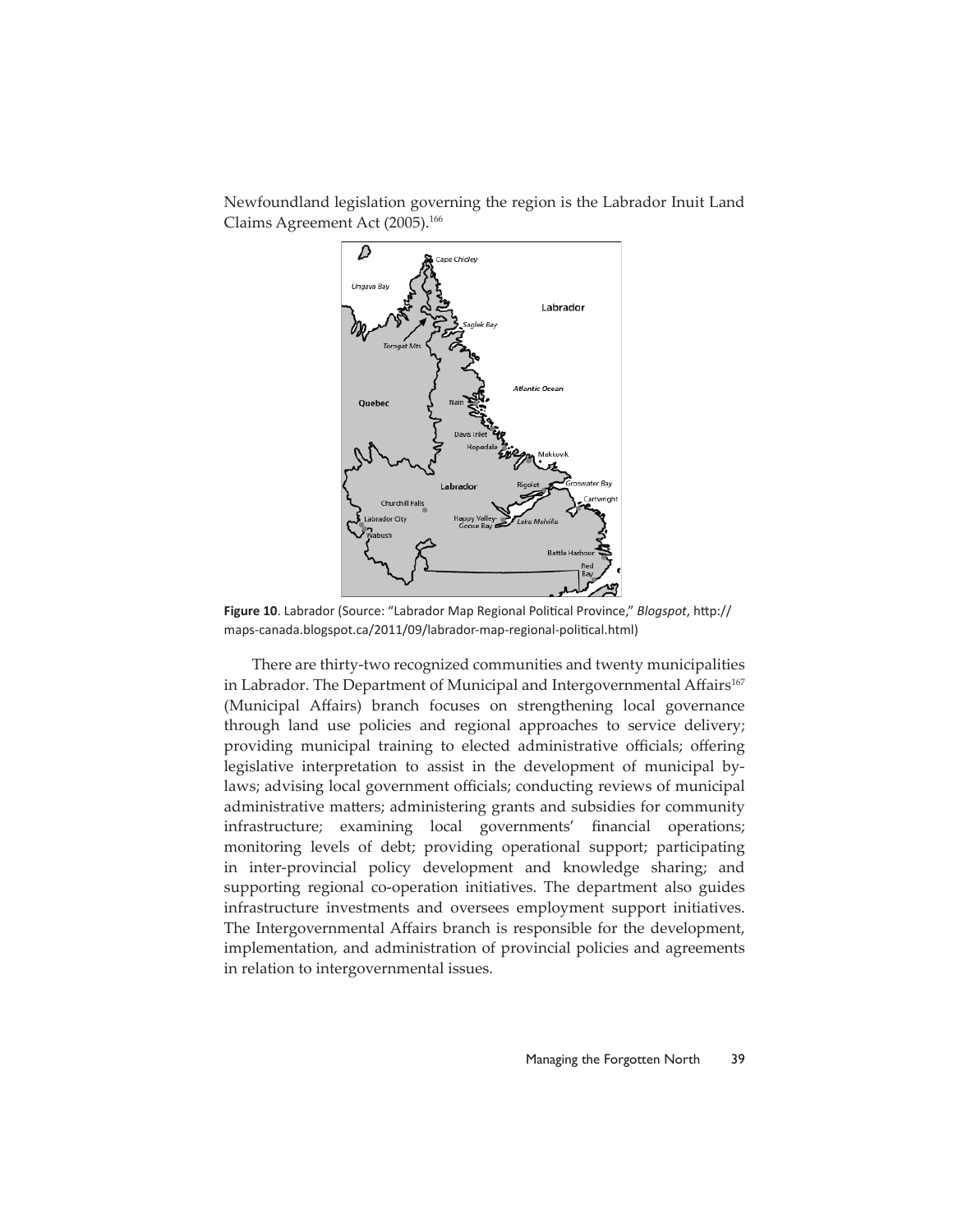The Nunatsiavut Government, formed in 2005 as a regional and ethnic government in Newfoundland and Labrador, provides a number of services and programs and consists of the following seven departments: the Nunatsiavut Secretariat; Nunatsiavut Affairs; Lands and Natural Resources; Education and Economic Development; Health and Social Development (Status of Women); Finance, Human Resources, and Information Technology; and Culture, Recreation, and Tourism.

#### *Legislation and Initiatives Promoting Northern Governance and Development*

A number of major Aboriginal agreements are reshaping the political and economic structures of the Labrador region. The Labrador Inuit Land Claims Agreement (LILCA) of 2005 led to the creation of the Nunatsiavut government (Labrador Inuit). LILCA dates back to the mid-1970s and the founding of the Labrador Inuit Association (LIA), which played an important role in promoting Labrador Inuit identity by representing Inuit peoples and carrying out land claims negotiations. The LILCA aided in the establishment of the Labrador Inuit Settlement Area (LISA). The Labrador Inuit Land Claims Agreement Act<sup>168</sup> was negotiated and signed between the Labrador Inuit Association, the Government of Canada, and the Government of Newfoundland and Labrador and sets out the technical amendments to the land descriptions and maps attached to the Labrador Inuit Land Claims Agreement. These negotiations, which took place between 1977 and 2003, recognized the Inuit homeland and land claims and supported Inuit efforts to protect their language, culture, and lifestyles.169 Since 2005, the Nunatsiavut has operated as an Inuit self-government region in Labrador<sup>170</sup> and with a settlement area that covers the majority of the north coast and extends into Central Labrador.

In 1990, the Innu people of Labrador organized and formed the Innu Nation, previously the Naskapi Montagnais Innu Association (1976), which assists in protecting their rights, lands, and way of life and acts as the governing body of the Labrador Innu. More recently, the Innu Nation gained recognition under the *Indian Act* in 2002 and started negotiations over land claims agreements and self-government. Most of the Innu today live in the Innu communities of Natuashish and Sheshatshiu.<sup>171</sup> These communities elect band councils to represent their concerns; the chiefs of both councils sit on the Innu Nation's board of directors.172

A Land Claims agreement for the Innu has not been finalized, but in 2011 a "New Dawn" accord (Tshash Petapen Agreement) was reached with the Government of Newfoundland and Labrador along with an agreement in principle for a larger land claims settlement. The New Dawn agreement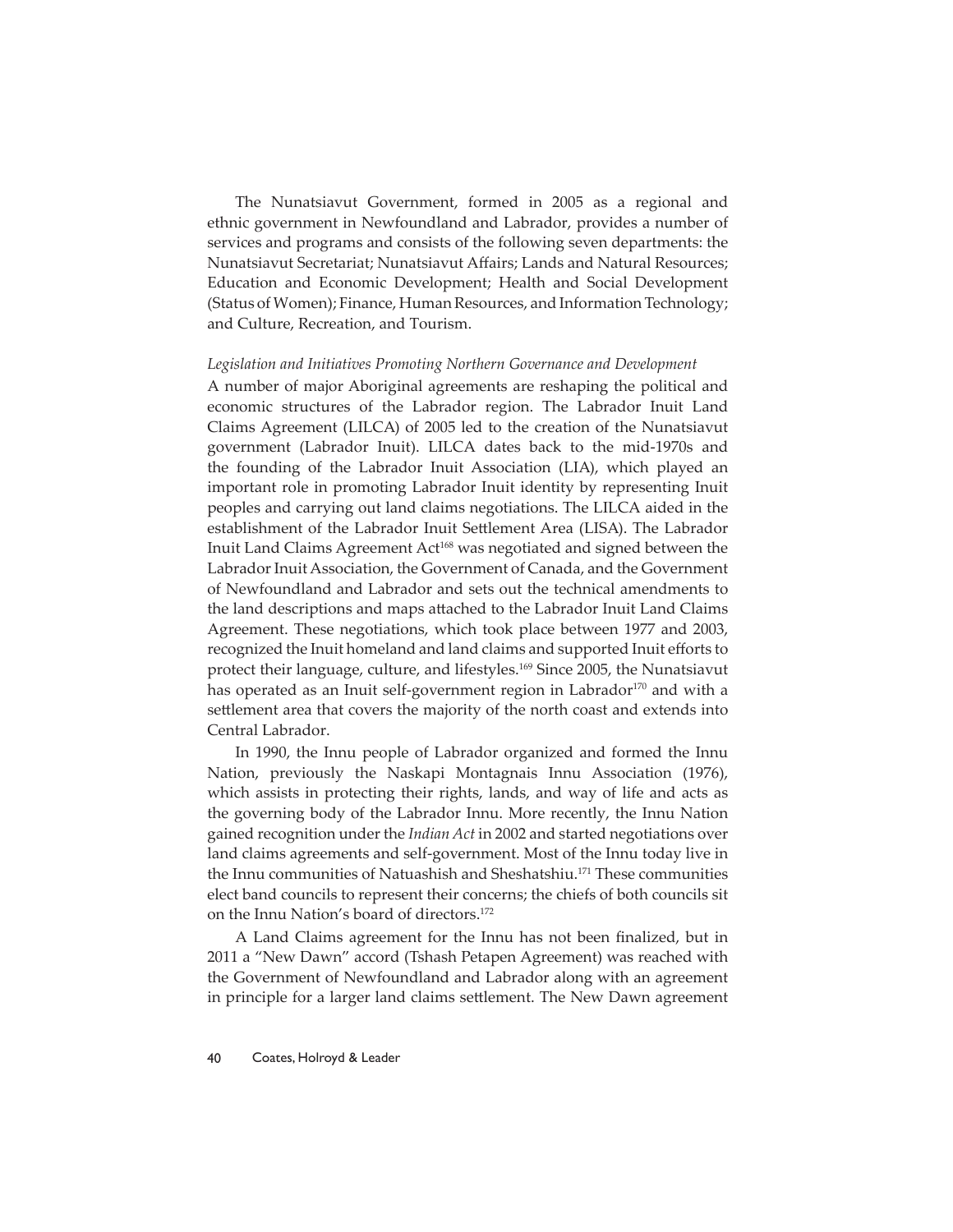resolved long-standing issues between the Innu and the provincial government on the Innu Rights Agreement, Lower Churchill Impacts and Benefits Agreement (IBA), Innu redress for the Upper Churchill hydro development, and a commitment to fast-track land claims negotiations.<sup>173</sup>

Impact and Benefits Agreements (IBAs) have played an important role in Labrador's economic development. IBAs provided compensatory benefits for Aboriginal groups affected by a major resource development, typically in the form of employment and business opportunities, cash support, and local training. An agreement made between the Labrador Inuit Association and the Innu Nation related to the Voisey Bay mine in 2002 is a good example. There was also an IBA signed by the Innu for development of hydroelectric power on the Lower Churchill River.

The Labrador Métis population (i.e., the NunatuKavut Community Council), while receiving de facto recognition by the Canadian government particularly in terms of resource rights and through their participation in the Federal Aboriginal Fisheries Initiative, have not received official recognition as First Nations or Aboriginals. Complicating the situation is the refusal by the Government of Newfoundland and Labrador to recognize the Métis population's official status.<sup>174</sup>

In April of 2007 the Northern Strategic Plan for Labrador (NSP) was announced, which "is a five-year plan to improve the health and wellbeing of all Labradorians and is a hallmark of the Provincial Government's strong commitment to address the needs of Labrador, which will improve infrastructure, advance social programming and foster economic prosperity."175

# *Community Well-Being*

Table 9 is derived from the AANDC's CWB Index<sup>176</sup> and Statistics Canada Census Sub-Division  $(CSD)^{177}$  information for the five most populated Census Subdivisions considered to be in the rural "north" of Newfoundland and Labrador. Major urban centres or cities were excluded from the list. The average Community Well-Being Index Score for Northern Newfoundland and Labrador CSDs was 77.2, with Nain taking the lowest overall CWB score at 64 and Labrador City taking the highest overall CWB score at 84.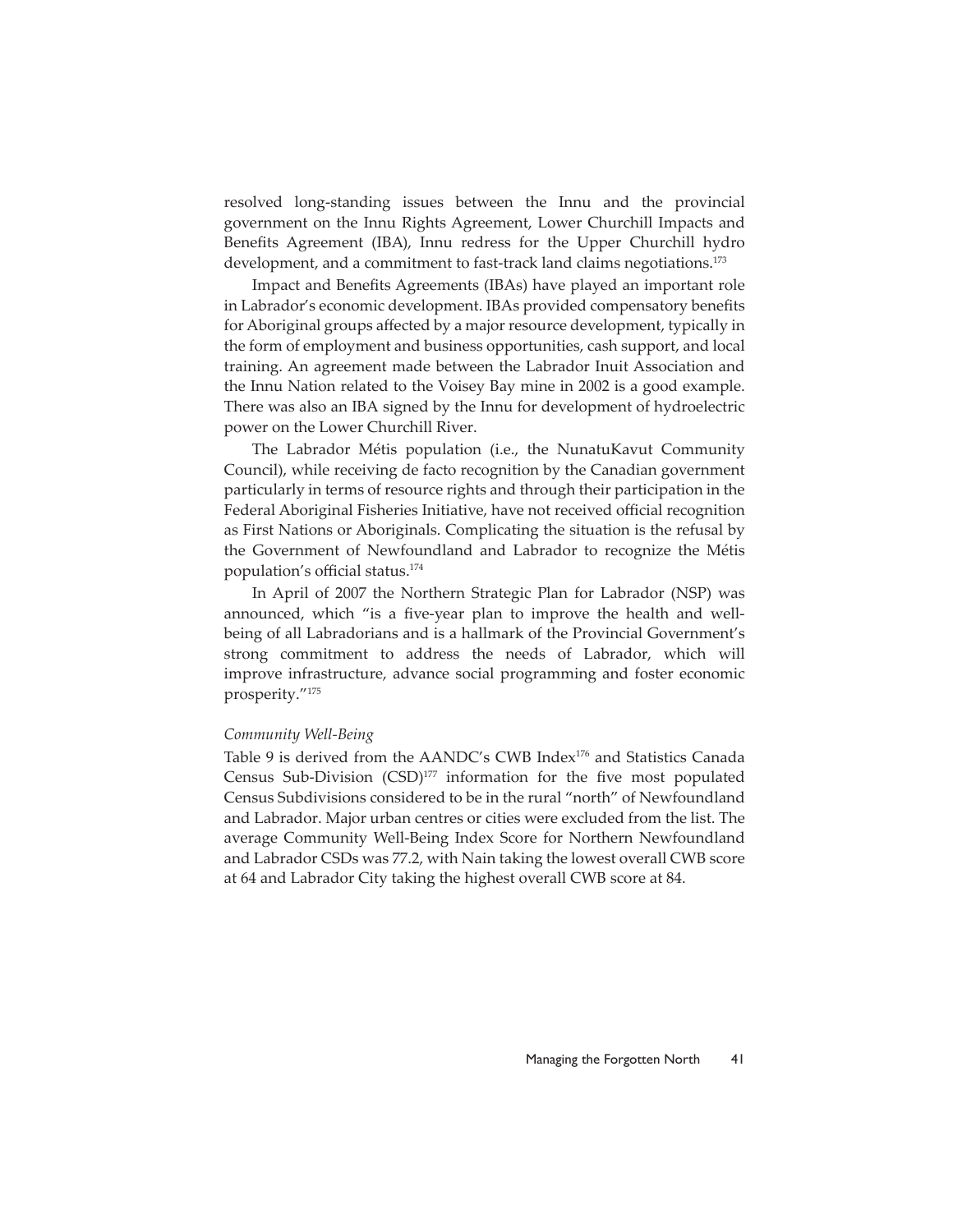| Census<br>subdivision<br>(CSD) name | 2006<br>Income<br>Score | 2006<br>Education<br>Score | 2006<br>Housing<br>Score | 2006<br>Labour Force<br><b>Activity Score</b> | 2006<br><b>CWB</b><br>Score | 2006 2B<br>Population |
|-------------------------------------|-------------------------|----------------------------|--------------------------|-----------------------------------------------|-----------------------------|-----------------------|
| Happy Valley-<br>Goose Bay          | 86                      | 55                         | 95                       | 85                                            | 80                          | 7470                  |
| Labrador City                       | 94                      | 59                         | 97                       | 85                                            | 84                          | 7230                  |
| Nain                                | 71                      | 39                         | 74                       | 71                                            | 64                          | 1030                  |
| St. Anthony                         | 79                      | 47                         | 96                       | 78                                            | 75                          | 2375                  |
| Wabush                              | 95                      | 59                         | 95                       | 84                                            | 83                          | 1740                  |

**Table 9.** Community well-being by census subdivision for the five most populated rural CSDs in Labrador

# **Concluding Thoughts**

This overview is not intended to provide a definitive description and evaluation of the governance systems in Canada's Provincial Norths. The field requires a great deal more attention than it has received to date, in large measure because scholars and analysts have been preoccupied with the equally important study of governance transitions in the Territorial North. Major themes, related to rapid resource development, Aboriginal rights, the marginalization of Indigenous peoples, the challenges of working in vast northern areas, and the like, show up across the Provincial Norths. These northern regions are among the most poorly served in the country, although promising developments in Nord de Québec and Labrador provide examples that other jurisdictions might consider. Each of the provinces has endeavoured to create governance systems that respond to provincial realities and northern needs, but without relinquishing significant control to local or regional authorities. The rise of Aboriginal self-government and the dynamics associated with the Supreme Court of Canada's June 2014 decision in *Tsilhqot'in Nation v. British Columbia* (2014 SCC 44) will influence future policy-making, as will Canada's continued and increasingly urgent push for resource development, much of which will occur in the Provincial North.

Some forty years ago, Canadians realized that Canada's colonies—the Yukon and Northwest Territories—functioned with much less governmental authority and fewer resources that the rest of the country. Over the intervening years, the country supported a veritable revolution in regional governance that resulted in the Territorial North, including the newly created territory of Nunavut carved out of the eastern (and primarily Inuit-inhabited) region of the Northwest Territories, becoming one of the most innovative regions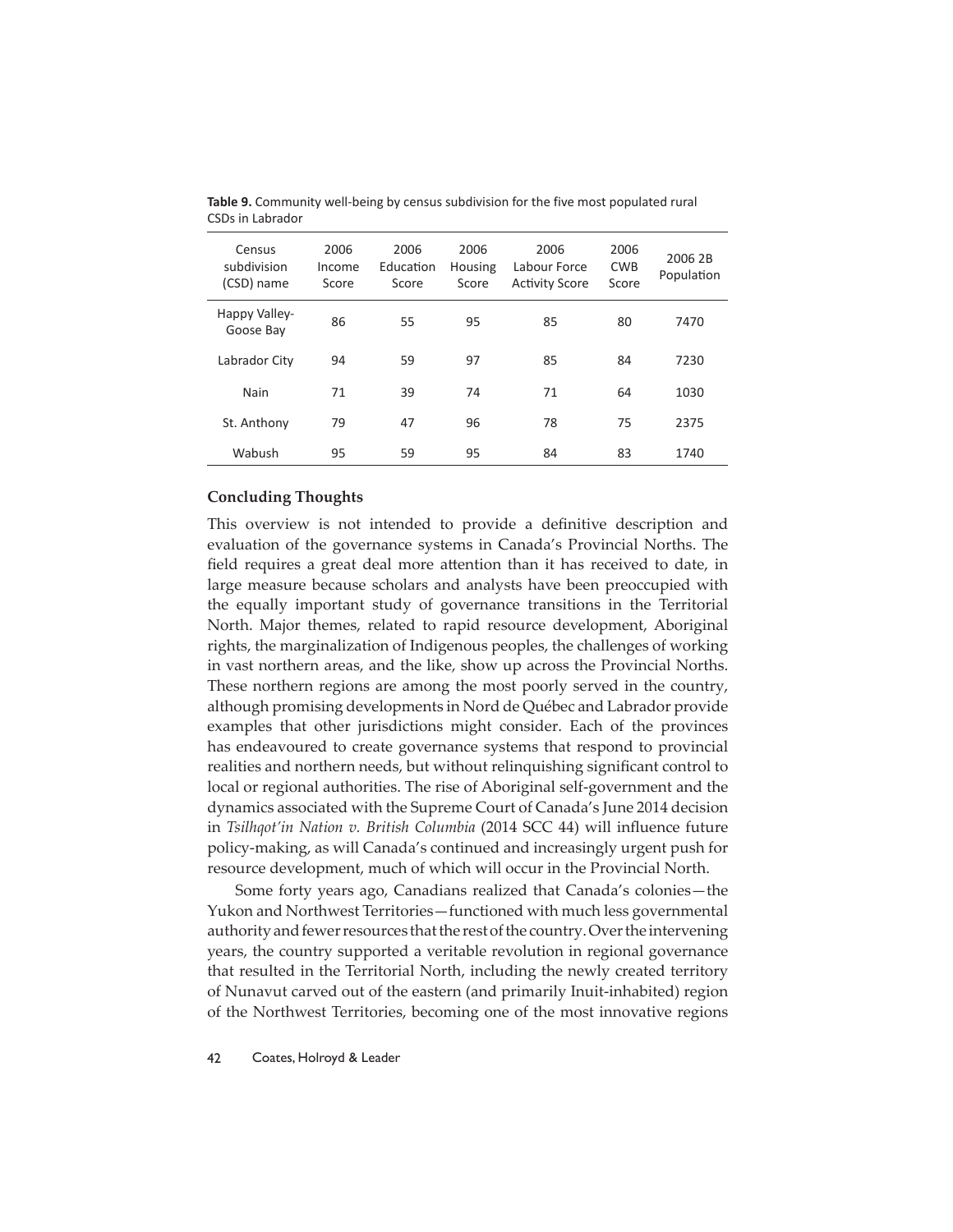for local governance in the world. That same energy and attention needs, now, to shift southward, to focus on the unique challenges and needs of the Provincial North. That this region holds the key to Canada's economic future, and with Aboriginal people destined to play an increasing role in its development, suggests that a national effort to reimagine the governance of the Provincial North is urgently required. The seven provincial regimes provide a great deal of evidence about what has worked, what needs revision, and what is possible in the short to medium term. The socioeconomic prosperity of the Provincial North requires a new approach. To a substantial degree, the future of Canada will also be determined by the country's willingness and ability to rethink the governance arrangements for the vast band of Middle Canada that holds the key to the country's resourcebased economic prosperity.

The other articles in this collection look in detail at specific challenges in the political economy of the Provincial North. This vast, resource rich, and socially diverse (and, in many instances, troubled) region has contributed a great deal to Canada's well-being, and yet is among the most politically, socially, and economically marginalized in the country (table 10 summarizes the community well-being index scores across the region). The pattern of development in the region has historically ignored the Aboriginal population and newcomers have tended to make money and leave. This is now changing. Aboriginal people are assuming greater control over resource activity and local governance, and capacity building is proceeding apace. More newcomers are staying, raising their families in the region, and making a long-term commitment to the North. Canada may see a new Provincial North in the years to come, but must rest on the willingness and ability of provincial governments to adapt their policies, administrative systems, and expectations to meet northern needs more effectively and with much greater northern and Aboriginal input.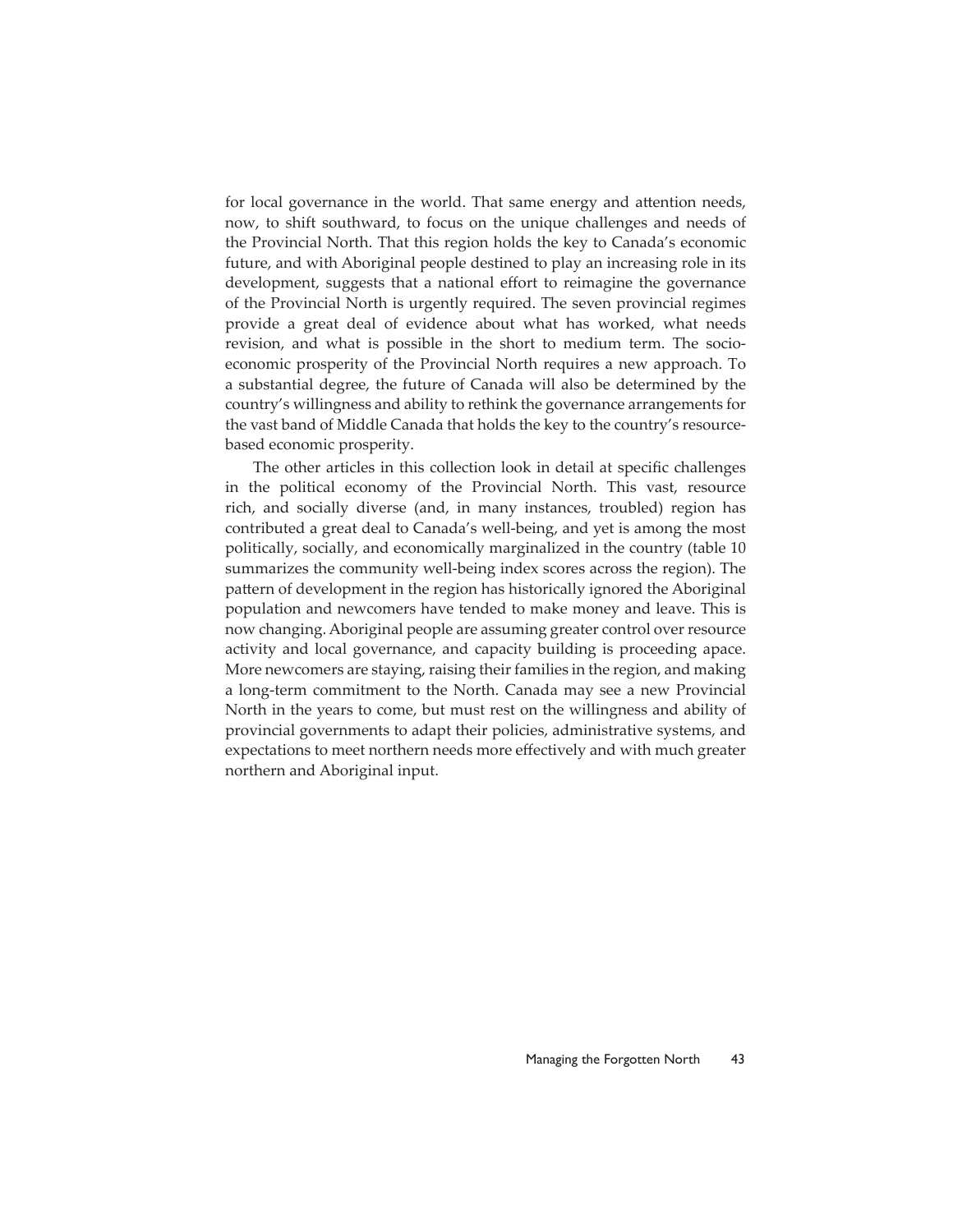| Province     | Low/High/<br>Average | 2006<br>Income<br>Score | 2006<br>Education<br>Score | 2006<br>Housing<br>Score | 2006<br>Labour<br>Force<br>Activity<br>Score | 2006 Overall<br><b>CWB Score</b> |
|--------------|----------------------|-------------------------|----------------------------|--------------------------|----------------------------------------------|----------------------------------|
|              | Low                  | 82                      | 43                         | 85                       | 87                                           | 75                               |
| BC           | High                 | 99                      | 60                         | 96                       | 91                                           | 85                               |
|              | Average              | 88.8                    | 53.6                       | 93                       | 88.8                                         | 81.2                             |
|              | Low                  | 84                      | 50                         | 90                       | 90                                           | 80                               |
| Alberta      | High                 | 92                      | 59                         | 96                       | 92                                           | 84                               |
|              | Average              | 89                      | 52.8                       | 94.4                     | 90.6                                         | 81.6                             |
|              | Low                  | 37                      | 23                         | 39                       | 61                                           | 42                               |
| Saskatchewan | High                 | 86                      | 59                         | 93                       | 88                                           | 79                               |
|              | Average              | 65.8                    | 40.4                       | 73.2                     | 74.8                                         | 63.6                             |
|              | Low                  | 41                      | 24                         | 39                       | 61                                           | 43                               |
| Manitoba     | High                 | 84                      | 54                         | 92                       | 86                                           | 79                               |
|              | Average              | 60.4                    | 38.8                       | 70                       | 72.8                                         | 60.6                             |
|              | Low                  | 83                      | 50                         | 92                       | 82                                           | 77                               |
| Ontario      | High                 | 89                      | 57                         | 95                       | 87                                           | 81                               |
|              | Average              | 86                      | 53.4                       | 93.2                     | 83.8                                         | 79.2                             |
|              | Low                  | 72                      | 32                         | 67                       | 80                                           | 63                               |
| Quebec       | High                 | 91                      | 54                         | 95                       | 89                                           | 81                               |
|              | Average              | 82.6                    | 43.6                       | 80.4                     | 84.8                                         | 73                               |
|              | Low                  | 71                      | 39                         | 74                       | 71                                           | 64                               |
| Labrador     | High                 | 95                      | 59                         | 97                       | 85                                           | 84                               |
|              | Average              | 85                      | 51.8                       | 91.4                     | 80.6                                         | 77.2                             |

**Table 10**. Community Well-Being Index Scores by census subdivision for the five most populated rural CSDs across the Provincial Norths

# **Authors**

**Ken Coates** is professor of history, director of the International Centre for Northern Governance and Development, and holds the Canada Research Chair in Regional Innovation at the Johnson-Shoyama Graduate School of Public Policy, University of Saskatchewan.

**Carin Holroyd** is associate professor of political studies and chair of the International Studies Program at the University of Saskatchewan.

**Joelena Leader** is a junior research associate with the International Centre for Northern Governance and Development, University of Saskatchewan.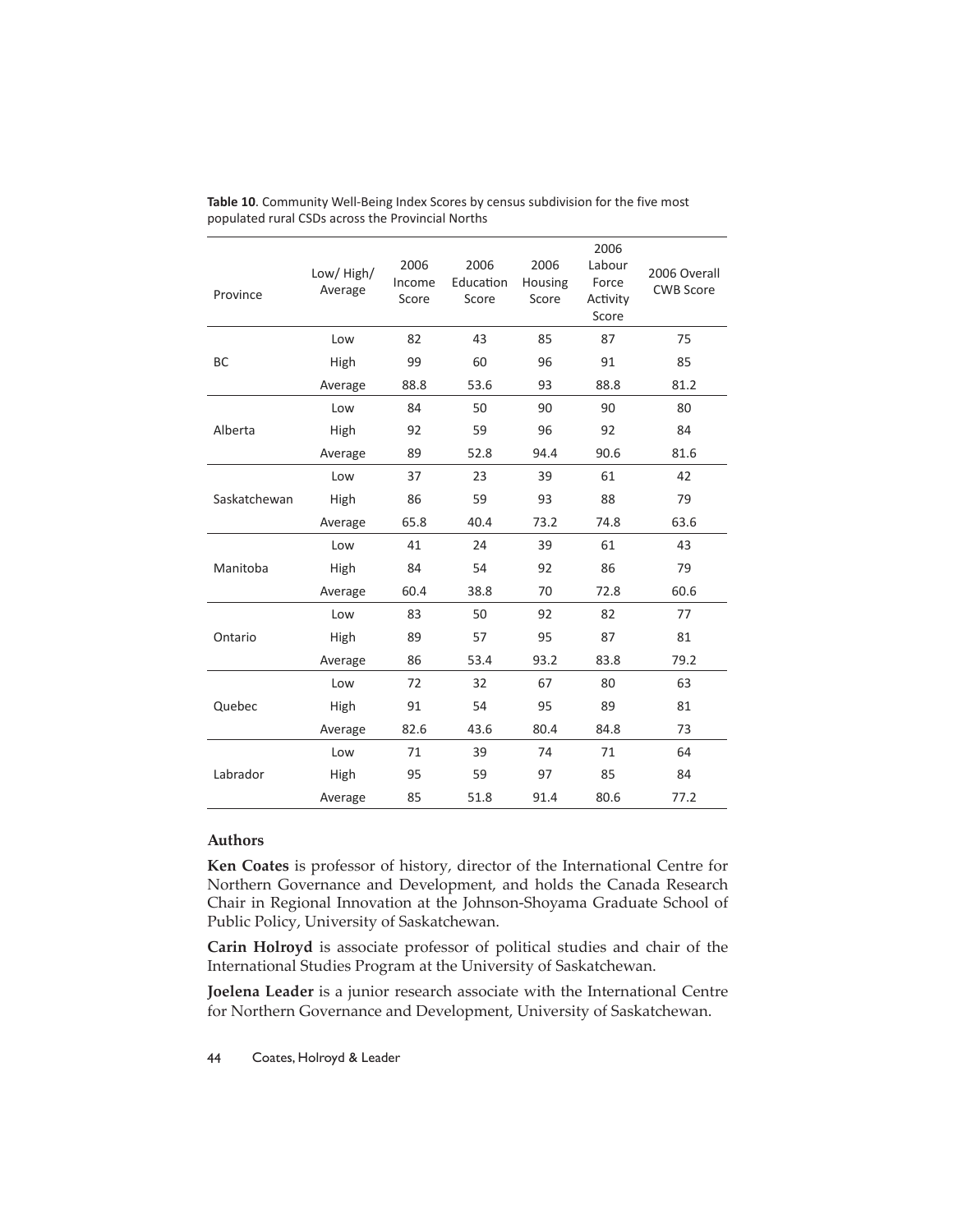# **Notes**

- 1. Ken Coates and Greg Poelzer, "The Next Northern Challenge: The Reality of the Provincial North" (Commentary, Macdonald-Laurier Institute Publication, April 2014).
- 2. Government of British Columbia, Elections BC. "Proposed Single Member Plurality Boundaries, Part 9, C. The North," http://www.elections.bc.ca/docs/ rpt/BCEBC-Prelim/Part%209-TheNorth.pdf; *Alberta Act* (July 20th, 1905), 4-5 Edward VII, c. 3 (Canada), reprinted in R.S.C. 1985, App. II, No. 20 An Act to establish and provide for the Government of the Province of Alberta; Northern Alberta Development Council, Annual Report 2004-2005, http://www.nadc. gov.ab.ca/Docs/Annual/Annual-04-05.pdf.
- *3. Northern Municipalities Act*, 2010, SS 2010, c N-5.2, s 2(1)(aa); Northern Saskatchewan Administration District Boundaries Regulations, c N-5.1, Reg 1, 1983 as repealed by  $c$  N-5.2, Reg 1 (effective January 1, 2011).
- *4. Northern Aff airs Act*, CCSM, c N100, s 1.
- 5. Ontario-Manitoba Boundary Case, No. 910. Imperial Order In Council, 11th August, 1884, Embodying Her Majesty's Decision On The Report From The Judicial Committee Of Her Privy Council, Dated 22nd July, 1884.
- *6. Canada (Ontario Boundary) Act*, 1889, 52-53 Victoria, c 28 (UK).
- 7. The *Manitoba-Ontario Boundary Act*, 1953, RSM 1990, c 244.
- 8. The *Quebec Boundaries Extension Act*, 1912, Statute Of Canada, 2 George V. (1912), Cap. 45.
- 9. Statute of Canada, 61 Vic. Cap. 3 (1898). An Act respecting the North-Western, Northern and North-Eastern Boundaries of the Province of Quebec, p. 247. The following is described specifically within the 1898 Act: "The north-western, northern and north-eastern boundaries of the province of Quebec are hereby declared to be the following: —Commencing at the head Lake Temiscamingue, thence along the eastern boundary of the province of Ontario due north to the shore of the part of Hudson Bay commonly known as James Bay, and thence north-easterly following upon the said shore to the mouth of the East Main River, and thence easterly ascending along the middle of the said river up to the confluence of the brance thereof flowing from Patamisk Lake, and then ascending along the middle of the said branch up to Patamisk Lake, and thence along the middle of the said lake to the most northerly point thereof, the said point being about fifteen miles south from the Hudson's Bay company's post on Lake Nichigun, and approximately in latitude fifty-two minutes west of Greenwich; thence due east along the parallel of latitude of the said point to the intersection of the river discharging the waters of Lake Ashuanipi, which river is known under the names Hamilton or Ashuanipi or Great."
- 10. Newfoundland Act, 12 & 13 Geo. VI, c 22 (UK), An Act to confirm and give effect to Terms of Union agreed between Canada and Newfoundland, 23rd March 1949.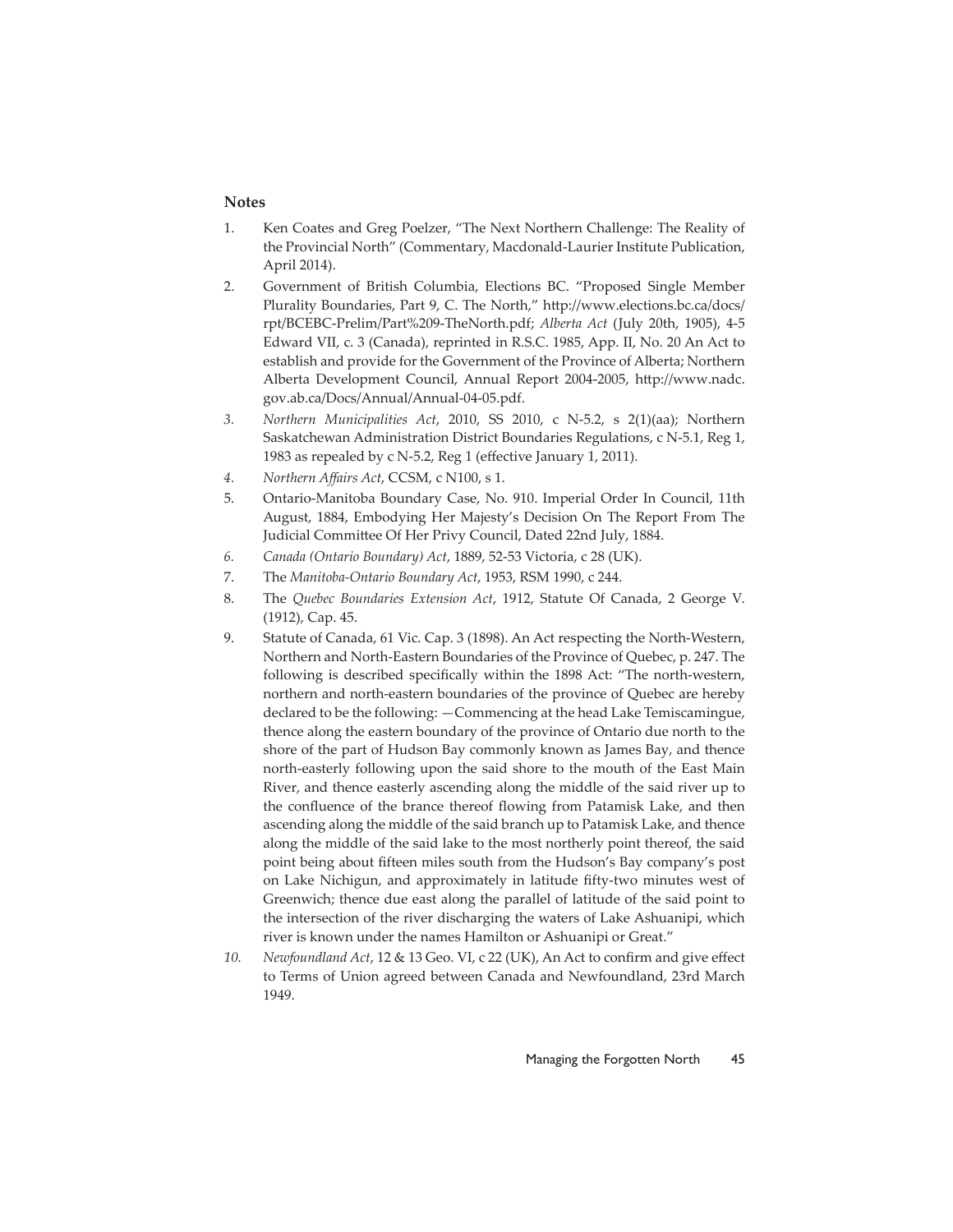- 11. Alec C. McEwen, "Labrador Boundary Dispute," *The Canadian Encyclopedia Online* (Historica Canada, 2006).
- 12. Richard Budgel and Michael Staveley, "The Labrador Boundary" (Happy Valley-Goose Bay: Labrador Institute of Northern Studies, Memorial University of Newfoundland, 1987).
- 13. Chuck McNiven and Henry Puderer. "Delineation of Canada's North: An Examination of the North–South Relationship in Canada" (Statistics Canada, Geographic Working Paper Series No. 2000-3, January 2000, 3), http://www. statcan.gc.ca/pub/92f0138m/92f0138m2000003-eng.pdf.
- 14. Government of British Columbia "Ministry of Community, Sport and Cultural Development 2011/12 Annual Service Plan Report," 2012, http://www. bcbudget.gov.bc.ca/Annual\_Reports/2011\_2012/pdf/cscd.pdf.
- 15. "General Information," Union of BC Municipalities, http://www.ubcm.ca/EN/ main/about/general-information/statement-of-general-policies/union-of-bcmunicipalities.html.
- 16. "Governance & Structure Division, Local Government Department" BC Ministry of Community, Sport and Cultural Development, http://www.cscd. gov.bc.ca/lgd/gov\_structure/index.htm.
- 17. "About the NADC," Northern Alberta Development Council (NADC), http:// www.nadc.gov.ab.ca/about-nadc.asp.
- 18. "Municipal Relations," Government of Saskatchewan, http://www.municipal. gov.sk.ca.
- 19. "Saskatchewan Municipal Board," Government of Saskatchewan, http://www. smb.gov.sk.ca.
- 20. "First Nations, Métis and Northern Affairs," Government of Saskatchewan, http://www.saskatchewan.ca/live/first-nations-citizens/ first-nations-metis-and-northern-initiatives.
- 21. "Northern Municipal Services," Government of Saskatchewan, http://www. municipal.gov.sk.ca/.
- 22. "Manitoba Aboriginal and Northern Affairs," Government of Manitoba, http:// www.gov.mb.ca/ana/info/index.html.
- 23. "Ministry of Municipal Affairs and Housing," Government of Ontario, http:// www.mah.gov.on.ca/Page1754.aspx.
- 24. "Ontario Municipal Board," Government of Ontario, https://www.omb.gov. on.ca/english/AbouttheOMB/AbouttheOMB.html
- 25. "Ministry of Northern Development and Mines," Government of Ontario, http://www.mndm.gov.on.ca/en/northern-development; "Communities and Local Government Working Together: A Resource Manual" (Ontario Healthy Communities Coalition, May 2003).
- 26. "Ministry of Municipal Affairs, Regions and Land Occupancy," Government of Quebec, http://www.mamrot.gouv.qc.ca.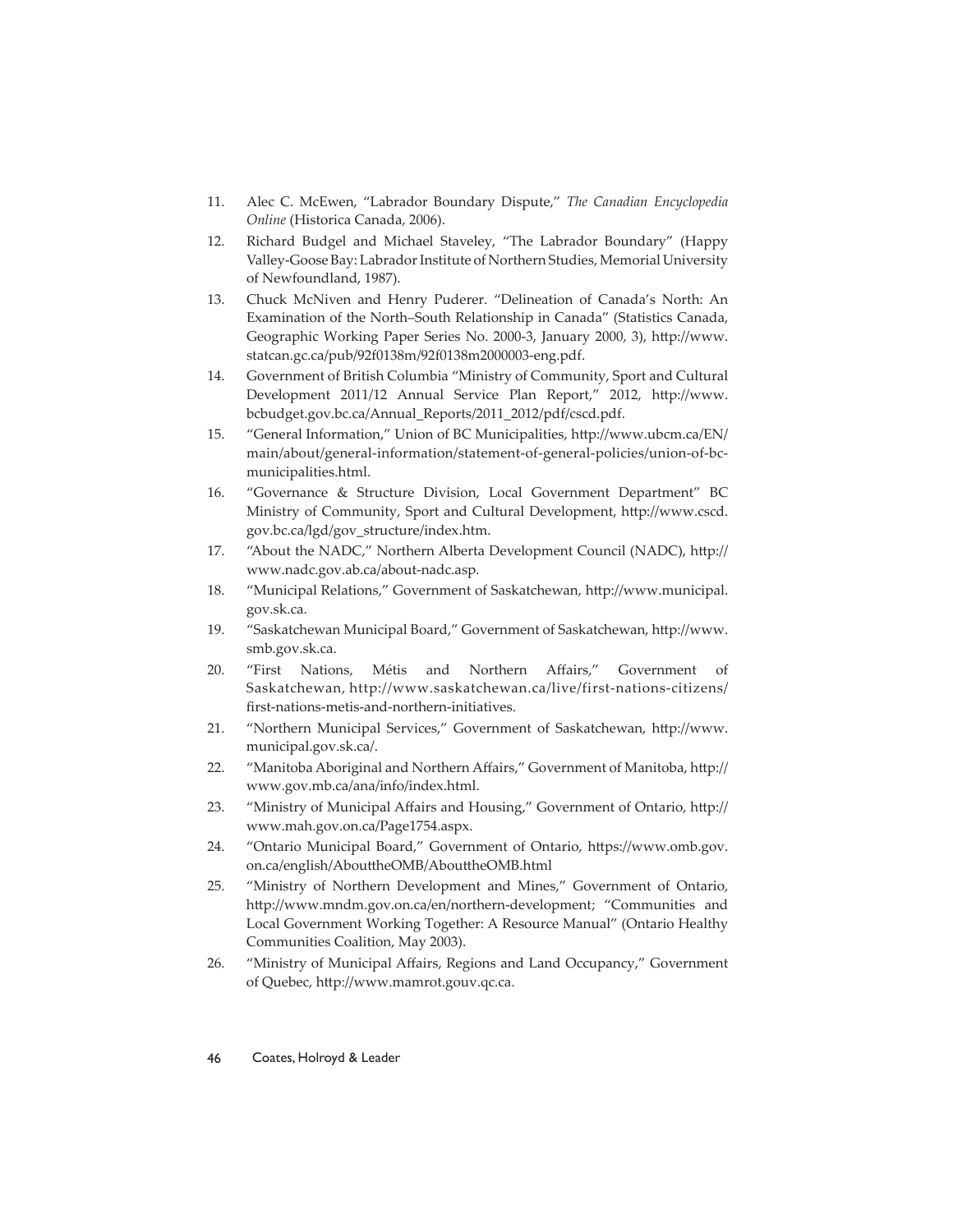- 27. "Quebec municipal government north of the 55th parallel. The Kativik Regional Government" (Government of Quebec, 1999; updated Nov 2011), http://www.mamrot.gouv.qc.ca/publications/publications-en-anglais/ quebec-municipal-government-north-of-the-55thnbspparallel/
- 28. Agreement on Governance In The Eeyou Istchee James Bay Territory Between the Cree of Eeyou Istchee and the Gouvernement du Quebec, 2012, http:// www.gcc.ca/pdf/Cree-Quebec-Governance-Agreement-signed.pdf.
- 29. "Regional and Rural Development," Government of Quebec, http://www. mamrot.gouv.qc.ca/developpement-regional-et-rural/portrait-des-regions/ nord-du-quebec.
- 30. "Labrador and Aboriginal Affairs Office," Government of Newfoundland and Labrador, http://www.laa.gov.nl.ca/laa.
- 31. "Department of Municipal and Intergovernmental Affairs," Government of Newfoundland and Labrador, http://www.miga.gov.nl.ca.
- 32. *Community Charter*, SBC 2003, c 26, 2003.
- 33. *Local Government Act* [RSBC 1996] c 323.
- 34. *Northern Development Initiative Trust Act*, SBC 2004, c 69.
- 35. *Municipal Government Act*, RSA, c M-26.
- 36. *Northern Alberta Development Council Act,* RSA, 2000, c N-4. 2002.
- 37. *Northern Municipalities Act*, SS, c N-5.2, 2010, effective January 1, 2011.
- 38. *Northern Economic Development Regulations*, c D-12.11, Reg 2. SS 2000, c 50.
- 39. *Northern Affairs Act, CCSM, c. N100; "Manitoba Aboriginal and Northern* Affairs History," Government of Manitoba, http://www.gov.mb.ca/ana/info/ history.html.
- 40. Municipal Act 2001, SO 2001, c 25; "Municipal Act," Ontario Ministry of Municipal Affairs and Housing, last modified January 2013, http://www.mah. gov.on.ca/Page184.aspx.
- 41. *Ontario Municipal Board Act*, RSO 1990, c O.28.
- 42. *Mining Act*, RSO 1990, c M.14.
- 43. *An Act to Amend the Mining Act*, c 21
- 44. *Far North Act*, 2010, SO 2010, c 18.
- 45. An Act respecting Northern Villages and the Kativik Regional Government, c V-6.1
- 46. *Labrador Inuit Land Claims Agreement Act*, SNL 2004, c L-3.1, as amended 2012.
- 47. "Canada—Well-Being in First Nations Communities: The Community Well-Being Index 2006," Aboriginal Affairs and Northern Development Canada (AANDC), last modified Nov 2011, https://www.aadnc-aandc.gc.ca/eng/1321883955297/1321884166104.
- 48. For one study on this situation, see: http://www.parl.gc.ca/content/lop/ researchpublications/prb0810-e.htm#source9.
- 49. Initiatives Prince George Development Corporation and Northern Development Initiative Trust. "Northern British Columbia: A Vision for Prosperity" (Outlook 2020: Shaping BC's Economic Future, October 2009,), http://www.bcbc.com/content/556/2020\_200910\_IPG.pdf.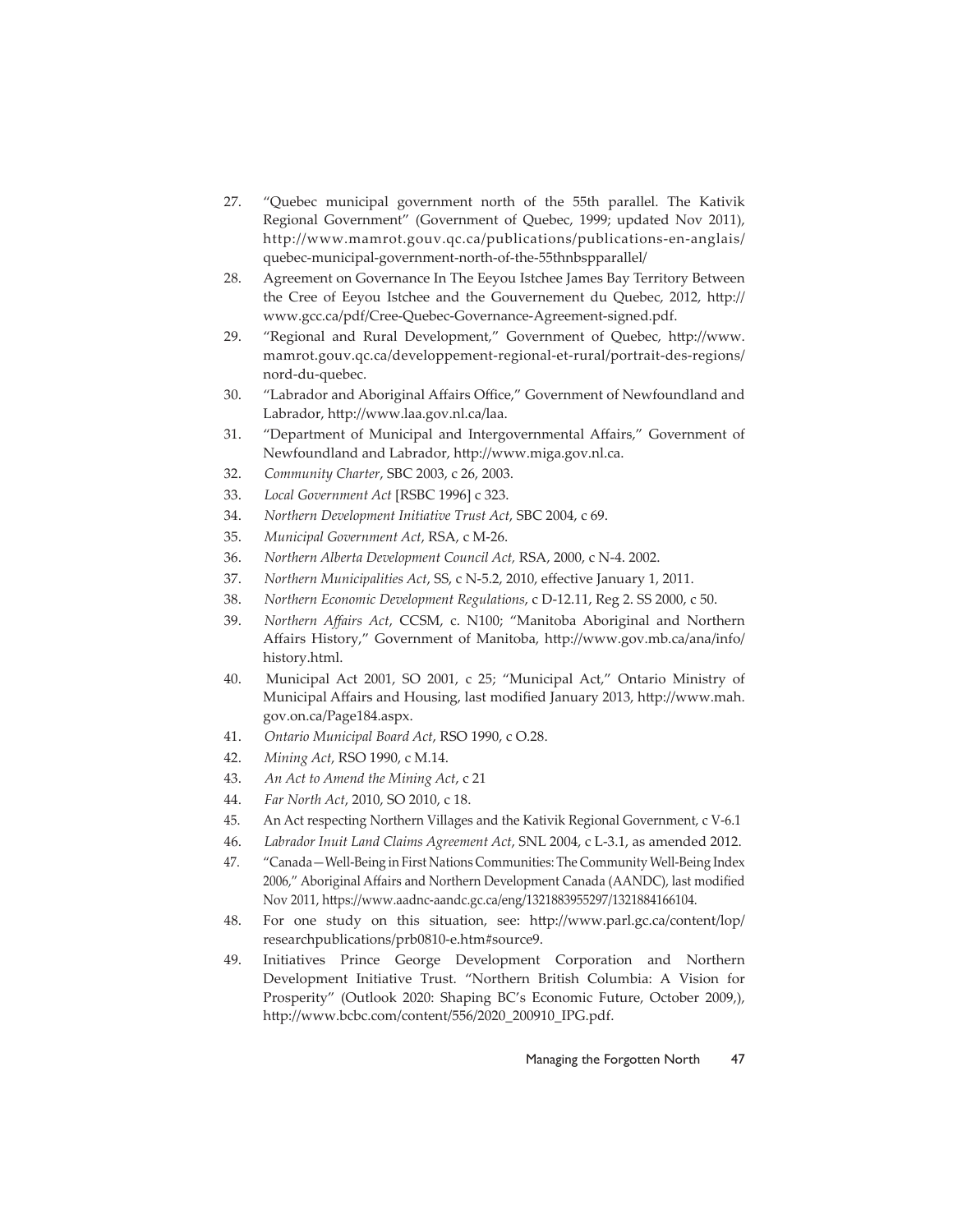- 50. "Northern BC: Regional Districts," North Central Municipal Association, http:// www.enorthernbc.com/RegionalDistricts.asp; Statistics Canada, "Population and dwelling counts, for Canada and census subdivisions (municipalities), 2011 and 2006 censuses," 2014; Image source: "List of Regional Districts of British Columbia," last modified 22 Dec 2014, http://en.wikipedia.org/wiki/ List\_of\_regional\_districts\_of\_British\_Columbia.
- 51. "Census Statistical Profile of Aboriginal Peoples," BC Statistics, http://www. bcstats.gov.bc.ca/StatisticsBySubject/AboriginalPeoples/CensusProfiles.aspx; "BC's Aboriginal Population," Fraser Region Aboriginal Early Childhood Development Network, http://www.fraecdn.ca/bcs-aboriginal-population.
- 52. "About British Columbia First Nations," Aboriginal Affairs and Northern Development Canada, https://www.aadnc-aandc.gc.ca/eng/1100100021009/13 14809450456.
- 53. *Community Charter*, SBC 2003, c 26.
- 54. *Local Government Act*, RSBC 1996, c 323.
- 55. *Northern Development Initiative Trust Act*, SBC 2004, c 69.
- 56. "Incorporation and Restructure," BC Ministry of Community, Sport & Cultural Development, http://www.cscd.gov.bc.ca/lgd/pathfinder-restructure.htm.
- 57. Ibid.
- 58. BC Ministry of Community, Sport & Cultural Development. Annual Service Plan Report 2011/12.
- 59. "General Information," Union of BC Municipalities, http://www.ubcm.ca/EN/ main/about/general-information/statement-of-general-policies/union-of-bcmunicipalities.html; R.L. Bish and E.G. Clemens. *Local Governments in British Columbia*, 4<sup>th</sup> ed. (Union of British Columbia Municipalities, 2008).
- 60. "Governance & Structure Division," BC Ministry of Community, Sport and Cultural Development, Department of Local Government
- 61. "BC Ministry of Aboriginal Relations and Reconciliation," http://www.gov. bc.ca/arr/
- 62. "RuralBC" BC Ministry of Jobs, Tourism and Skills Training, http://www. ruralbc.gov.bc.ca/about/index.html
- 63. "Regional Economic Operations Branch, RuralBC," paragraph 3, BC Ministry of Jobs, Tourism and Skills Training, http://www.ruralbc.gov.bc.ca/about/ regional\_offices.html
- 64. "Key Initiatives for Rural BC, RuralBC," BC Ministry of Jobs, Tourism and Skills Training, http://www.ruralbc.gov.bc.ca/about/key\_initiatives.html
- 65. For an overview on the benefi ts sharing through natural resource development see: Michelle Laurie, "An Overview: Sharing Benefi ts from Natural Resources with Local Stakeholders in British Columbia" (Columbia River Treaty Local Governments' Committee and Columbia Basic Trust, May 6, 2013), https://www.cbt.org/uploads/ pdf/SharingBenefi tsFromNaturalResourcesWithLocalStakeholdersInBC.pdf.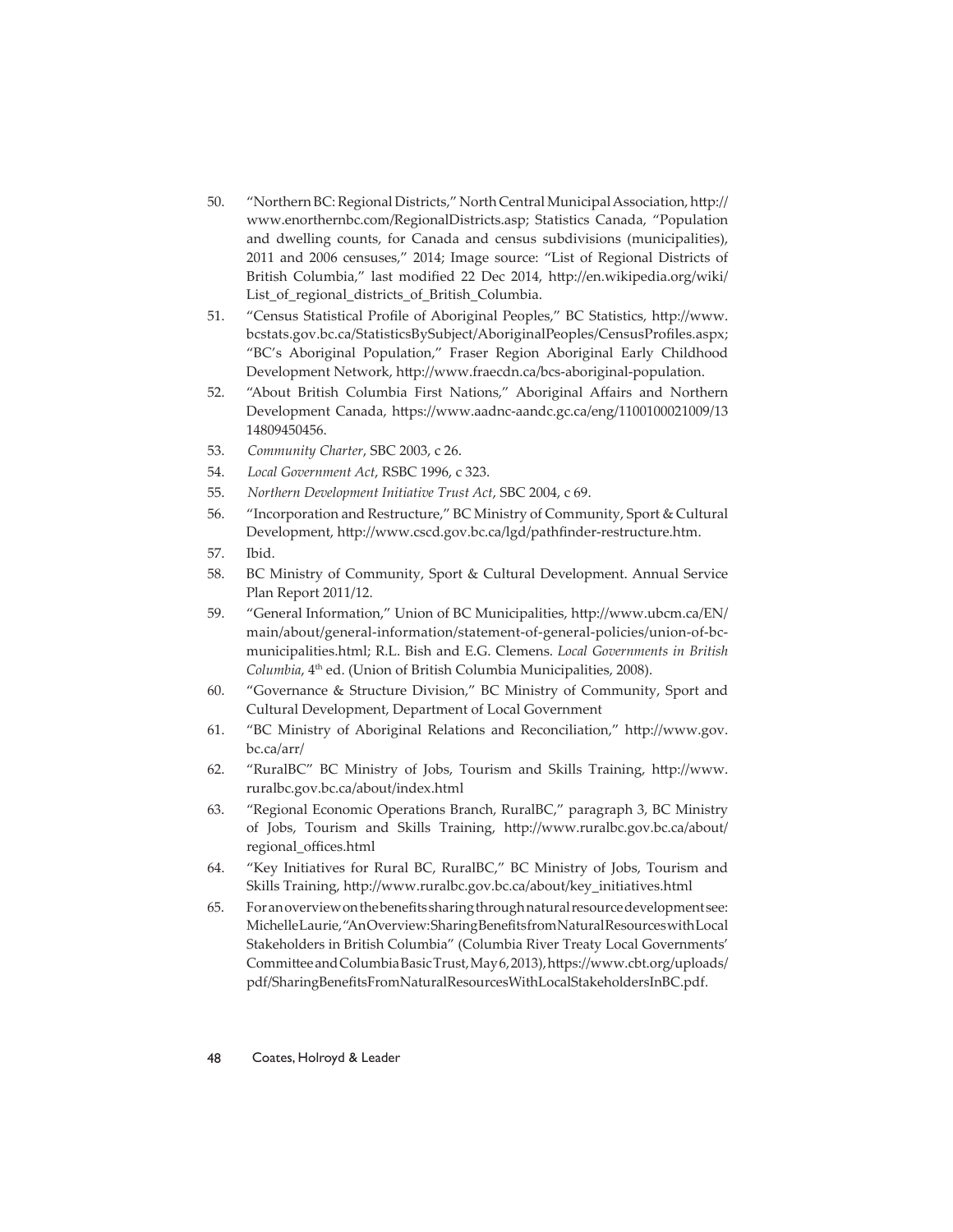- 66. "Strategic Plan and Board Governance," Northern Development Initiative Trust, http:// www.northerndevelopment.bc.ca/about/strategic-plan-and-board-governance/
- 67. *Northern Development Initiative Trust Act*, SBC 2004, c 69.
- 68. Bill 6 2005. Northern Development Initiative Trust Amendment Act, 2005.
- 69. For a review of economic development initiatives including NDIT see: Internal Audit & Advisory Services. Ministry of Finance. Ministry of Jobs, Tourism and Innovation. Report on the Review of Economic Development Initiatives, 2012.
- 70. Aboriginal Affairs and Northern Development Canada, "Measuring Well-Being: The Community Well-Being (CWB) Index," last modified Sep 2012, https://www.aadnc-aandc.gc.ca/eng/1100100016579/1100100016580.
- 71. Aboriginal Affairs and Northern Development Canada, "2006 Community Well-Being Database," last modifed Sep 2010, https://www.aadnc-aandc.gc.ca/ eng/1100100016649/1100100016651.
- 72. Statistics Canada, "Population and dwelling counts, for Canada, provinces and territories, census divisions, census subdivisions (municipalities) and designated places, 2011 and 2006 censuses," 2013.
- 73. "Alberta Population, Labour and Income," Northern Development Ministers Forum, http://www.focusnorth.ca/english/province/alberta.php
- 74. "Economic and Demographic Profile of Northern Alberta," The Northern Alberta Development Council, 2005, http://www.nadc.gov.ab.ca/Docs/ Economic-Demographic-Profile.pdf.
- 75. "List of census divisions of Alberta, 2014, *Wikipedia*, http://en.wikipedia.org/ wiki/List\_of\_census\_divisions\_of\_Alberta.
- 76. "First Nations in Alberta," AANDC, http://www.aadnc-aandc.gc.ca/eng/11 00100020670/1100100020675; "The Need for a Northern Alberta Development Strategy. Report, Jan 2013," Alberta Energy, http://www.energy.alberta.ca/Org/ pdfs/NABDevelopment.pdf.
- 77. "The Need for a Northern Alberta Development Strategy. Report, Jan 2013."
- 78. Image source: https://www.benorth.ca/assets/NADC-map.jpg.
- 79. For a map of all the First Nations and Métis Settlements see: "Aboriginal relations, Interactive Map," Government of Alberta, http://www.aboriginal. alberta.ca/930.cfm.
- 80. "About the NADC," Northern Alberta Development Council (NADC), http:// www.nadc.gov.ab.ca/about-nadc.asp.
- 81. *Northern Alberta Development Council Act*, RSA 2000, c N-4. 2002.
- 82. "Types of Municipalities in Alberta," Alberta Municipal Affairs, http://www. municipalaffairs.gov.ab.ca/am\_types\_of\_municipalities\_in\_alberta.cfm.
- 83. "Municipalities & Communities," Alberta Municipal Affairs, http://www. municipalaffairs.alberta.ca/mc\_index.cfm.
- 84. "Municipal Collaboration Unit," Alberta Municipal Affairs, http://www. municipalaffairs.alberta.ca/documents/msb/Governance\_Options\_Final.pdf.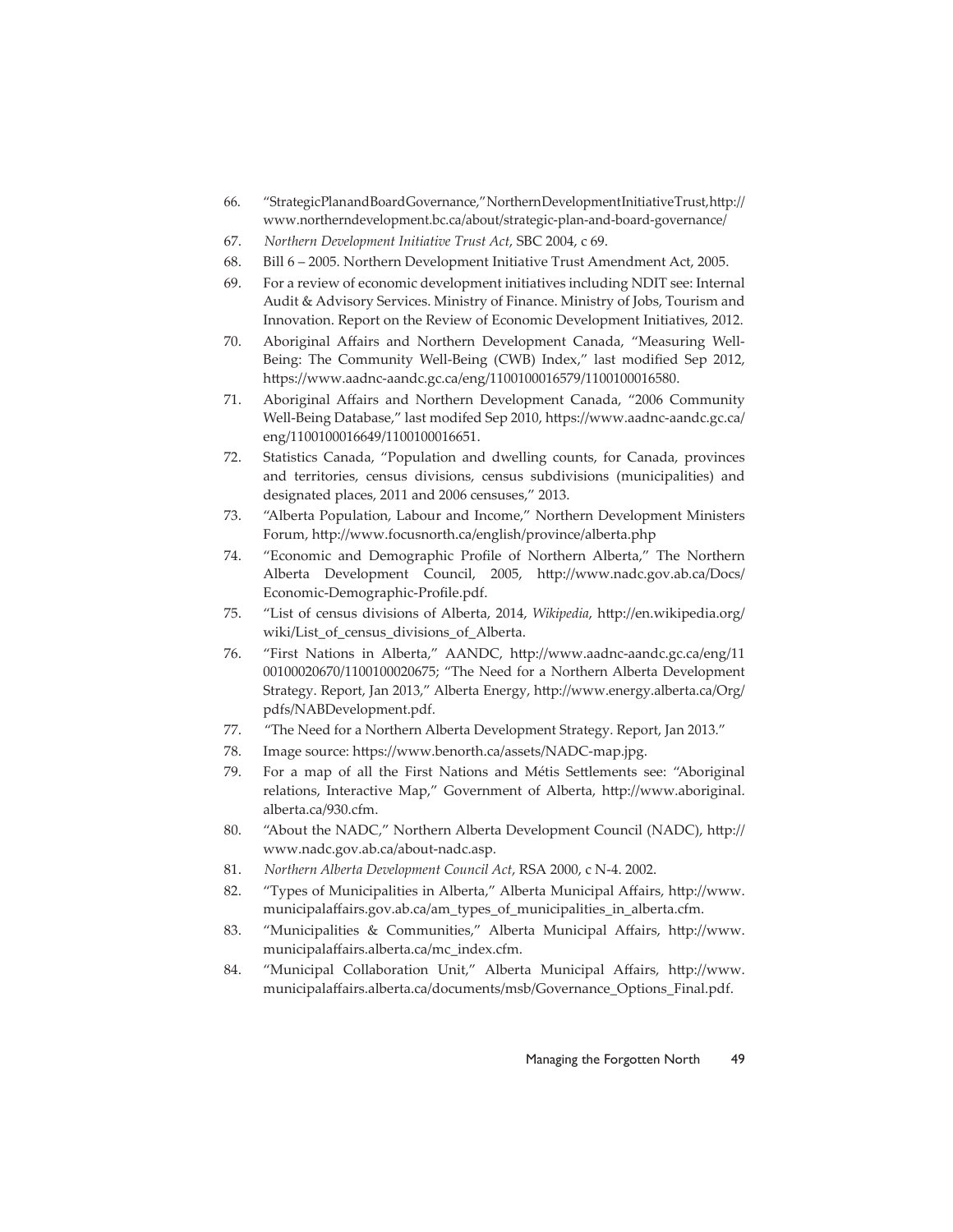- 85. *Municipal Government Act*, cM-26, http://www.qp.alberta.ca/1266.cfm?page=m26. cfm&leg\_type=Acts&isbncln=9780779756155&display=html
- 86. "Municipal Government Act Review," paragraph 3, Alberta Municipal Affairs, http://www.municipalaffairs.alberta.ca/mga\_review.cfm.
- 87. "The Municipal Sustainability Initiative (MSI)," Alberta Municipal Affairs, http://www.municipalaffairs.alberta.ca/msi.cfm.
- 88. "Northern Alberta Development Council (NADC)," http://www.nadc.gov.ab.ca/
- 89. *Northern Alberta Development Council Act*, RSA 2000, c N-4, 2002.
- 90. "NADC Strategic Framework 2013-2016," NADC, http://www.nadc.gov.ab.ca/ Docs/strategic-frame-13-16.pdf.
- 91. "About the NADC," NADC, http://www.nadc.gov.ab.ca/about-nadc.asp.
- 92. NADC. NADC Strategic Framework 2013-2016.
- 93. AANDC, "2006 Community Well-Being Database."
- 94. Statistics Canada, "Population and dwelling counts."
- 95. "Division No. 18 Saskatchewan," *Wikipedia*, http://en.wikipedia.org/wiki/Division\_ No.\_18,\_Saskatchewan; "Northern Voices: A Look Inside Political Attitudes and Behaviours in Northern Saskatchewan," Northern Aboriginal Political Culture Study, http://artsandscience.usask.ca/icngd/NAPC%20Report.pdf.
- 96. "First Nations, Métis and Northern Affairs, Northern Engagement," Government of Saskatchewan, http://gr.gov.sk.ca/FNME/Northern-Engagement.
- 97. "Division No. 18 Saskatchewan," *Wikipedia*. Statistics Canada, "Population and dwelling counts," 2014.
- 98. Image source: http://upload.wikimedia.org/wikipedia/commons/thumb/d/d9/ SK-census\_divisions.png/375px-SK-census\_divisions.png.
- 99. "Northern Municipalities," Government of Saskatchewan, http://www.municipal.gov. sk.ca/Default.aspx?DN=bca2ccbe-181d-4ae9-a1c5-e097eb585e08.
- 100. University of Regina. "Encyclopedia of Saskatchewan," http://esask.uregina. ca/entry/municipal\_system\_in\_saskatchewan.html
- 101. *The Northern Municipalities Act*, SS, c N-5.2. 2010.
- 102. "Municipal Relations," http://www.municipal.gov.sk.ca/.
- 103. University of Regina. "Encyclopedia of Saskatchewan," paragraph 6.
- 104. Ibid.
- 105. "Federation of Saskatchewan Indian Nations," http://www.fsin.com/.
- 106. "First Nations, Métis and Northern Affairs," Government of Saskatchewan, http://gr.gov.sk.ca/fnmna.
- 107. "First Nations, Métis and Northern Affairs, Northern Engagement," Government of Saskatchewan, http://gr.gov.sk.ca/FNME/Northern-Engagement.
- 108. "Northern Capital Grants Program," Government of Saskatchewan, http:// www.municipal.gov.sk.ca/Funding/Northern-Capital-Grants/
- 109. "Northern Development Ministers Forum," http://www.focusnorth.ca/ english/province/saskatchewan.php.
- 50 Coates, Holroyd & Leader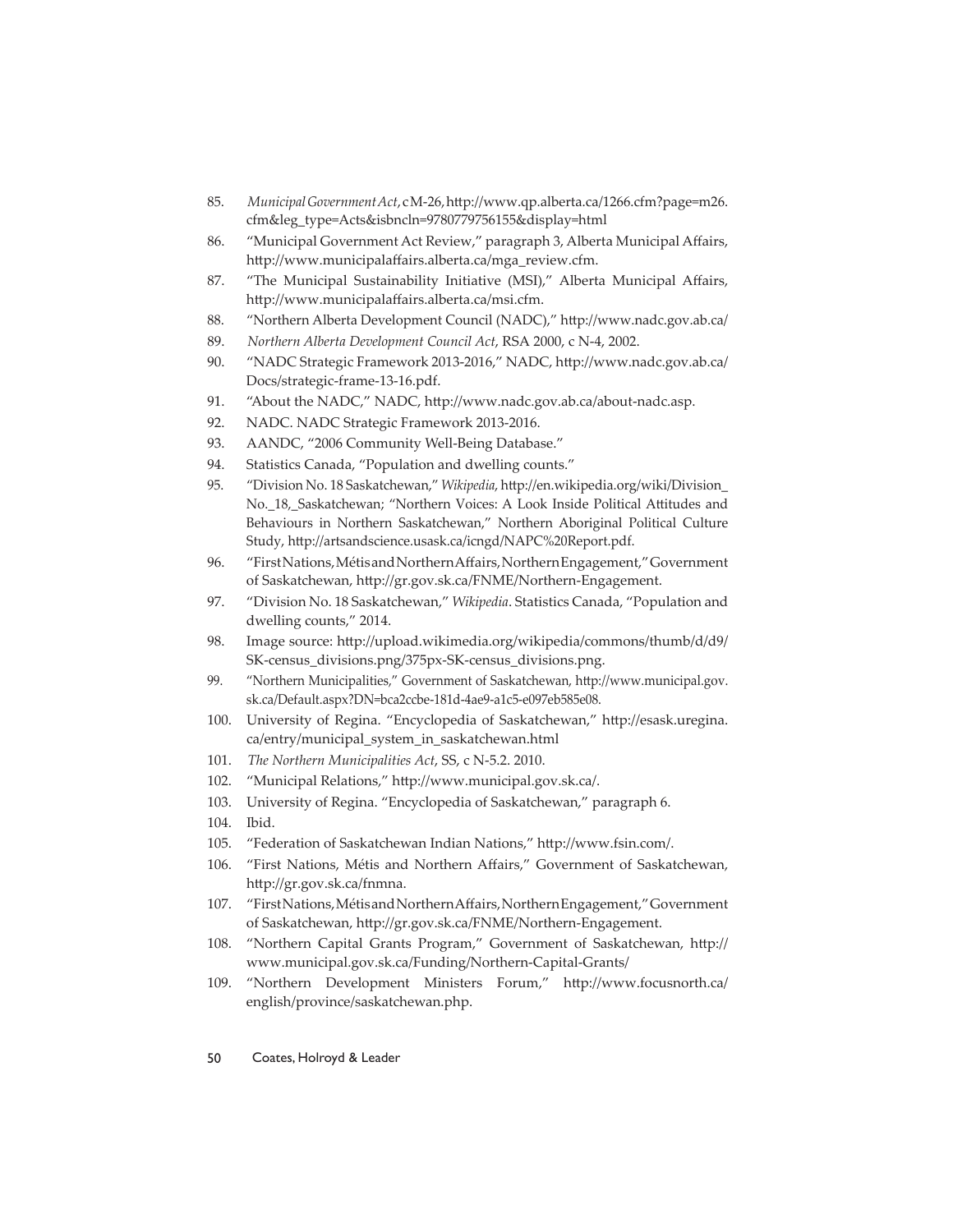- 110. See: "Office of the Provincial Interlocutor," Government of Saskatchewan. http://gr.gov.sk.ca/FNME/Provincial-Interlocutor
- 111. "First Nations and Métis Community Engagement Projects," Government of Saskatchewan, http://www.saskatchewan.ca/live/first-nations-citizens/relationsand-intiatives/first-nations-and-metis-community-engagement-projects.
- 112. AANDC, "2006 Community Well-Being Database."
- 113. Statistics Canada, "Population and dwelling counts."
- 114. "Association of Manitoba Municipalities," http://www.amm.mb.ca/northern.html
- 115. "Northern Region Manitoba," *Wikipedia*, http://en.wikipedia.org/wiki/ Northern\_Region\_Manitoba.
- 116. "Association of Manitoba Municipalities," http://www.amm.mb.ca/northern.html.
- 117. "History," Manitoba Aboriginal and Northern Affairs, http://www.gov.mb.ca/ ana/info/history.html.
- 118. The Northern Affairs Act, CCSM, c. N100.
- 119. Government of Manitoba. Manitoba Aboriginal and Northern Affairs, Department Organization, http://www.gov.mb.ca/ana/info/org\_chart.html.
- 120. "About Us District Map: Northern District," Association of Manitoba Municipalities (AMM), http://amm.mb.ca/northern.html.
- 121. "The Association of Manitoba Municipalities," http://www.amm.mb.ca/ about\_who.html.
- 122. "First Nations in Manitoba," Aboriginal Affairs and Northern Development Canada (AANDC), https://www.aadnc-aandc.gc.ca/eng/1100100020400/11001 00020404.
- 123. "Northern Development Strategy (NDS)," Government of Manitoba, http:// www.gov.mb.ca/ana/info/nds.html.
- 124. "History," Manitoba Aboriginal and Northern Affairs, http://www.gov.mb.ca/ ana/info/history.html.
- 125. AANDC, "2006 Community Well-Being Database."
- 126. Statistics Canada, "Population and dwelling counts."
- 127. Chris Southcott, "Population Change in Northern Ontario 2001 to 2006" (Training Boards of Northern Ontario, 2006 Census Research Paper Series), http://www.nswpb.ca/census\_analysis\_reports/census\_population.
- 128. Chris Southcott, "Population Change in Northern Ontario 2001 to 2006"; "Northern Ontario," *Wikipedia*, http://en.wikipedia.org/wiki/Northern\_Ontario.
- 129. Chris Southcott , "Aboriginal Communities in Northern Ontario" (2001 Census Research Paper Series: Report #11, February 11, 2004), http://www.fnetb.com/ wp-content/uploads/2011/09/report11-eng.pdf.
- 130. "The Changing Shape of Ontario: The Districts of Northern Ontario," Government of Ontario, http://www.archives.gov.on.ca/en/maps/ontarionorth.aspx; "Census Divisions of Ontario," *Wikipedia*, http://en.wikipedia.org/ wiki/Census\_divisions\_of\_Ontario.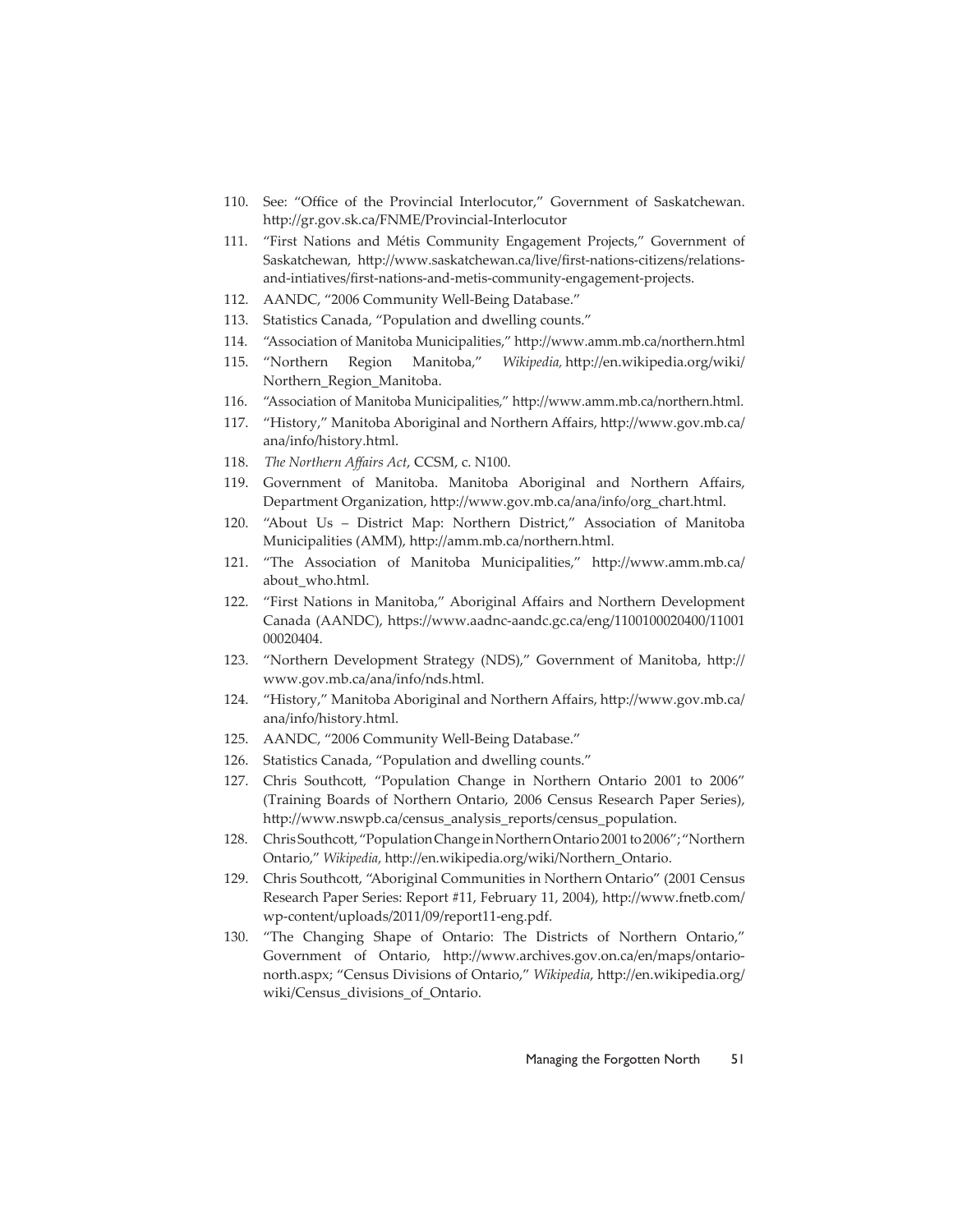- 131. "Northern Ontario EI Economic Region, Map of Census Divisions, 2000, Government of Canada, http://srv129.services.gc.ca/rbin/eng/pdf/nortont\_C.PDF.
- 132. "Ministry of Municipal Affairs and Housing," Government of Ontario, http:// www.mah.gov.on.ca/Page8391.aspx
- 133. "Ministry of Municipal Affairs and Housing," Government of Ontario, http:// www.mah.gov.on.ca/Page1754.aspx.
- 134. Ontario Healthy Communities Coalition, *Communities and Local Government: Working Together A Resource Manual, 2003*.
- 135. Ontario Healthy Communities Coalition, "Communities and Local Government."
- 136. *Places to Grow Act*, 2005, SO 2005, c 13.
- 137. "Ontario Ministry of Infrastructure," https://www.placestogrow.ca/index. php?option=com\_content&task=view&id=52&Itemid=64.
- 138. "Northern Ontario Energy Credit," Ontario Ministry of Finance, http://www. fin.gov.on.ca/en/credit/noec/
- 139. AANDC, "2006 Community Well-Being Database."
- 140. Statistics Canada, "Population and dwelling counts."
- 141. Statistics Canada, "Population and dwelling counts; "Nord-du-Québec," Wikipedia, http://en.wikipedia.org/wiki/Nord-du-Qu%C3%A9bec.
- 142. "Nord-du-Québec and its Regional Municipalities," Institu de al statistique Québec, http://www.stat.gouv.qc.ca/statistiques/profils/region\_10/ region\_10\_00\_an.htm.
- 143. "Ministry of Municipal Affairs, Regions and Land Occupancy," Government of Quebec, http://www.mamrot.gouv.qc.ca/.
- 144. RSQ, c. V 6.1.
- 145. "Québec municipal government north of the 55th parallel," Quebec Municipal Affairs, http://www.mamrot.gouv.qc.ca/publications/publications-en-anglais/ quebec-municipal-government-north-of-the-55thnbspparallel/.
- 146. "Nord-du-Québec," *Wikipedia*.
- 147. Agreement on Governance In The Eeyou Istchee James Bay Territory Between the Cree of Eeyou Istchee and the Gouvernement du Quebec, 2012, http:// www.gcc.ca/pdf/Cree-Quebec-Governance-Agreement-signed.pdf
- 148. "Nord-du-Québec," *Wikipedia*.
- 149. "Cree Regional Authority, Community Services Department," Grand Council of the Crees," http://www.gcc.ca/cra/community.php.
- 150. "Northern Quebec Module," http://www.inuulitsivik.ca/our-organization/ northern-quebec-module.
- 151. "Municipal Aff airs. Programs Economic Development Fund (CDF)," Government of Quebec, http://www.mamrot.gouv.qc.ca/developpement-regional-et-rural/ programmes/fonds-conjoncturel-de-developpement-fcd/.
- 152. The Kativik Regional Government. Regional and Local Development Department. Business Development, http://www.krg.ca/index.php/en/business-development.
- 52 Coates, Holroyd & Leader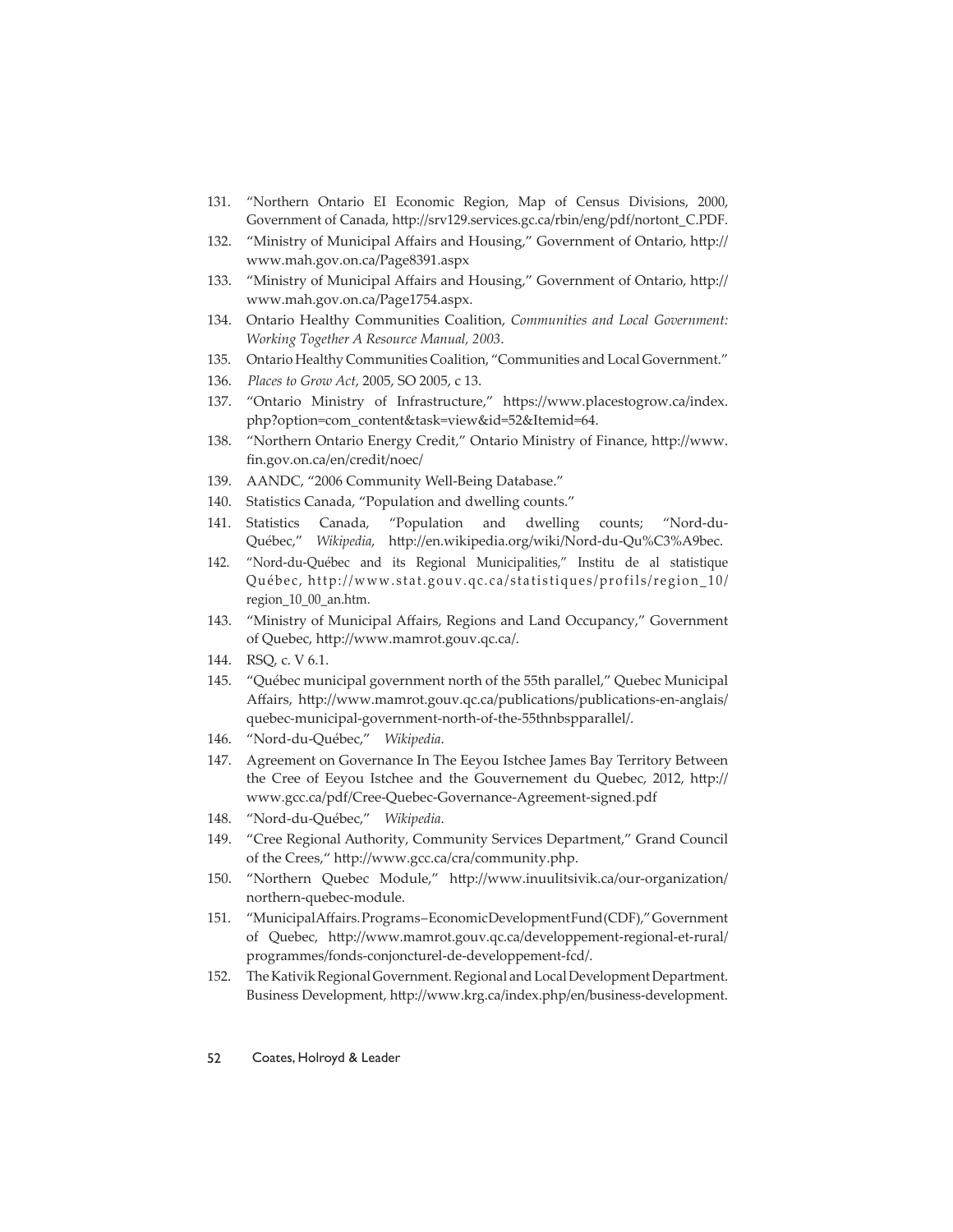- 153. "Wildlife Conservation," The Kativik Regional Government, Renewable Resources, Environment, Lands and Parks. http://www.krg.ca/index.php/en/ wildlife-conservation.
- 154. See: CBC News, "Charest unveils \$80B plan for northern Quebec," May 9,2011,http://www.cbc.ca/news/canada/montreal/ charest-unveils-80b-plan-for-northern-quebec-1.1001327
- 155. "Plan Nord: Québec Liberal government relaunches the Plan Nord," Osler Hoskin and Harcourt, Francois Paraids, Hugo-Pierre Gagnon and Sophie Amyot, Lexology, 12 June 2014, http://www.osler.com/NewsResources/ Plan-Nord-Quebec-Liberal-Government-Relaunches-the-Plan-Nord/.
- 156. Ibid.
- 157. AANDC, "2006 Community Well-Being Database."
- 158. Statistics Canada, "Population and dwelling counts."
- 159. "Labrador Map Regional Political Province," *Blogspot*, http://maps-canada. blogspot.ca/2011/09/labrador-map-regional-political.html.
- 160. "Status of Development in Labrador A Northern Strategic Plan for Labrador," Government of Newfoundland and Labrador, http://www.laa.gov.nl.ca/laa/ northern\_strategic\_plan/status.pdf.
- 161. "Our Labrador," Combined Councils of Labrador, 2011, http://www. combinedcouncils.ca/home/20.
- 162. Felt, L. "Land Claims Agreements and Aboriginal Governance Issues in Labrador: The Nunatsiavut Experience."
- 163. "Fast Facts on the Labrador Innu," Aboriginal Affairs and Northern Development Canada, https://www.aadnc-aandc.gc.ca/eng/1100100018914/1100100018915
- 164. Statistics Canada, "Aboriginal Peoples in Canada: First Nations People, Métis and Inuit" (National Household Survey, Analytical Document Catalogue no. 99-011-X2011001, 2011), http://www12.statcan.gc.ca/nhs-enm/2011/as-sa/99-011-x/99-011-x2011001-eng.cfm.
- 165. "About the Office," Labrador and Aboriginal Affairs, http://www.laa.gov. nl.ca/laa/department/index.html; "Labrador and Aboriginal Affairs Office," Government of Newfoundland and Labrador, http://www.laa.gov.nl.ca/laa/.
- 166. *Labrador Inuit Land Claims Agreement Act*, SNL 2004, c L-3.1, as amended 2012.
- 167. "Department of Municipal and Intergovernmental Affairs," Government of Newfoundland and Labrador, http://www.miga.gov.nl.ca/.
- 168. *Labrador Inuit and Land Claims Agreement Act*, SNL 2004, c L-3.1.
- 169. Felt, L. "Land Claims Agreements and Aboriginal Governance Issues in Labrador: The Nunatsiavut Experience" (Labrador: Action Canada Northern Policy Papers, Sep 2011), http://www.actioncanada.ca/en/wp-content/uploads/2012/06/ Land-Claims-Agreements\_Labrador-Policy-Paper-EN-v0.5.pdf.
- 170. "Nunatsiavut Government," http://www.nunatsiavut.com/government/ about-nunatsiavut-government.